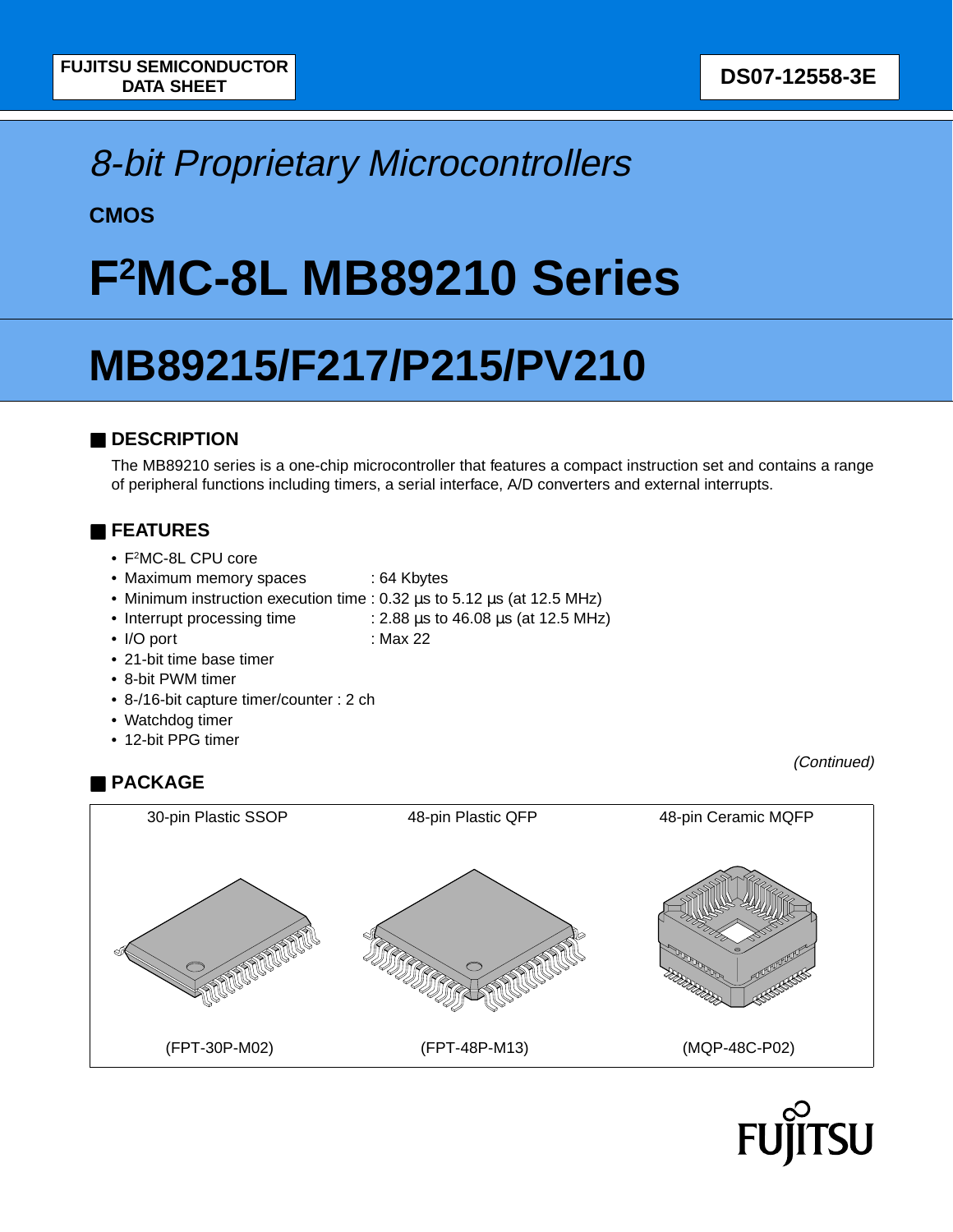- 10-bit A/D converter : 8 ch
- LIN-UART
- 8-bit serial I/O
- External Interrupt : 3 ch
- External or CR (built-in) oscillation clock, switchable
- Low power consumption modes (stop modes, sleep modes)
- Package : SSOP-30,QFP-48, MQFP-48
- CMOS technology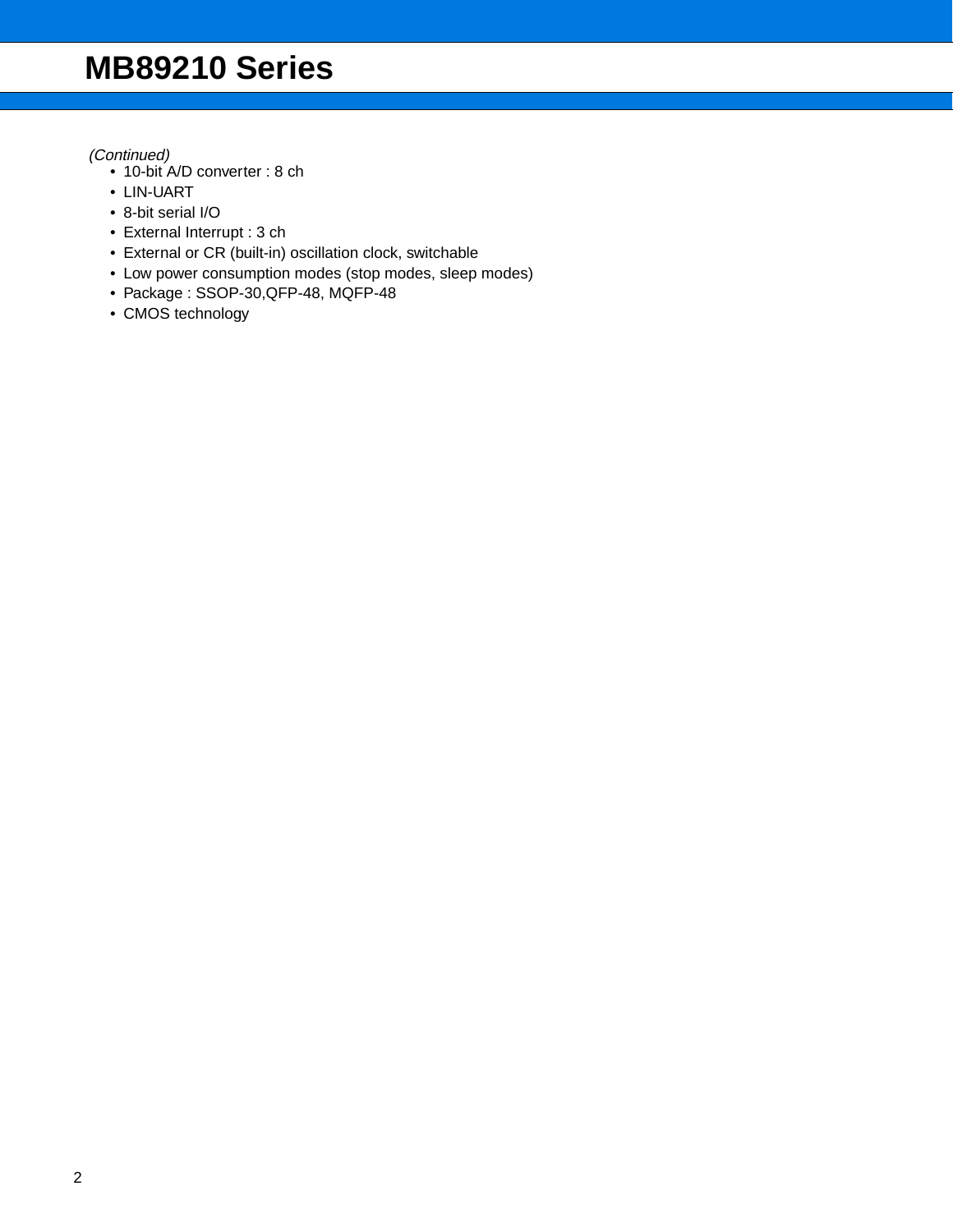## ■ **PRODUCT LINEUP**

|                      | Part number<br>Parameter             | MB89215                                                                                                                                                                                                                                                                                                                | <b>MB89F217</b>                          | MB89P215                                                                            | <b>MB89PV210</b>                                       |  |  |  |  |
|----------------------|--------------------------------------|------------------------------------------------------------------------------------------------------------------------------------------------------------------------------------------------------------------------------------------------------------------------------------------------------------------------|------------------------------------------|-------------------------------------------------------------------------------------|--------------------------------------------------------|--|--|--|--|
| <b>Type</b>          |                                      | For mass products<br>(Mask ROM<br>product)                                                                                                                                                                                                                                                                             | Flash products<br>(Flash ROM<br>product) | One-time product<br>(for small-scale<br>production)                                 | Piggy back/<br>Evaluation product<br>(for development) |  |  |  |  |
|                      | ROM capacity                         | 16 Kbyte<br>(Built-in ROM)                                                                                                                                                                                                                                                                                             | 32 Kbyte<br>(Built-in Flash<br>memory)   | 16 Kbyte<br>(Built-in PROM)                                                         | 32 Kbyte<br>(External EPROM)                           |  |  |  |  |
|                      | RAM capacity                         | 512 byte                                                                                                                                                                                                                                                                                                               | 1 Kbyte                                  | 512 byte                                                                            | 2 Kbyte                                                |  |  |  |  |
| <b>CPU</b> functions |                                      | :136<br>Number of basic instructions<br>Instruction bit length<br>: 8 bits<br>Instruction length<br>: 1 to 3 bytes<br>Data bit length<br>: 1, 8, and 16 bits<br>Minimum instruction execution time : $0.32 \mu s$ to $5.12 \mu s$ (at 12.5 MHz)<br>Interruption processing time<br>: 2.88 us to 46.08 us (at 12.5 MHz) |                                          |                                                                                     |                                                        |  |  |  |  |
|                      | Ports                                | $\times$ 1                                                                                                                                                                                                                                                                                                             |                                          | General purpose I/O port × 21 (also usable as resources) General purpose input port |                                                        |  |  |  |  |
|                      | 21-bit time base timer               | 21 bits<br>Interrupt cycle : at 10 MHz (0.82 ms, 3.3 ms, 26.2 ms, 419.4 ms)                                                                                                                                                                                                                                            |                                          |                                                                                     |                                                        |  |  |  |  |
|                      | Watchdog timer                       | Reset generation cycle : at 10 MHz (Min 419.4 ms)                                                                                                                                                                                                                                                                      |                                          |                                                                                     |                                                        |  |  |  |  |
|                      | 8-bit PWM timer                      | 8-bit interval timer operation (supports square wave output, operating clock period :<br>$0.4 \,\mu s$ to 25.6 $\mu s$ )<br>8-bit resolution PWM operation (conversion period : 102.4 µs to 26.84 µs)                                                                                                                  |                                          |                                                                                     |                                                        |  |  |  |  |
| Peripheral functions | 8/16-bit capture timer<br>counter    | 8-bit capture timer/counter $\times$ 1 channel + 8-bit timer<br>or 16-bit capture timer/counter $\times$ 1 channel<br>Capable of event count operation and square wave output using external clock input<br>with 8-bit timer 0 or 16-bit counter                                                                       |                                          |                                                                                     |                                                        |  |  |  |  |
|                      | <b>LIN-UART</b>                      | Full duplex, Synchronous/asynchronous transfer (with start/stop bit), Capable of<br>setting over 30,000 different baud rates using a 15-bit reload counter<br>Support for the LIN protocol, slave nodes, and LIN synch break/sync field detection                                                                      |                                          |                                                                                     |                                                        |  |  |  |  |
|                      | 8-bit serial I/O                     | 8-bit length, Selectable LSB first or MSB first<br>Transfer clock (0.8 $\mu$ s external, 0.8 $\mu$ s, 3.2 $\mu$ s, 12.8 $\mu$ s internal)                                                                                                                                                                              |                                          |                                                                                     |                                                        |  |  |  |  |
|                      | 12-bit PPG timer                     |                                                                                                                                                                                                                                                                                                                        |                                          | Output requency: Selectable pulth width and cycle (Cycle: 1.6 µs to 419.3 ms)       |                                                        |  |  |  |  |
|                      | <b>External interrupt</b><br>circuit | 3-channel (interrupt vector, request flag, requesr output acceptance)<br>Edge selectable (selectable rising, falling or both edge)<br>Can be use for recovery from stop or sleep mode (edge detection also available in<br>stop mode).                                                                                 |                                          |                                                                                     |                                                        |  |  |  |  |
|                      | A/D converter                        | 10-bit accurasy $\times$ 8-channel<br>A/D conversion function (conversion time : 15.2 µs/10 MHz)<br>Continuous activation by an 8-/16-bit timer/counter output or time base timer output<br>capable.                                                                                                                   |                                          |                                                                                     |                                                        |  |  |  |  |
|                      | Standby mode                         |                                                                                                                                                                                                                                                                                                                        | Sleep mode and Stop mode                 |                                                                                     |                                                        |  |  |  |  |
|                      | Operating voltage *                  | 3.5 V to 5.5 V                                                                                                                                                                                                                                                                                                         | 3.5 V to 5.5 V                           | 3.5 V to 5.5 V                                                                      | 3.5 V to 5.5 V                                         |  |  |  |  |
|                      | CR(built-in) oscillator              | Yes                                                                                                                                                                                                                                                                                                                    | Yes                                      | Yes                                                                                 | No                                                     |  |  |  |  |

\* : The minimum operating voltage varies with the operating frequency, the function and the connected ICE.

Note : Unless otherwise stated, clock periods and conversion times are for 10 MHz operation with the internal clock operating at maximum speed.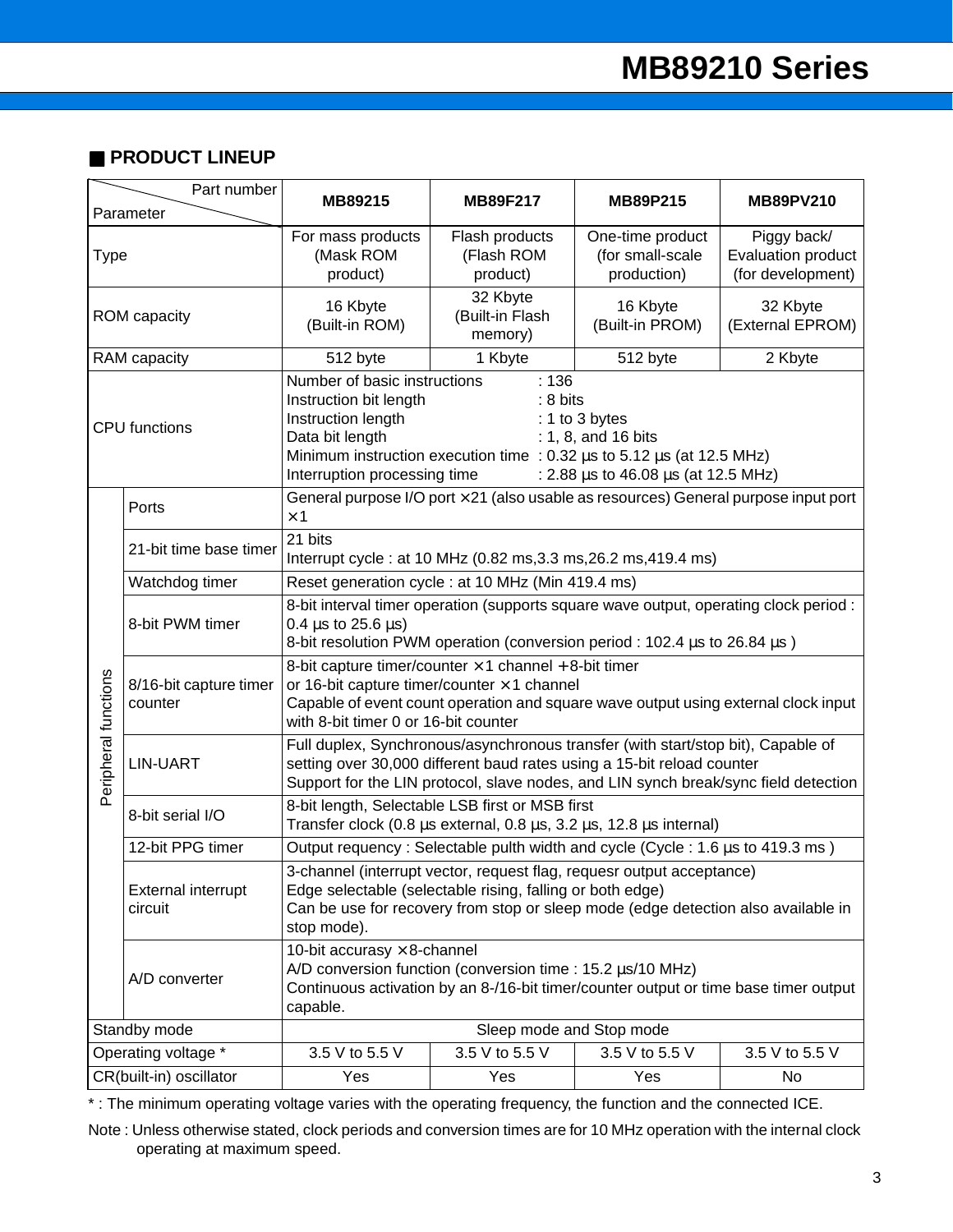### ■ **PACKAGES AND CORRESPONDING PRODUCTS**

| Package           | MB89215             | <b>MB89F217</b>                     | <b>MB89P215</b>     | <b>MB89PV210</b>                    |
|-------------------|---------------------|-------------------------------------|---------------------|-------------------------------------|
| FPT-30P-M02       |                     |                                     |                     | $\times$ *1                         |
| FPT-48P-M13       |                     |                                     | ×                   | $\times$ *2                         |
| MQP-48C-P02       | ×                   |                                     | ×                   |                                     |
| Power supply pins | $Vcc, Vss \times 2$ | Vcc, $Vss \times 3$ ,<br>AVcc, AVss | $Vcc, Vss \times 2$ | Vcc, $Vss \times 2$ ,<br>AVcc, AVss |

 $O: Yes \times : No$ 

\*1 : Adapter for 48-pin to 30-pin conversion (manufactured by Sunhayato Corp.) Part number : 48QF-30SOP-8L Inquiry : Sunhayato Corp. TEL : (81)-3-3984-7791 FAX : (81)-3-3971-0535 E-mail : adapter@sunhayato.co.jp

\*2 : Adapter for 48-pin (EVA) to 48-pin (MASK/FLASH) conversion. Part number : 48QF2-48QF2-8L-FJ Inquiry: Sunhayato Corp.  $TEL : (81)-3-3984-7791$ FAX : (81)-3-3971-0535 E-mail : adapter@sunhayato.co.jp

## ■ **DIFFERENCES AMONG PRODUCTS**

### **1. Memory space**

When this product is used in a piggy-back or other evaluation configuration, it is necessary to carefully confirm the differences between the model being used and the product it is evaluating.

### **2. Current Consumption**

- On the MB89PV210, the additional current consumed by the EPROM is added at the connecting socket on the back side.
- When operating at low speed, the current consumption in the one-time PROM or EPROM models is greater than on the mask ROM models. However, current consumption in sleep or stop modes is identical. However, in sleep/stop mode the current consumption is the same.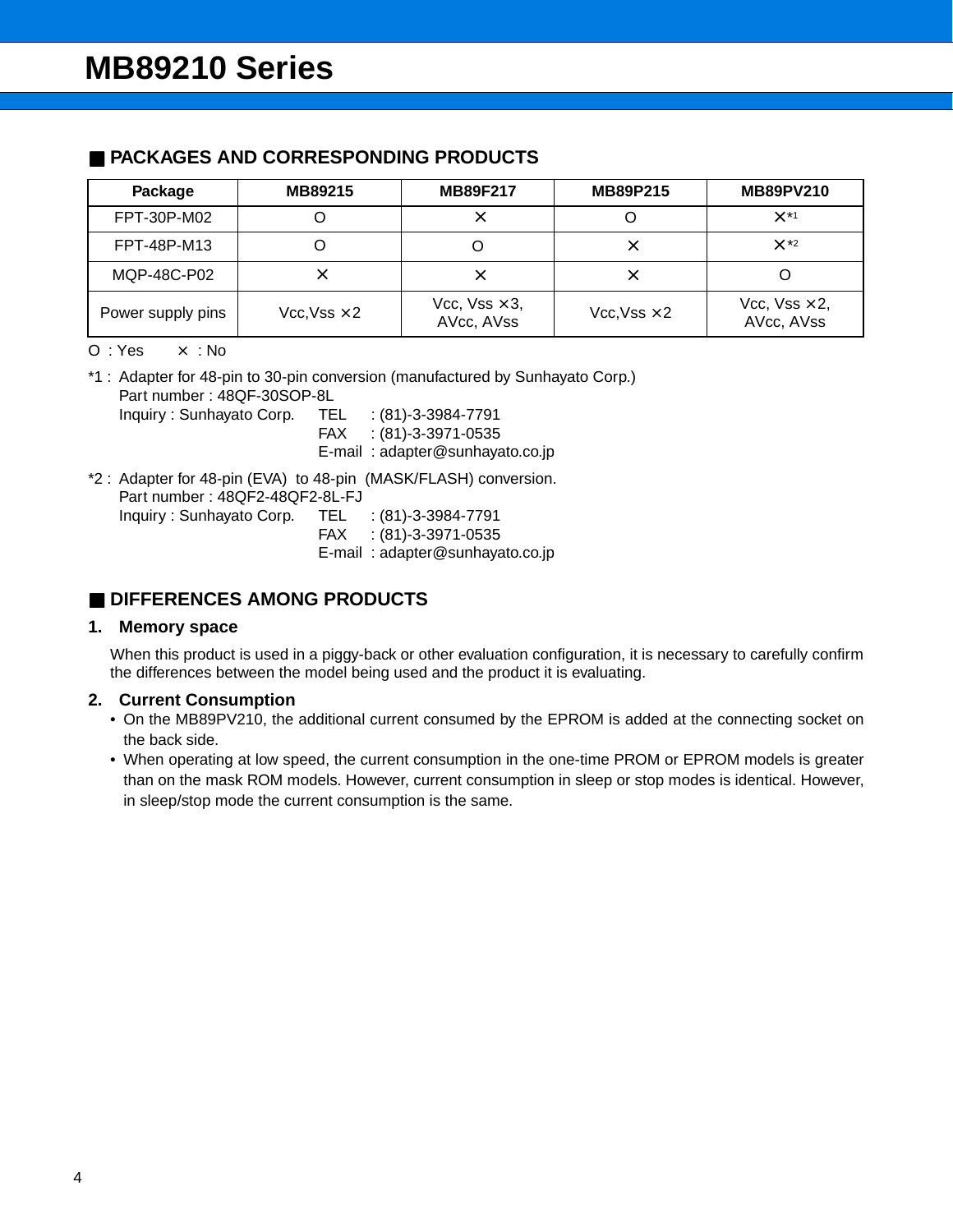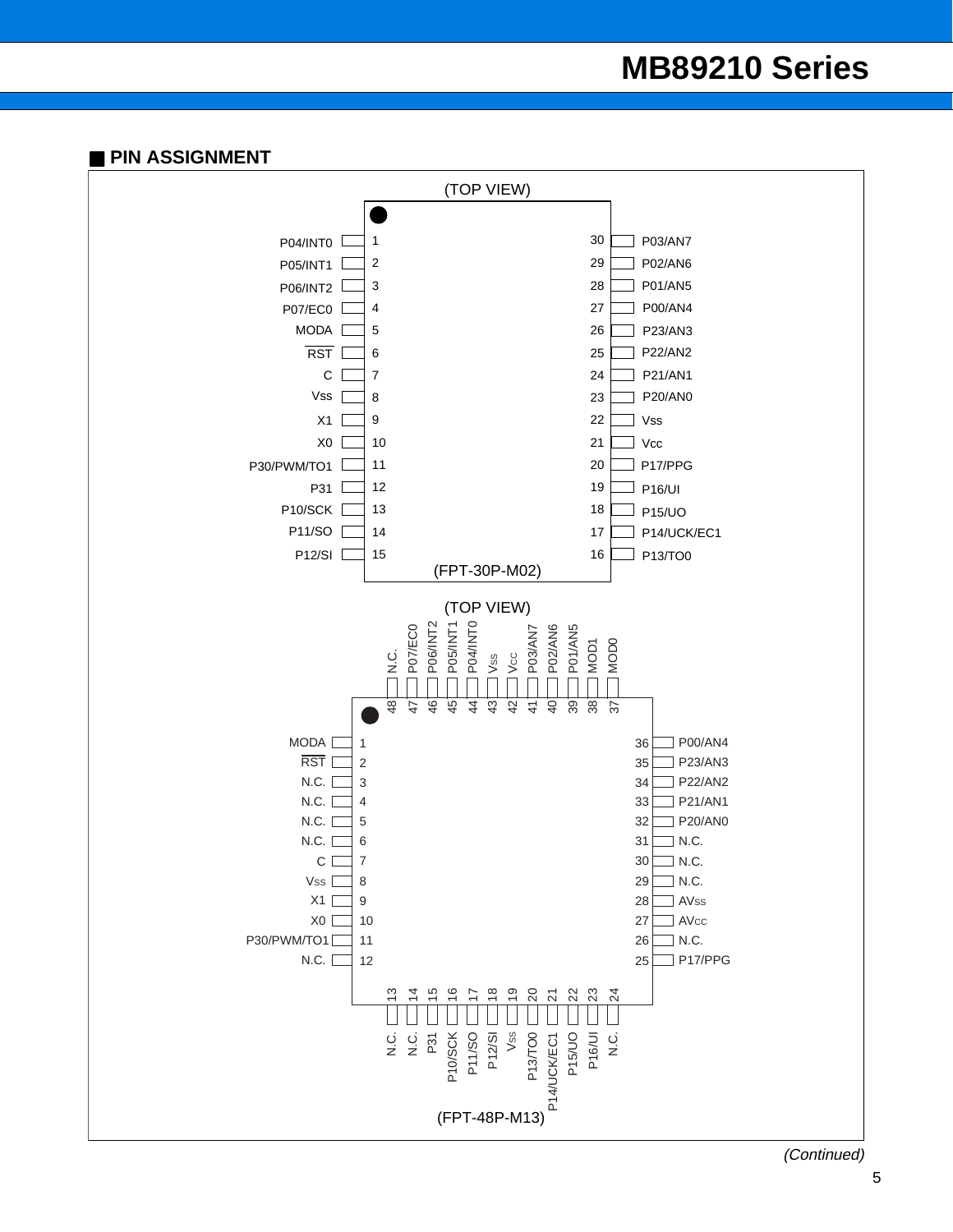

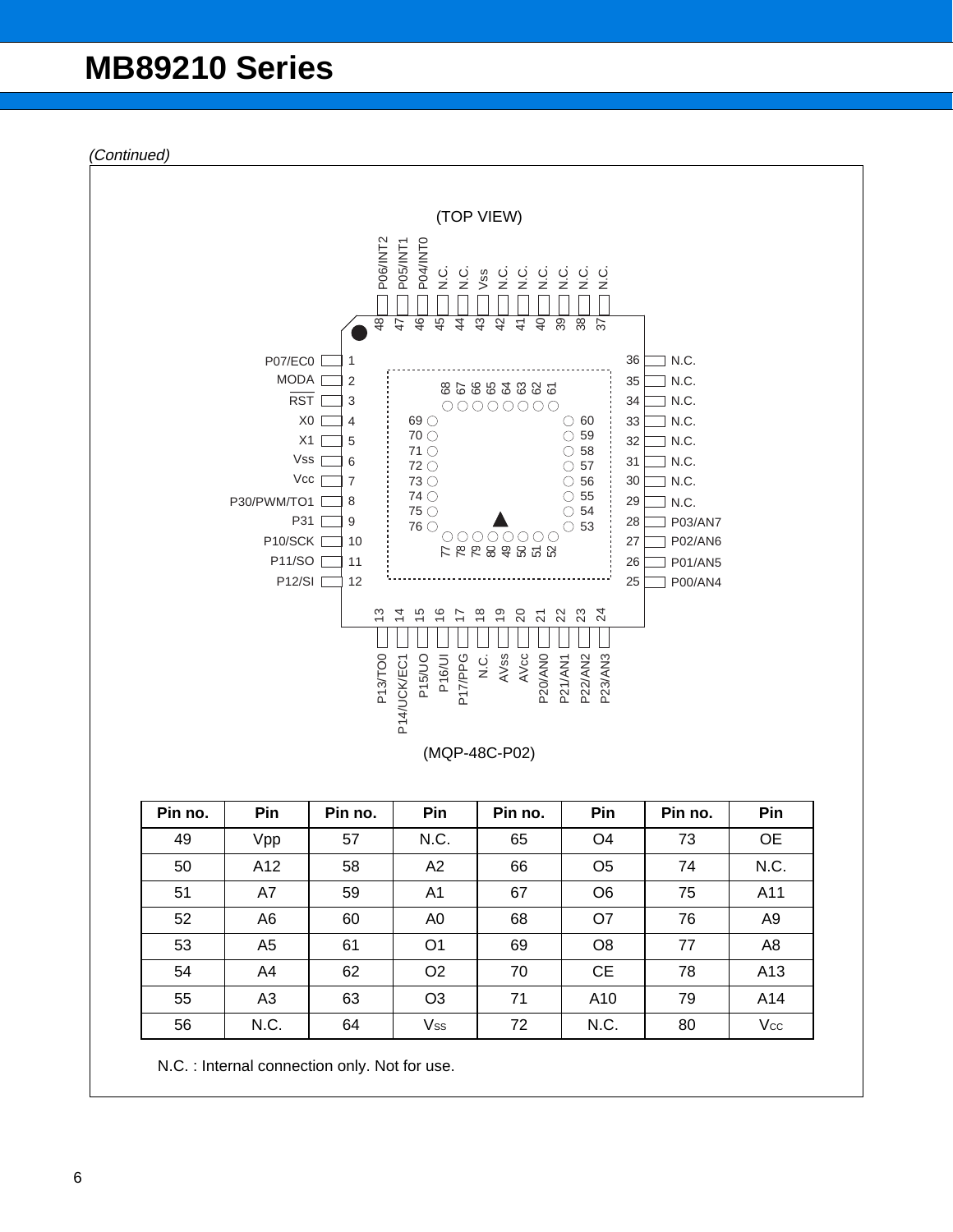## ■ **PIN DESCRIPTIONS**

| Pin no.  |                   | Pin name       | <b>Circuit</b>                    | <b>Function</b> |                                                                                                                                                                                                                  |  |
|----------|-------------------|----------------|-----------------------------------|-----------------|------------------------------------------------------------------------------------------------------------------------------------------------------------------------------------------------------------------|--|
| SSOP*1   | QFP <sup>*2</sup> | MQFP*3         |                                   | type            |                                                                                                                                                                                                                  |  |
| 10<br>9  | 10<br>9           | 4<br>5         | X <sub>0</sub><br>X1              | Α               | Connecting pins to crystal oscillator or other oscillator.<br>When using ecternal clock, input to X0 and X1 is left open.                                                                                        |  |
|          | 37                |                | MOD <sub>0</sub>                  | $C/D_1*4$       | Input pins for memory access mode setting.<br>Connect directly to Vss.                                                                                                                                           |  |
|          | 38                |                | MOD <sub>1</sub>                  |                 | Input pins for memory access mode setting.<br>Connect directly to Vss.                                                                                                                                           |  |
| 5        | 1                 | $\overline{2}$ | <b>MODA</b>                       | $C/D_2$ *5      | Input pins for memory access mode setting.<br>Connect directly to Vss.                                                                                                                                           |  |
| 6        | $\overline{2}$    | 3              | <b>RST</b>                        | E               | Reset I/O pin.<br>This pin has pull-up resistance with N-ch open drain or hyster-<br>esis input. At an internal reset request, an "L" signal is output.<br>An "L" level input initializes the internal circuits. |  |
| 27 to 30 | 36,<br>39 to 41   | 25 to 28       | P00/AN4<br>to<br>P03/AN7          | G               | General purpose I/O port.<br>Hysteresis input.<br>These pins also functions as the analog input of A/D converter.                                                                                                |  |
| 1 to $3$ | 44 to 46          | 46 to 48       | P04/INT0<br>to<br><b>P06/INT2</b> |                 | General purpose I/O port.<br>These pins also functions as the external interrupt input.<br>Hysteresis input.                                                                                                     |  |
| 4        | 47                | 1              | <b>P07/EC0</b>                    |                 | General purpose I/O port.<br>This pin also functions as external clock of 8-/16-bit capture<br>timer/counter 0 or capture input pin.<br>Hysteresis input.                                                        |  |
| 13       | 16                | 10             | P10/SCK                           |                 | General purpose I/O port.<br>This pin also functions as clock input/output pin of serial I/O.<br>Hysteresis input.                                                                                               |  |
| 14       | 17                | 11             | <b>P11/SO</b>                     |                 | General purpose I/O port.<br>This pin also functions as the data output pin of serial I/O.<br>Hysteresis input.                                                                                                  |  |
| 15       | 18                | 12             | <b>P12/SI</b>                     | F               | General purpose I/O port.<br>This pin also functions as the data input pin of serial I/O.<br>Hysteresis input.                                                                                                   |  |
| 16       | 20                | 13             | P13/TO0                           |                 | General purpose I/O port.<br>This pin also functions as the output pin of 8-/16-bit capture<br>timer/counter 0.<br>Hysteresis input.                                                                             |  |
| 17       | 21                | 14             | P14/UCK/<br>EC <sub>1</sub>       |                 | General purpose I/O port.<br>This pin also functions as the clock input/output pin of LIN-<br>UART and the external clock of 8-/16-bit capture timer/counter<br>1 or capture input pin.<br>Hysteresis input.     |  |
| 18       | 22                | 15             | <b>P15/UO</b>                     |                 | General purpose I/O port.<br>This pin also functions as the data output pin of LIN-UART.<br>Hysteresis input                                                                                                     |  |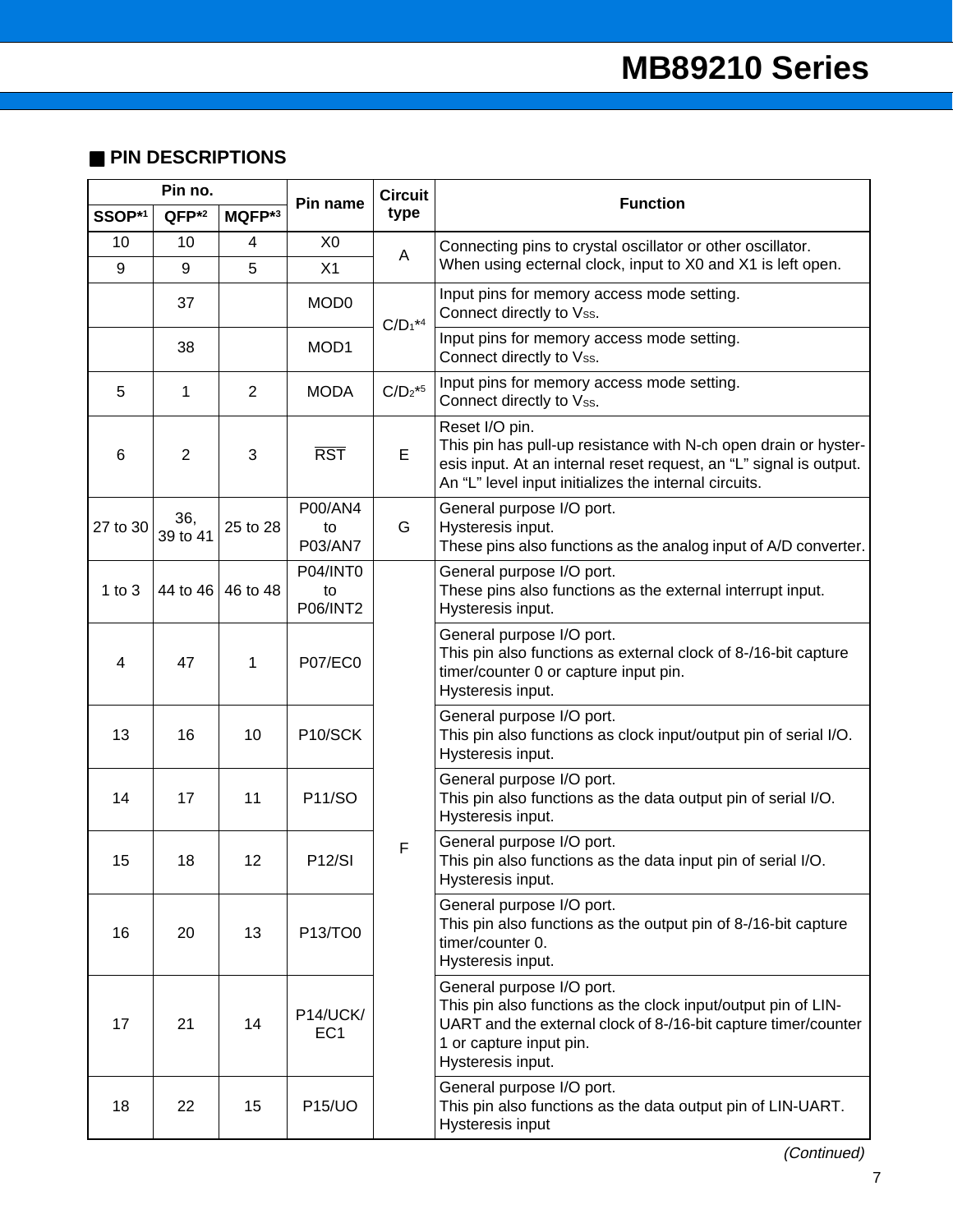(Continued)

|                | Pin no.                                                 |                                         |                                 | <b>Circuit</b> |                                                                                                                                                                                                                            |  |
|----------------|---------------------------------------------------------|-----------------------------------------|---------------------------------|----------------|----------------------------------------------------------------------------------------------------------------------------------------------------------------------------------------------------------------------------|--|
| SSOP*1         | QFP <sup>*2</sup>                                       | MQFP*3                                  | Pin name                        | type           | <b>Function</b>                                                                                                                                                                                                            |  |
| 19             | 23                                                      | 16                                      | <b>P16/UI</b>                   | H              | General purpose I/O port.<br>This pin also functions as the data input pin of LIN-UART.<br>General port input is hysteresis and resource input is CMOS.                                                                    |  |
| 20             | 25                                                      | 17                                      | P17/PPG                         | F              | General purpose I/O port.<br>This pin also functions as 12-bit PPG timer output.<br>Hysteresis input.                                                                                                                      |  |
| 23 to 26       | 32 to 35                                                | 21 to 24                                | <b>P20/AN0</b><br>to<br>P23/AN3 | G              | General purpose I/O port.<br>Shared for A/D converter analog input pin.<br>Hysteresis input.                                                                                                                               |  |
| 11             | 11                                                      | 8                                       | P30/PWM/<br>TO <sub>1</sub>     | F              | General purpose I/O port.<br>This pin also functions as the output pin of 8-bit PWM and 8-/<br>16-bit capture timer/counter 1.<br>Hysteresis input.                                                                        |  |
| 12             | 15                                                      | 9                                       | P31                             | B              | General purpose I/O port of CMOS type.                                                                                                                                                                                     |  |
| 21             | 42                                                      | $\overline{7}$                          | Vcc                             |                | Power supply pin.                                                                                                                                                                                                          |  |
| 8,22           | 8, 19, 43                                               | 6,43                                    | Vss.                            |                | Power supply pin (GND). Use the both pins at the same voltage<br>level.                                                                                                                                                    |  |
|                | 27                                                      | 20                                      | AVcc                            |                | A/D converter power supply pin.<br>Apply potential under Vcc to this pin.                                                                                                                                                  |  |
|                | 28                                                      | 19                                      | <b>AVss</b>                     |                | A/D converter power supply pin (GND).<br>Use at the same voltage level as the Vss supply.                                                                                                                                  |  |
| $\overline{7}$ | $\overline{7}$                                          |                                         | $\mathsf{C}$                    |                | This is the power supply stabilization capacitor pin for<br>MB89F217 and MB89P215.<br>Connect an external capacitor of 0.1 $\mu$ F.<br>MB89215 is not internally connected. It is unnecessary to con-<br>nect a capacitor. |  |
|                | $3$ to $6$ ,<br>12 to 14,<br>24, 26,<br>29 to 31,<br>48 | 18,<br>29 <sub>to</sub><br>42,<br>44,45 | N.C.                            |                | Internal connect pin.<br>Be sure this pin is left open.                                                                                                                                                                    |  |

\*1 : FPT-30P-M02

\*2 : FPT-48P-M13

\*3 : MQP-48C-P02

\*4 : MB89F217 is C.

\*5 : MB89F217 and MB89P215 are C.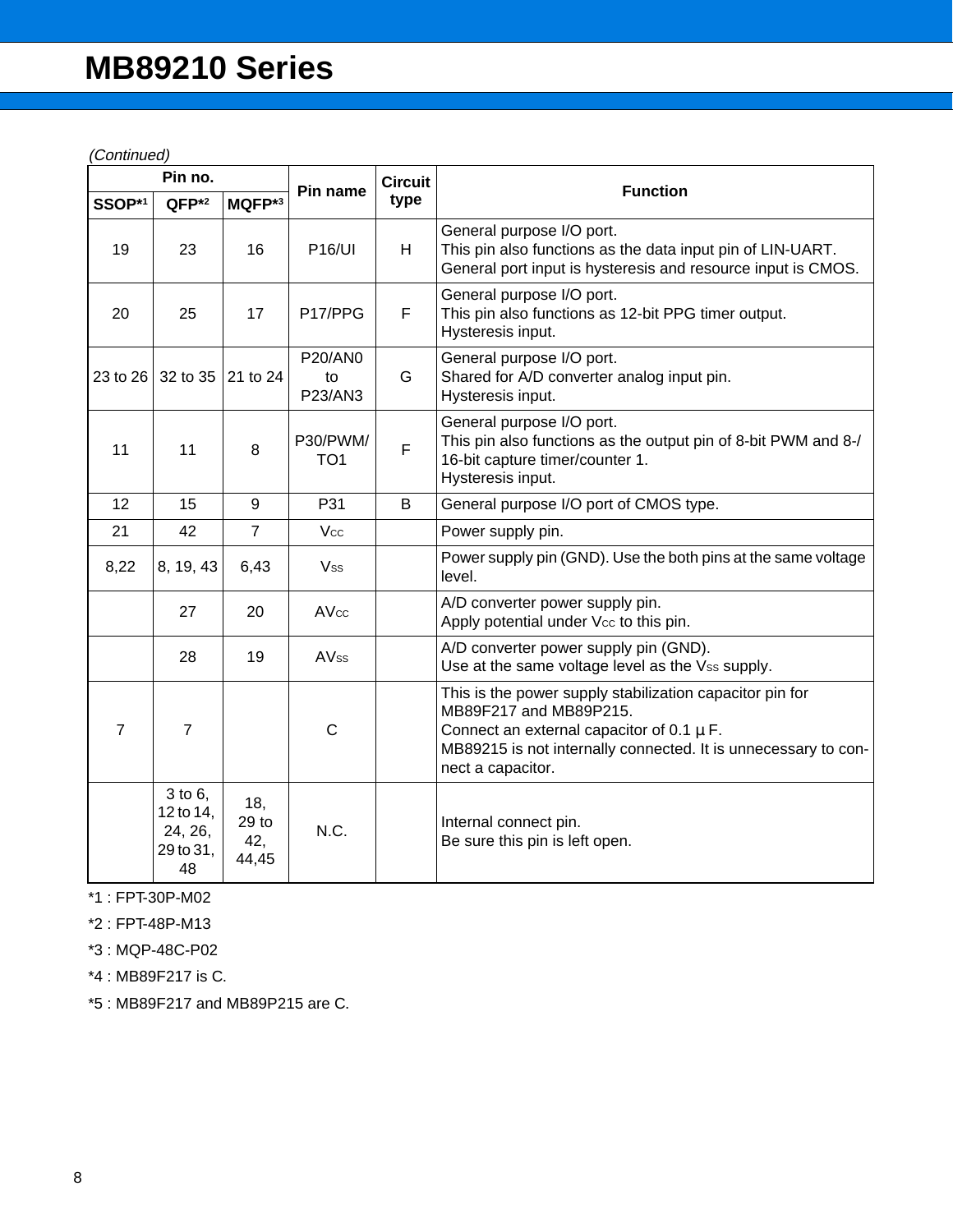## ■ **EXTERNAL EPROM PIN DESCRIPTION (MB89PV210 only)**

| Pin no.                                            | Pin name                                                                                                        | I/O          | <b>Function</b>                                        |
|----------------------------------------------------|-----------------------------------------------------------------------------------------------------------------|--------------|--------------------------------------------------------|
| 49                                                 | Vpp                                                                                                             | $\circ$      | "H" level output pin.                                  |
| 50<br>51<br>52<br>53<br>54<br>55<br>58<br>59<br>60 | A12<br>A7<br>A <sub>6</sub><br>A <sub>5</sub><br>A4<br>A <sub>3</sub><br>A2<br>A <sub>1</sub><br>A <sub>0</sub> | $\mathsf O$  | Address output pin.                                    |
| 61<br>62<br>63                                     | O <sub>1</sub><br>O <sub>2</sub><br>O <sub>3</sub>                                                              | I            | Data input pin.                                        |
| 64                                                 | Vss                                                                                                             | $\circ$      | Power supply pin (GND).                                |
| 65<br>66<br>67<br>68<br>69                         | O <sub>4</sub><br>O <sub>5</sub><br>O <sub>6</sub><br>O7<br>O <sub>8</sub>                                      | $\mathsf{I}$ | Data input pin.                                        |
| 70                                                 | <b>CE</b>                                                                                                       | $\mathsf O$  | Chip acceptance pin for ROM.<br>Output "H" at standby. |
| 71                                                 | A10                                                                                                             | $\mathsf O$  | Address output pin.                                    |
| 73                                                 | <b>OE</b>                                                                                                       | $\circ$      | Output acceptance pin for ROM.<br>Output "L" usually.  |
| 75<br>76<br>77<br>78<br>79                         | A11<br>A <sub>9</sub><br>A <sub>8</sub><br>A13<br>A14                                                           | $\bigcirc$   | Address output pin.                                    |
| 80                                                 | $V_{\rm CC}$                                                                                                    | $\circ$      | Power supply pin for EPROM.                            |
| 56<br>57<br>72<br>74                               | N.C.                                                                                                            |              | Internal connect pin.<br>Must be left open.            |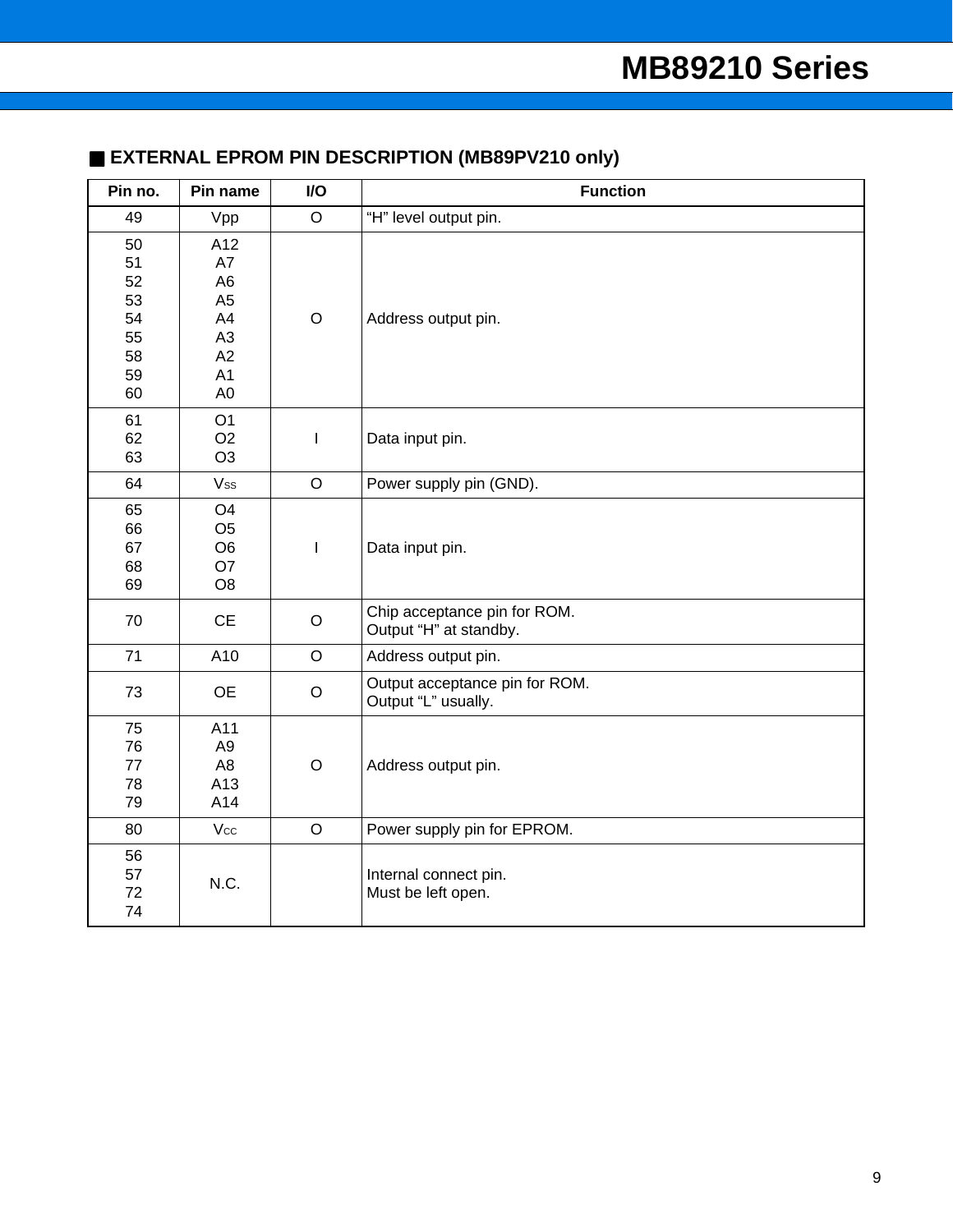## ■ **I/O CIRCUIT TYPE**

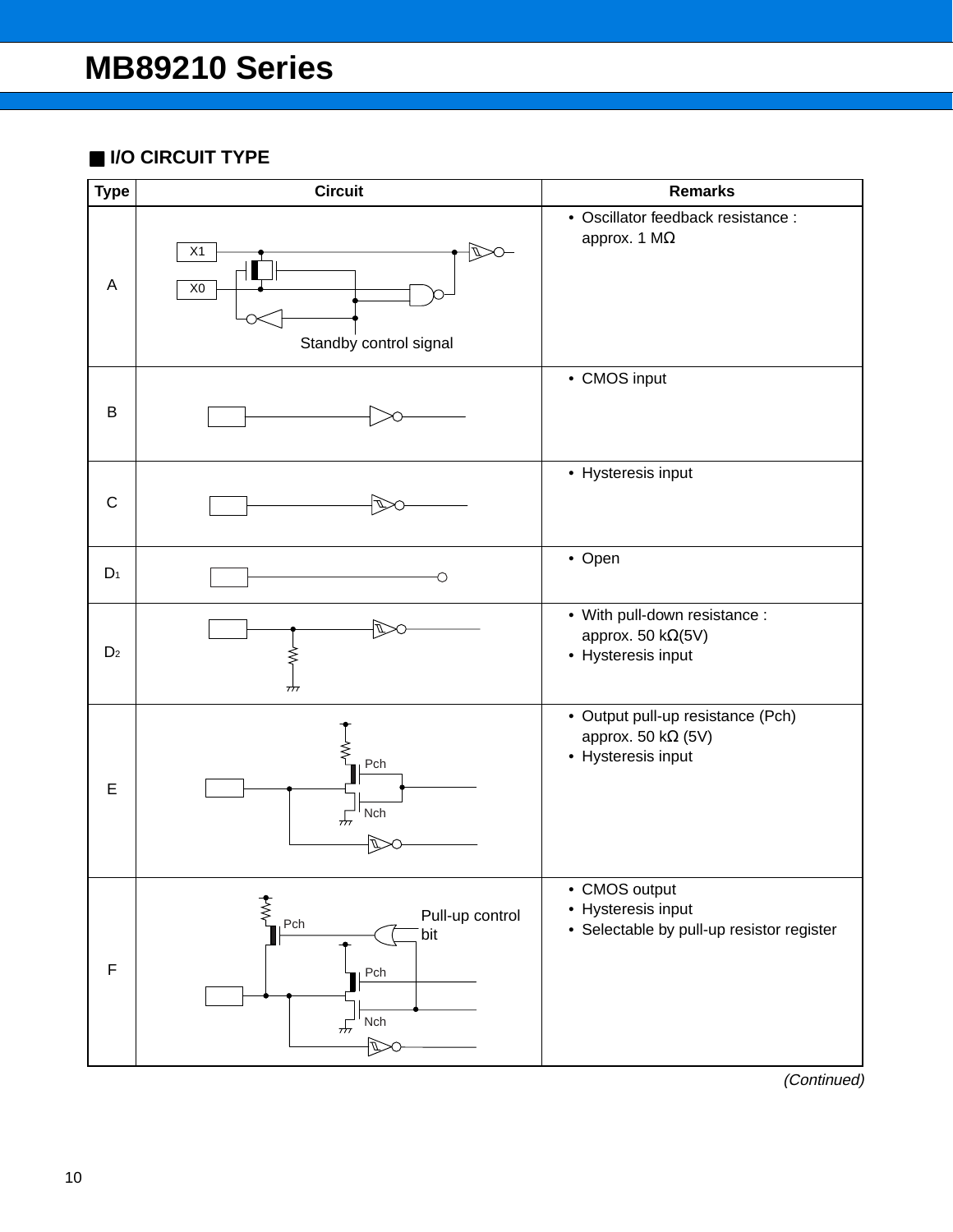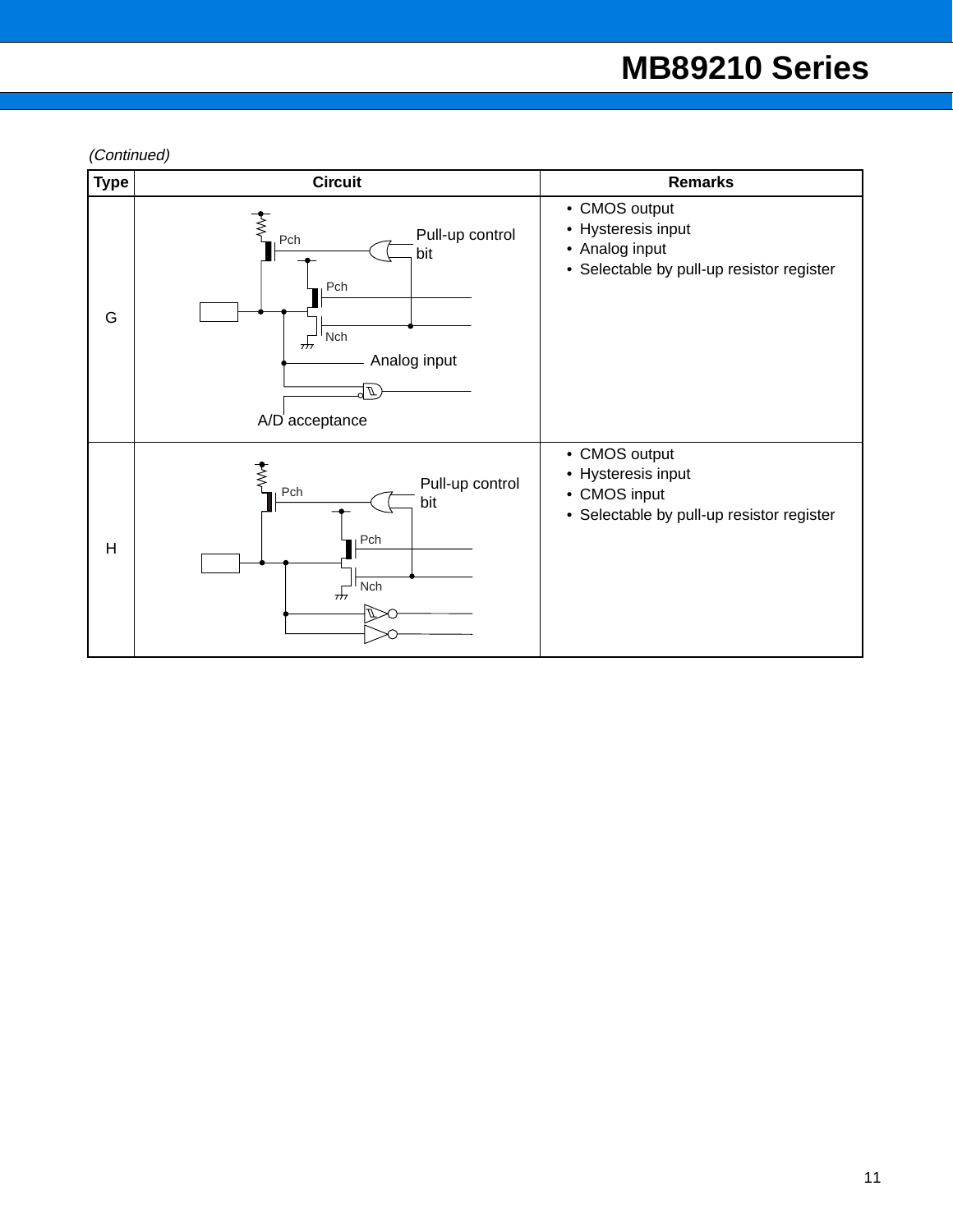## ■ **HANDLING DEVICES**

#### **1. Preventing Latchup**

Latchup may occur on CMOS ICs if voltage higher than Vcc or lower than Vss is applied to input or output pins other than the medium-and high-voltage pins or if voltage higher than the rating is applied between Vcc and Vss.

When latchup occurs, power supply current increases rapidly and might thermally damage elements. When using, take great care not to exceed the absolute maximum ratings.

Also, take care to prevent the analog input from exceeding the digital power supply (V $cc$ ) when the analog system power supply is turned on and off.

To supply power, turn on the digital power supply (V $cc$ ) and then the analog power supply ( $AVcc$ ).

#### **2. Treatment of Unused Input Pins**

Leaving unused input teminals open may lead to permanent damage due to malfunction and latchup; pull up or pull down the terminals through the resistors of 2 kΩ or more.

Make the unused I/O terminal in a state of output and leave it open and if it is in an input state, handle it with the same procedure as the input terminals.

#### **3. Treatment of N.C. Pins**

Any pins marked "NC" (not connected) must be left open.

#### **4. Power Supply Voltage Fluctuations**

Although Vcc power supply voltage is assured to operate within the rated range, a rapid fluctuation of the voltage could cause malfunctions even if it occurs within the rated range. Stabilizing voltage supplied to the IC is therefore important.As stabilization quidelines, it is recommended to control power so that  $V_{\text{CC}}$  ripple fluctuations (P-P) value) will be less than 10% of the standard Vcc value at the commercial frequency (50 to 60 Hz) and the transient fluctuation rate will be less than 0.1 V/ms.

#### **5. Treatment of power supply pin**

All Vss power suppluy pin must be use at the same voltage level.

Connect to be  $AV_{\text{CC}} = V_{\text{CC}}$ , AVss = Vss even if the A/D converters are not in use in MB89PV210.

#### **6. Notes on Using External Clock**

When an external clock is used, oscillation stabilization time is required for even power-on reset and release from stop mode.

#### **7. Notes on using the CR (internal) oscillator**

To use the CR (internal) oscillator as the operating clock for the MB89215, MB89F217 or MB89P215, adjust the timer value and baud rate setting.

### **8. Program Execution in RAM**

When the MB89PV210 is used with an emulation pod other than the MB2144-508, no program can be executed in RAM.

#### **9. Operation check for evaluating the LIN-UART**

When the MB89215, MB89F217 or MB89P215 uses the CR (internal) oscillator as the clock for the LIN-UART, the evaluation program (MB89PV210 [customized for external oscillation]) requires an operation check within a range of oscillation frequencies from 8.5 MHz to 11.5 MHz.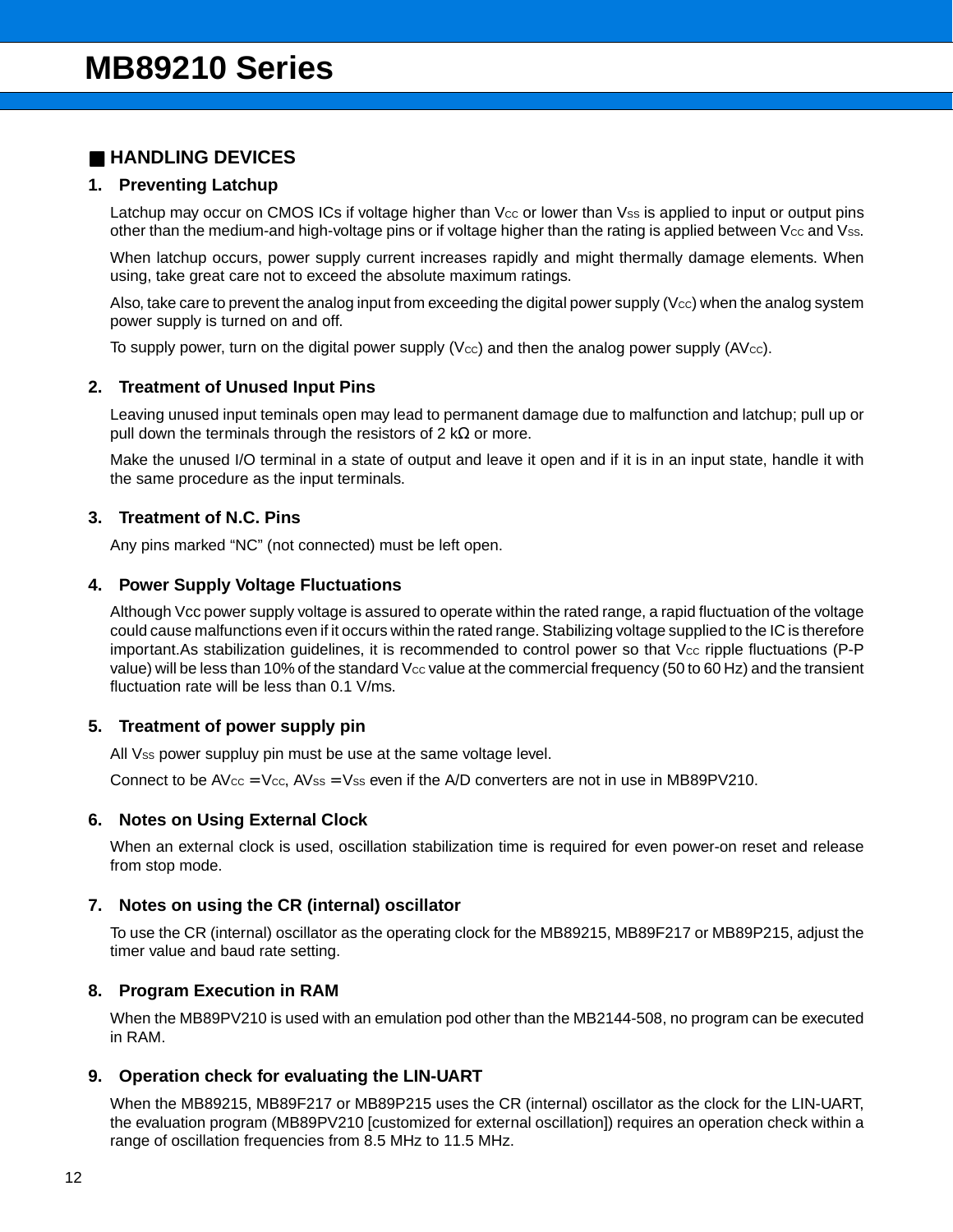#### **10. Handling reset pin**

Reset pin must be inputted external reset.

#### **11. Up/down conversion circuit stabilization waiting time**

MB89210 series contains the following products and the operating characteristics vary with whether they contain the internal stepdown circuit.

| <b>Product name</b> | Operating voltage * | Down conversion |
|---------------------|---------------------|-----------------|
| MB89215             | 3.5 V to 5.5 V      | not built-in    |
| MB89F217            | 3.5 V to 5.5 V      | built-in        |
| MB89P215            | 3.5 V to 5.5 V      | built-in        |
| MB89PV210           | 3.5 V to 5.5 V      | not built-in    |

\* : The minimum operating voltage varies with the operating frequency, the function and the connected ICE.

The same built-in resources are used for the above product types; operating sequences after the power-on reset are different depending on whether they have the internal voltages step-down circuit.

The operating sequences after the power-on reset with the different models will be described below.



As described above, CPU starts at delayed time with the product having the internal voltage step-down circuit compared with the product not having the internal voltage step-down circuit. This is because the time should be allowed for the stabilization time for voltage step-down circuit for normal operation.

Note : As the period of the oscillation is unstable immediately after oscillation starts, the listed oscillation stabilization delay times are guides only.

#### **12. Treatment of analog input**

The analog input also serves as a general-purpose input/output port. The A/D enable register is initialized at a reset. When the intermediate-level signal is input in port input mode (ADEN:ADEx = 0), an input leakage current flows to the gate. Set the corresponding pin to an analog input.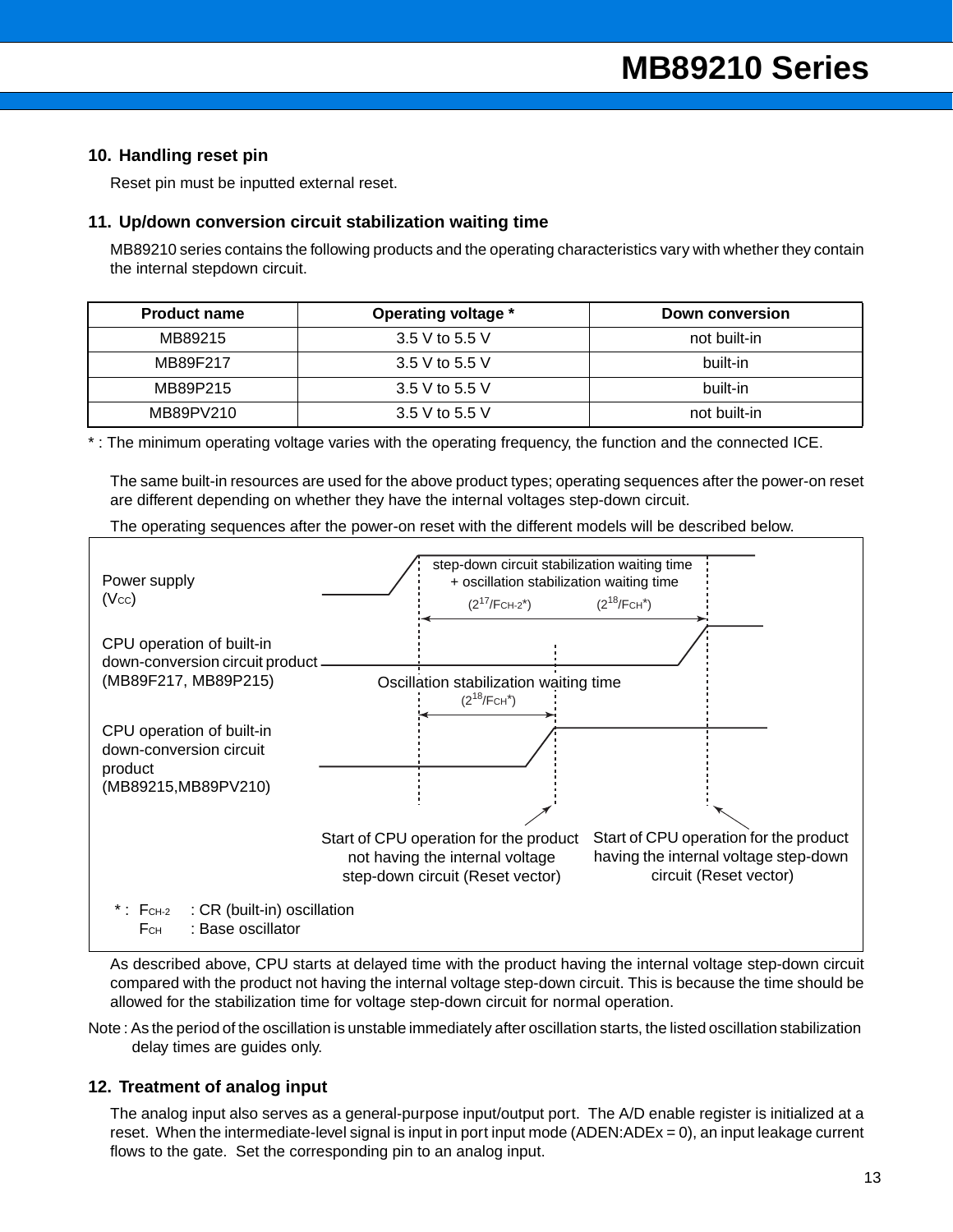## ■ **PROGRAMMING AND ERASING FLASH MEMORY ON THE MB89F217**

### **1. Flash Memory**

The flash memory is located between 8000 $H$  and FFFF $H$  in the CPU memory map and incorporates a flash memory interface circuit that allows read access and program access from the CPU to be performed in the same way as mask ROM. Programming and erasing flash memory is also performed via the flash memory interface circuit by executing instructions in the CPU. This enables the flash memory to be updated in place under the control of the CPU, providing an efficient method of updating program and data.

### **2. Flash Memory Features**

- 32 K byte  $\times$  8-bit configuration : (16 K + 8 K + 8 K sectors)
- Automatic programming algorithm (Embedded algorithm\* : Equivalent to MBM29LV200)
- Includes an erase pause and restart function
- Data polling and toggle bit for detection of program/erase completion
- Detection of program/erase completion via CPU interrupt
- Compatible with JEDEC-standard commands
- Sector Erasing (sectors can be combined in any combination)
- No. of program/erase cycles : 10,000 (Min)
- \* : Embedded Algorithm is a trademark of Advanced Micro Devices.

### **3. Procedure for Programming and Erasing Flash Memory**

Programming and reading flash memory cannot be performed at the same time. Accordingly, to program or erase flash memory, the program must first be copied from flash memory to RAM so that programming can be performed without program access from flash memory.

### **4. Flash Memory Register**

#### • Control status register (FMCS)

| <b>Flash Memory Register</b>   |      |                  |                  |            |                  |                   |                          |                  |                                 |
|--------------------------------|------|------------------|------------------|------------|------------------|-------------------|--------------------------|------------------|---------------------------------|
| Control status register (FMCS) |      |                  |                  |            |                  |                   |                          |                  |                                 |
|                                | bit7 | bit <sub>6</sub> | bit <sub>5</sub> | bit4       | bit <sub>3</sub> | bit <sub>2</sub>  | bit1                     | bit <sub>0</sub> |                                 |
| Address<br>007A <sub>H</sub>   |      | INTE RDYINT      | <b>WE</b>        | <b>RDY</b> |                  | Reserved Reserved | $\overline{\phantom{0}}$ | Reserved         | Initial value<br>$000X00 - 0_B$ |
|                                | R/W  | R/W              | R/W              | R.         | R/W              | R/W               |                          | R/W              |                                 |

### **5. Sector Configuration**

The table below shows the sector configuration of flash memory and lists the address of each sector for both during CPU access a flash memory programming.

#### • Sector configuration of flash memory

| <b>FLASH Memory</b> | <b>CPU Address</b>                        | <b>Programming Address*</b>              |
|---------------------|-------------------------------------------|------------------------------------------|
| 16 K bytes          | $F$ FFF $F$ H to $C$ 000H                 | 1FFFF <sub>H</sub> to 1C000 <sub>H</sub> |
| 8 K bytes           | $BFFFH$ to $A000H$                        | 1BFFF $H$ to 1A000 $H$                   |
| 8 K bytes           | $9$ FFF <sub>H</sub> to 8000 <sub>H</sub> | 19FFF $H$ to 18000 $H$                   |

\* : The programmer address is the address to be used instead of the CPU address when programming data from a parallel flash memory programmer. Use the programmer address on programming or erasing using a generalpurpose parallel programmer.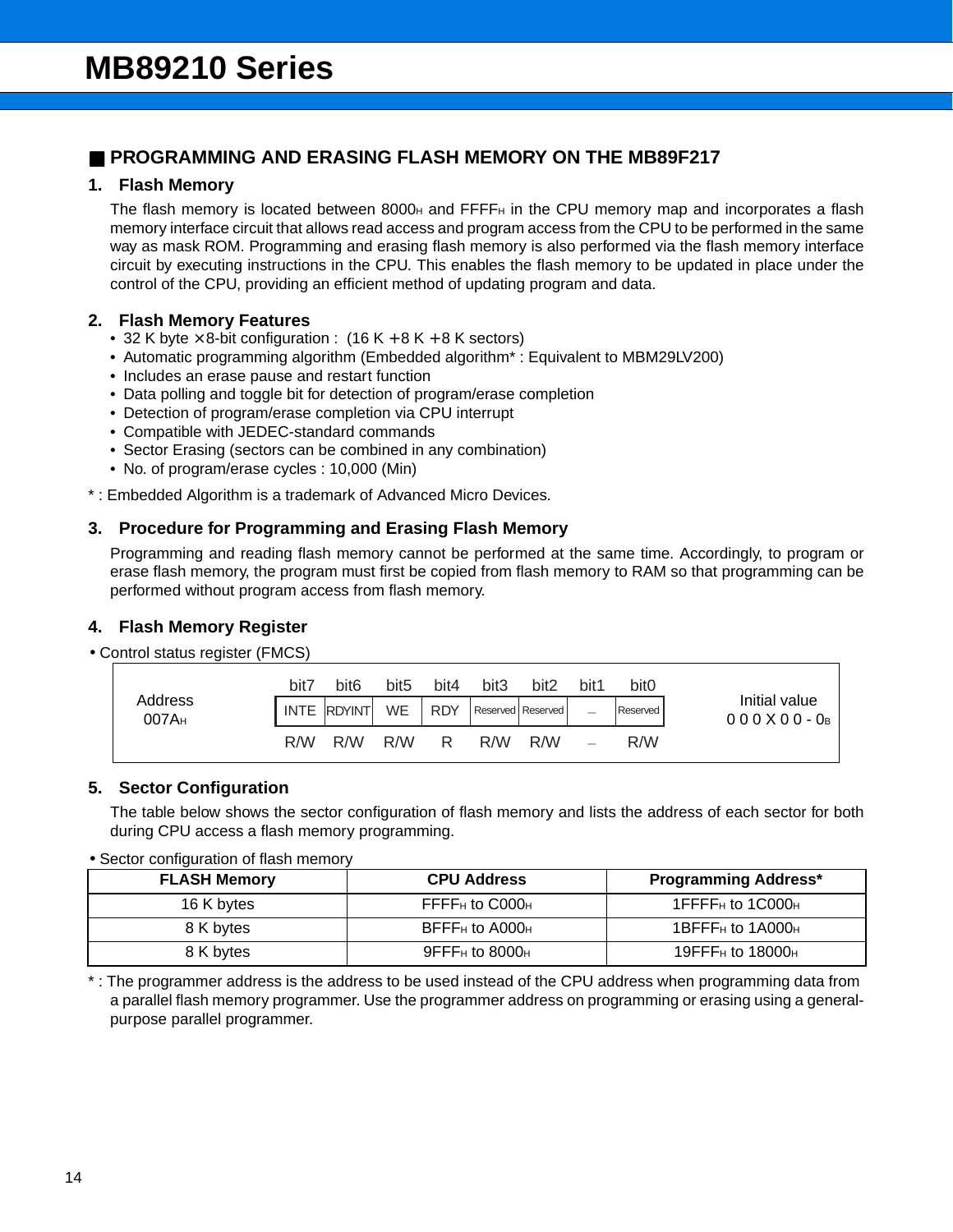### **6. ROM Writer Adapters and Recommended ROM Writers**

| Part   | Package | Applicable<br>adapter model                  | <b>Recommended writer</b> |                                          |  |
|--------|---------|----------------------------------------------|---------------------------|------------------------------------------|--|
| number | name    | <b>Sunhayato Corp.</b>                       | Ando Electric Co., Ltd.   | <b>MINATO</b><br><b>ELECTRONICS INC.</b> |  |
|        |         | MB89F217PFM FPT-48P-M13 FLASH-48QF2-32DP-8LF | AF9708*1<br>AF9709/09B*1  | MODEL-1890A*2<br>Ver2.8 or more          |  |

\*1 : For the writer version and type code, please check the device list in homepage of the Flash Support Group, Inc as follow ; http://www.j-fsg.co.jp/

\*2 : In addition to this adaptor, the conversion basis is required Conversion basis : H910-1148

| Inquiries: Sunhayato Corp.  | TEL. | : (81) -3-3984-7791<br>FAX : (81) -3-3971-0535 |
|-----------------------------|------|------------------------------------------------|
|                             |      | E-mail: adapter@sunhayato.co.jp                |
| Flash Support Group, Inc.   |      | FAX : (81) -53-428-8377                        |
| MINATO ELECTRONICS INC. TEL | FAX  | $:(81) -45 -591 -5611$<br>: (81) -45-592-2854  |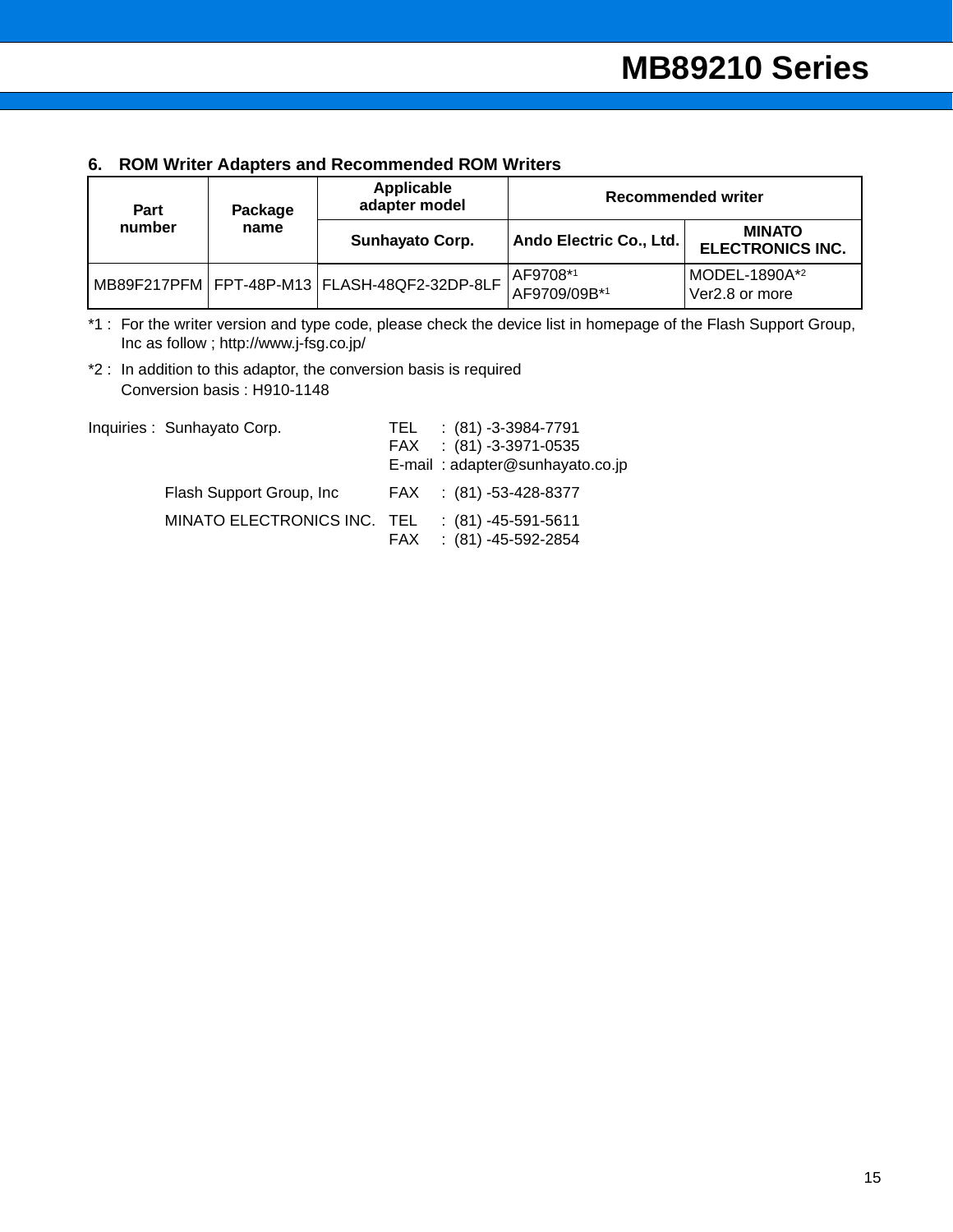## ■ **PROGRAMMING TO OTPROM ON THE MB89P215**

#### **1. Memory space**



#### **2. Programming to the OTPROM**

To program to the OTPROM using an EPROM programmer AF220/AF210/AF120/AF110 (manufacturer : Yokogawa Digital Computer Corp.).

Inquiry : Yokogawa Digital Computer Corp. : TEL(81)-42-333-6224

Note : Programming to the OTPROM with MB89P215 is serial programming mode only.

### **3. Programming Adaptor for OTPROM**

To program to the OTPROM using an EPROM programmer AF220/AF210/AF120/AF110, use the programming adapter (manufacturer : Sunhayato Corp.) listed below.

Adaptor socket : ROM3-FPT30M02-8L3

Inquiry : Sunhayato Corp. : TEL : (81)-3-3984-7791 FAX : (81)-3-3971-0535 E-mail : adapter@sunhayato.co.jp

#### **4. Programming yields**

All bits cannot be programmed at Fujitsu shipping test to a blanked OTPROM microcomputer, due to its nature. For this reason, a programming yield of 100% cannot be assured at all times.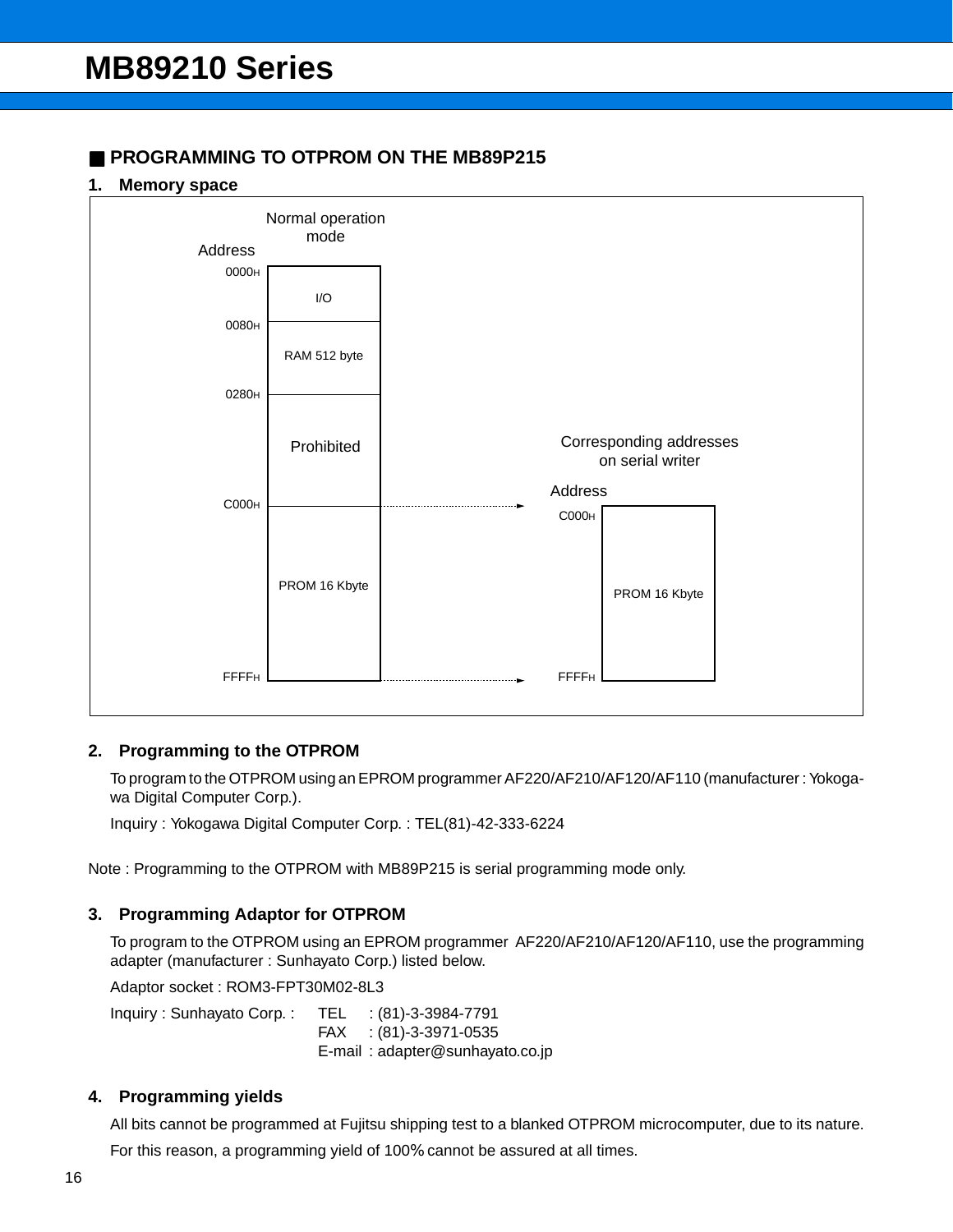## ■ **EPROM WRITING TO PIGGY-BACK/EVALUATION CHIPS**

### **1. EPROM model**

MBM27C256A-20TVM

#### **2. Writer adapter**

For writing to EPROM using a ROM writer, use one of the writer adapters shown below (manufactured by Sunhayato) .

| Package                                                                  | Adapter socket model |                 |  |
|--------------------------------------------------------------------------|----------------------|-----------------|--|
| $LCC-32$                                                                 |                      | ROM-32LC-28DP-S |  |
| Inquiries should be addressed to Sunhayato Corp.: TEL : (81)-3-3984-7791 |                      |                 |  |

FAX : (81)-3-3971-0535 E-mail : adapter@sunhayato.co.jp

#### **3. Memory space**

Shown below the memory space in each mode.



### **4. Writing to EPROM**

- (1) Set up the EPROM writer for the MBM27C256A.
- (2) Load program data on to the EPROM programmer at  $0000_H$  to  $7$ FFF $H$ .
- (3) Program 0000H to 7FFFH with the EPROM programmer.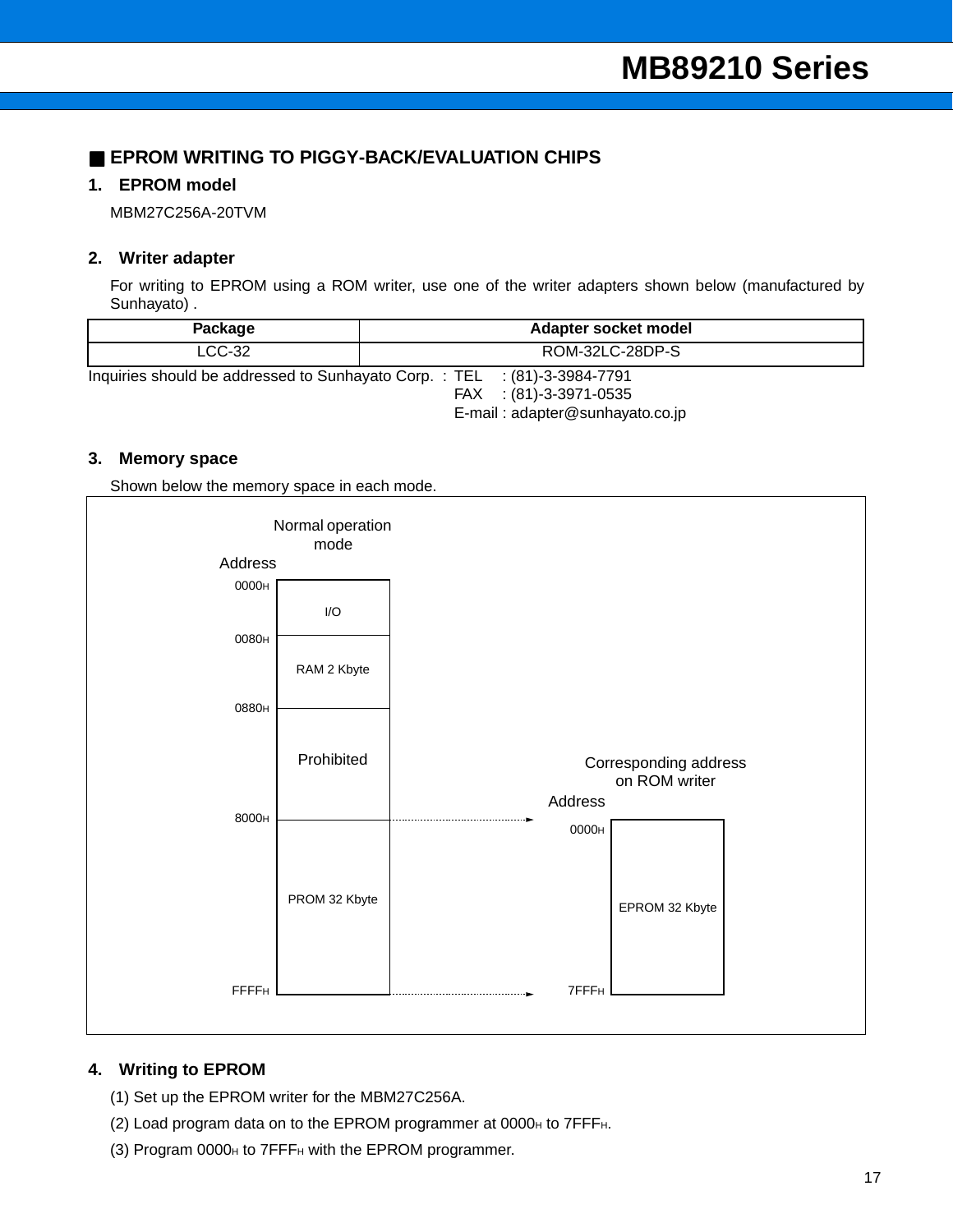## ■ **BLOCK DIAGRAM**

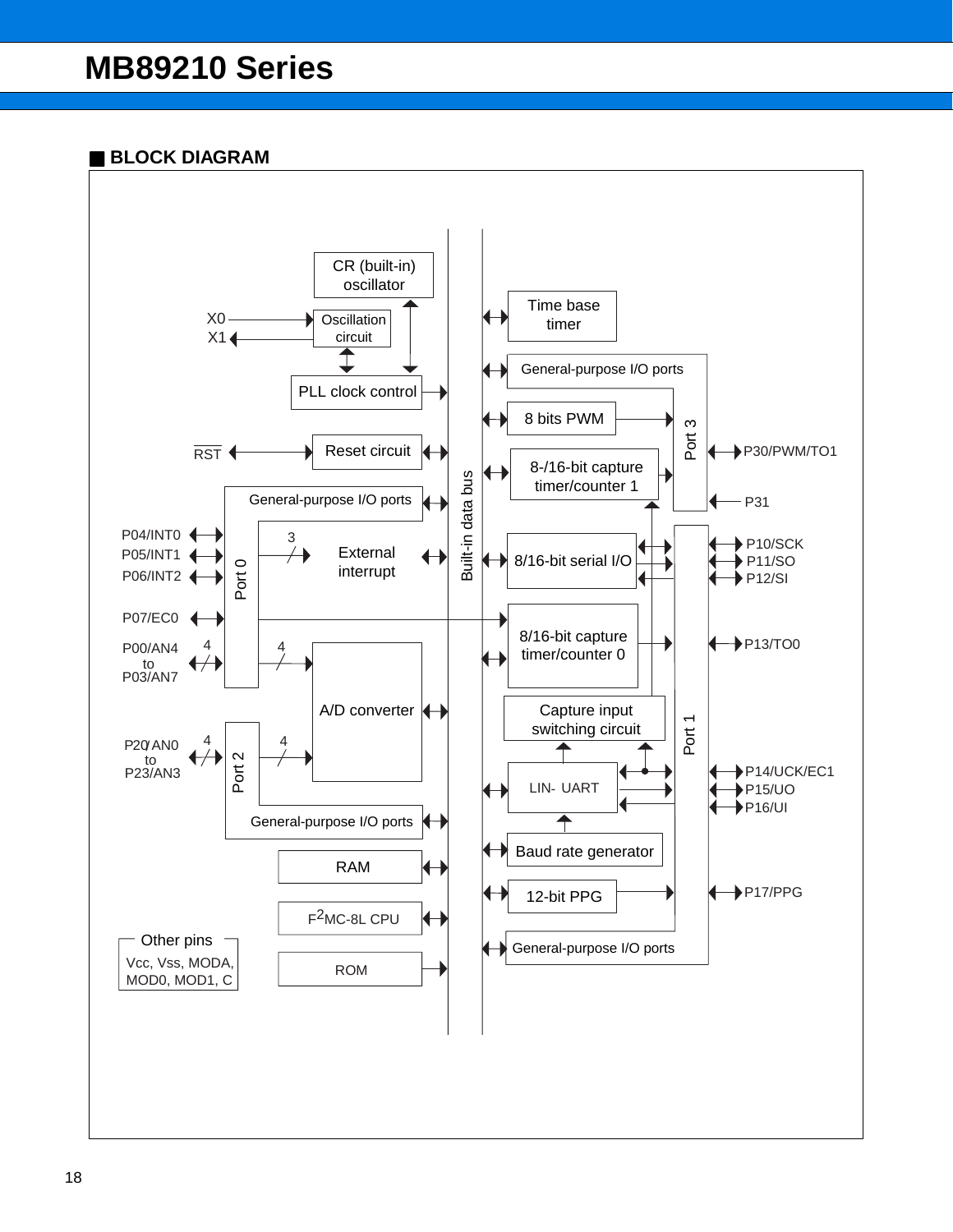## ■ **CPU CORE**

### **1. Memory space**

The MB89210 series has 64 KB of memory space, containing all I/O, data areas, and program areas. The I/O area is located at the lowest addresses, with the data area placed immediately above. The data area can be partitioned into register areas, stack areas, or direct access areas depending on the application. The program area is located at the opposite end of memory, closest to the highest addresses, and the highest part of this area is assigned to the tables of interrupt and reset vectors and vector call instructions. The following diagram shows the structure of memory space in the MB89210 series.

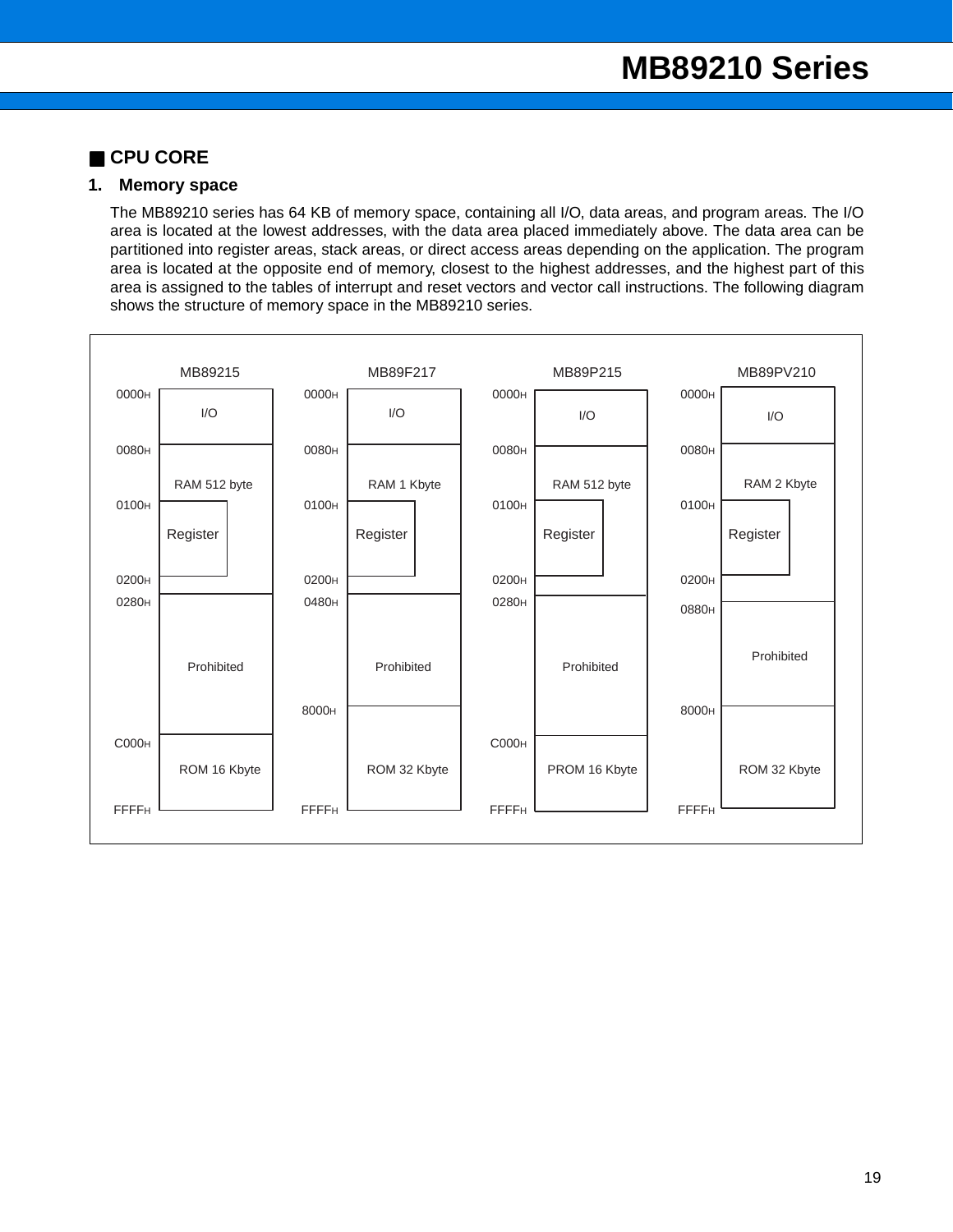## **2. Register**

The MB89210 series has two types of registers; the registers dedicated to specific purposes in the CPU and the general-purpose registers. The dedicated registers are as follows:

| Program counter (PC)      | : 16-bit length, shows the locations where instructions are stored.                                                                                          |
|---------------------------|--------------------------------------------------------------------------------------------------------------------------------------------------------------|
| Accumulator (A)           | : 16-bit length, a temporary memory register for calculation operations. In the<br>case of an 8-bit data processing instruction, the lower one byte is used. |
| Temporary accumulator (T) | : 16-bit length, performs calculations with the accumulator. In the case of an<br>8-bit data processing instruction, the lower one byte is used.             |
| Index register (IX)       | : 16-bit length, a register for index modification.                                                                                                          |
| Extra pointer (EP)        | : 16-bit length, apointer indicating memory addresses.                                                                                                       |
| Stack pointer (SP)        | : 16-bit length, indicates stack areas.                                                                                                                      |
| Program status (PS)       | : 16-bit length, contains register pointer and condition code.                                                                                               |

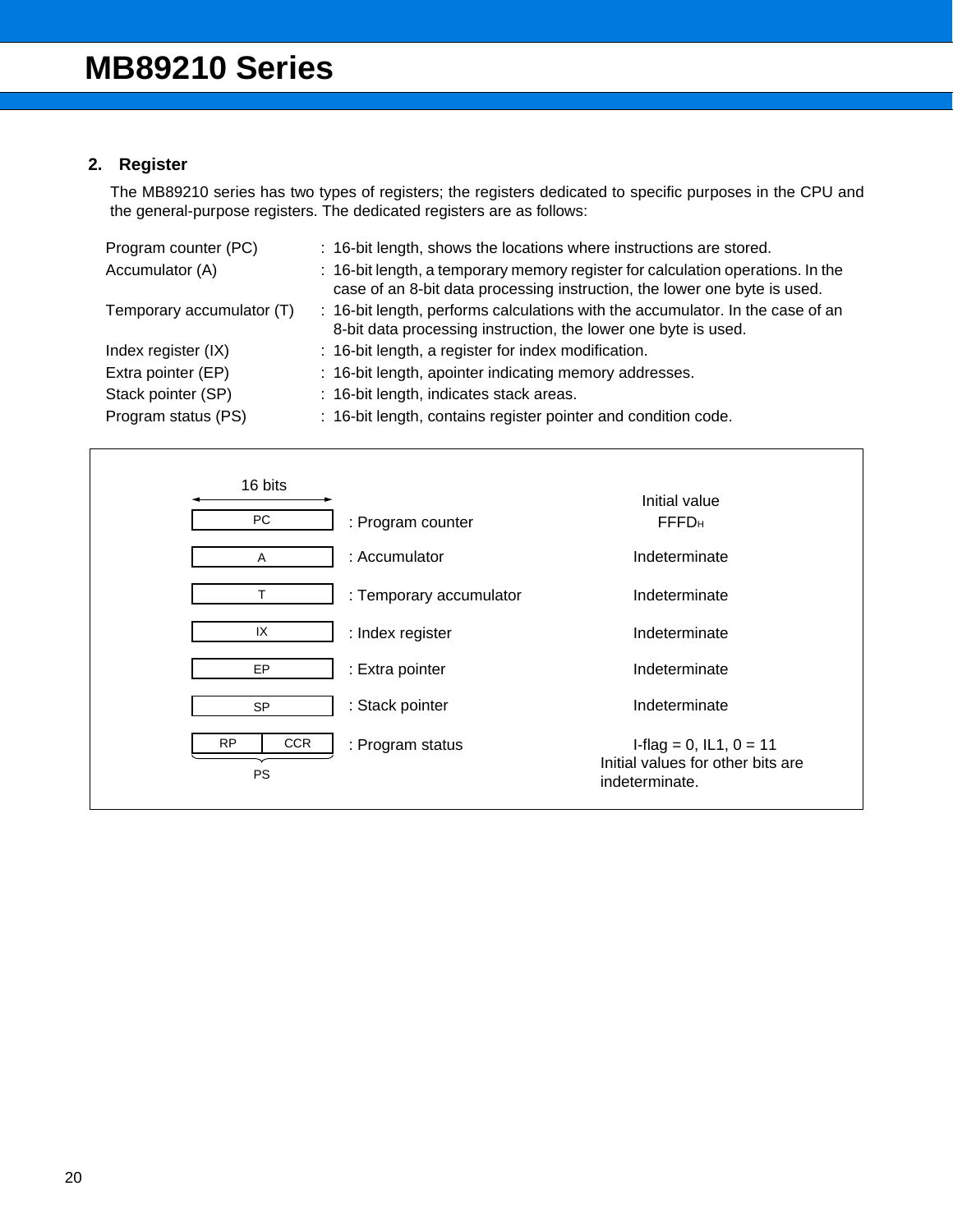The PS register can further be divided into the register bank pointer in the higher 8 bits (RP) and the condition code register in the lower 8 bits (CCR). (See the diagram below.)

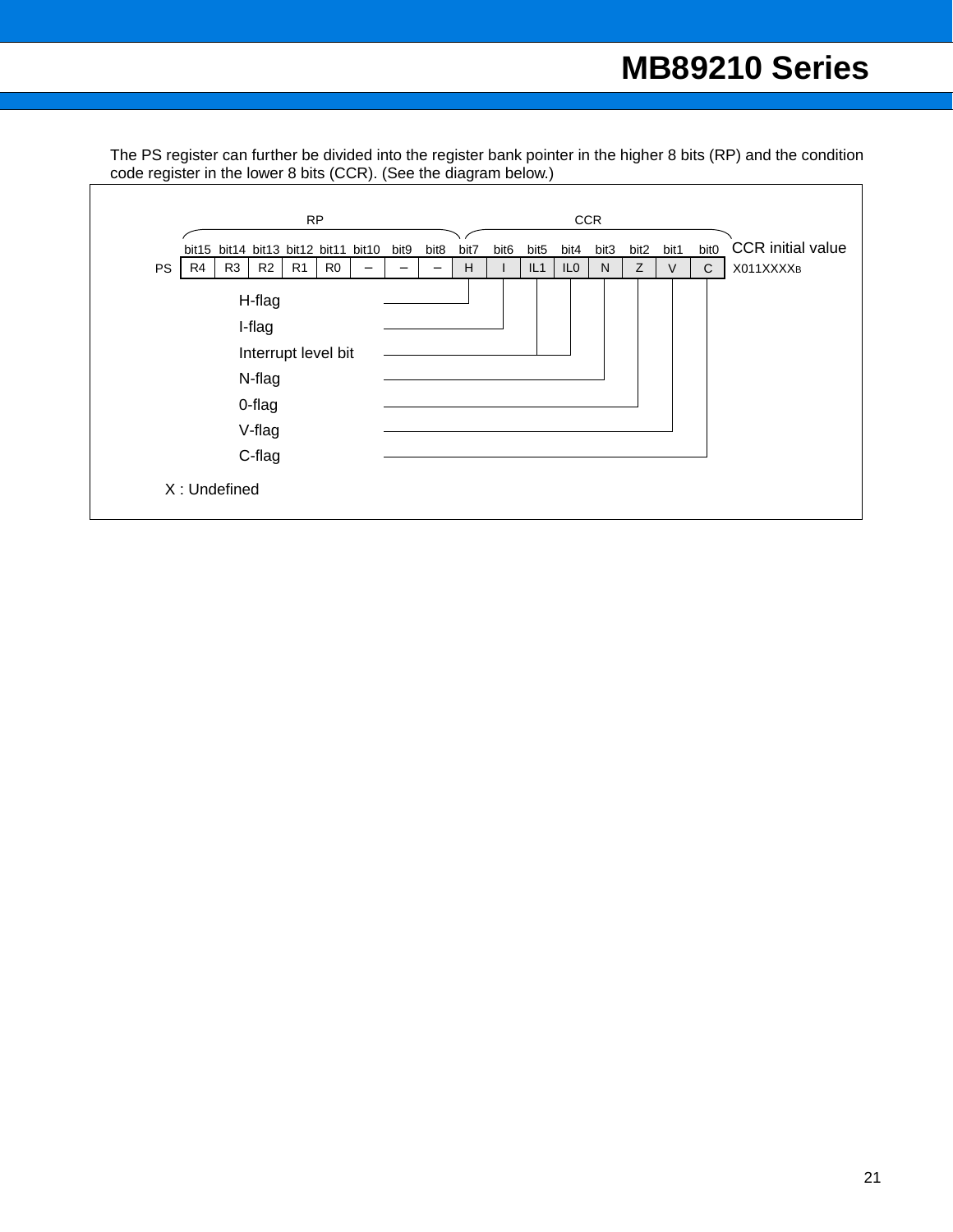The RP points to the address of the register bank currently in use. The relationship between the pointer contents and the actual address is based on the conversion rule shown next.

| Rule for Conversion of Actual Addresses in the General-purpose Register Area |     |     |                            |             |  |     |     |     |       |                |       |    |    |     |    |                    |
|------------------------------------------------------------------------------|-----|-----|----------------------------|-------------|--|-----|-----|-----|-------|----------------|-------|----|----|-----|----|--------------------|
|                                                                              |     |     |                            |             |  |     |     |     |       | RP higher bits |       |    |    |     |    | OP code lower bits |
|                                                                              | "0" | "0" | "O"                        | "0"     "0" |  | "0" | "0" | "1" | R4    | R3             | R2 R1 |    | R0 | ∶b2 | b1 | b0                 |
|                                                                              |     |     |                            |             |  |     |     |     |       |                |       |    |    |     |    |                    |
| Generated address [                                                          |     |     | A15 A14 A13 A12 A11 A10 A9 |             |  |     |     |     | A8 A7 | A6             | A5    | A4 | A3 | A2  | A1 | A0                 |
|                                                                              |     |     |                            |             |  |     |     |     |       |                |       |    |    |     |    |                    |
|                                                                              |     |     |                            |             |  |     |     |     |       |                |       |    |    |     |    |                    |

The CCR consists of the bits indicating arithmetic operation results or transfer data contents and the bits that control CPU operations at the time of an interrupt.

H flag : Set to 1 if calculations result in carry operations from bit 3 to bit 4 or borrow operations from bit 4 to bit 3, otherwise set to 0.

The flag is for decimal adjustment instructions; do not use for other than additions and subtractions.

- I flag : This flag is set to 1 if interrupts are enabled, and 0 if interrupts are prohibited. The default value at reset is 0.
- $IL1, 0$  : Indicates the level of the interrupt currently enabled. An interrupt is processed only if its level is higher than the value this bit indicates.

| IL <sub>1</sub> | IL <sub>0</sub> | <b>Interrupt level</b> | <b>High-low</b>           |  |  |  |
|-----------------|-----------------|------------------------|---------------------------|--|--|--|
|                 |                 |                        | Higher                    |  |  |  |
|                 |                 |                        |                           |  |  |  |
|                 |                 |                        |                           |  |  |  |
|                 |                 |                        | Lower = $no$ interruption |  |  |  |

N flag : Set to 1 if the highest bit is 1 after a calculation, otherwise cleared to 0.

Z flag : Set to 1 if a calculation result is 0, otherwise cleared to 0.

V flag : Set to 1 if a 2's complement overflow results during a calculation, otherwise cleared to 0.

C flag : Set to 1 if a calculation results in a carry or borrow operation from bit 7, otherwise cleared to 0. This is also the shift-out value in a shift instruction.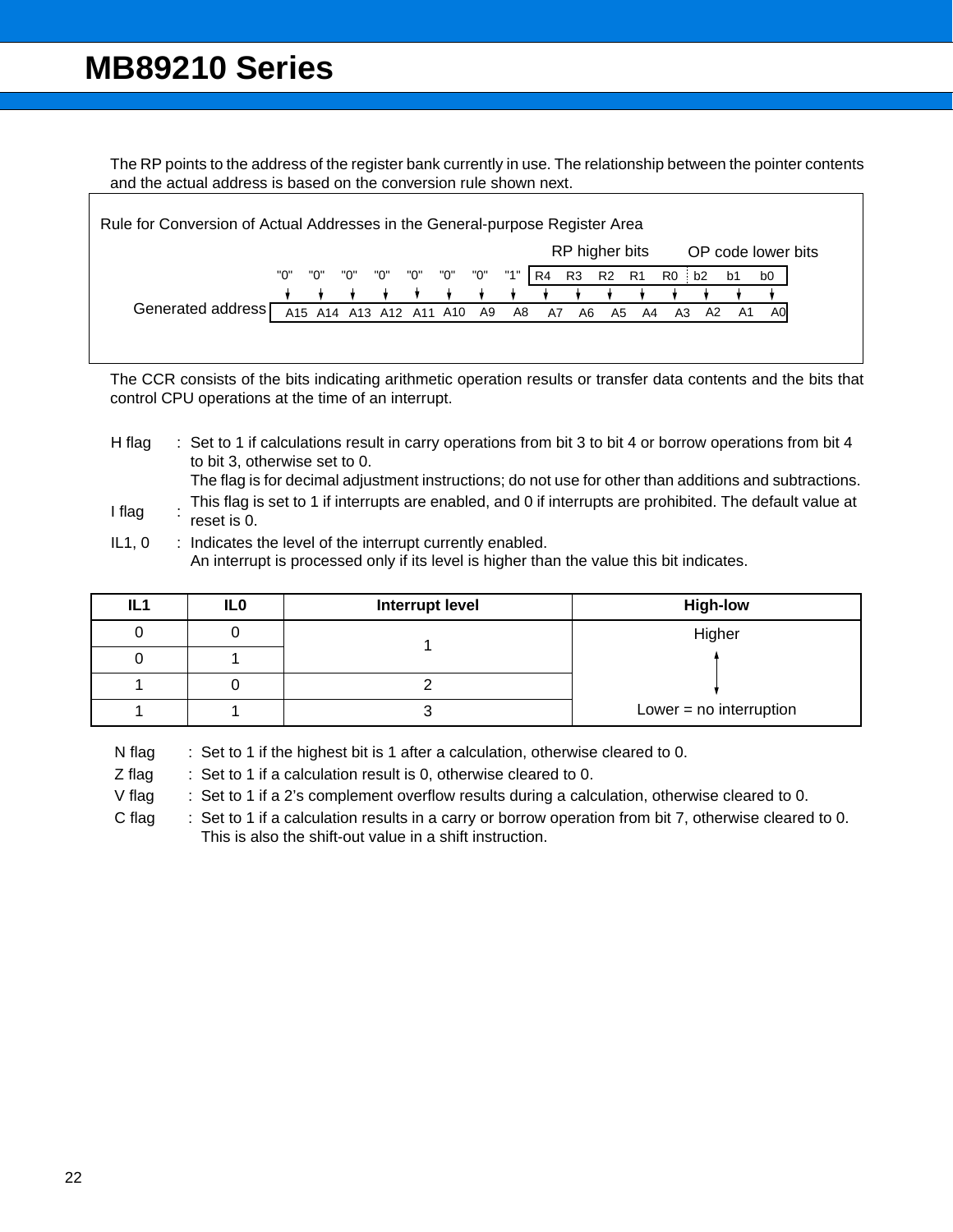The following general-purpose registers are provided:

General-purpose registers: 8-bit length, data storage registers

The general-purpose registers are 8 bits in length and located in the register banks in the memory. One bank contains eight registers and the MB89210 series allow a total of 16 banks to be used at maximum.

The bank currently in use is indicated by the register bank pointer (RP).

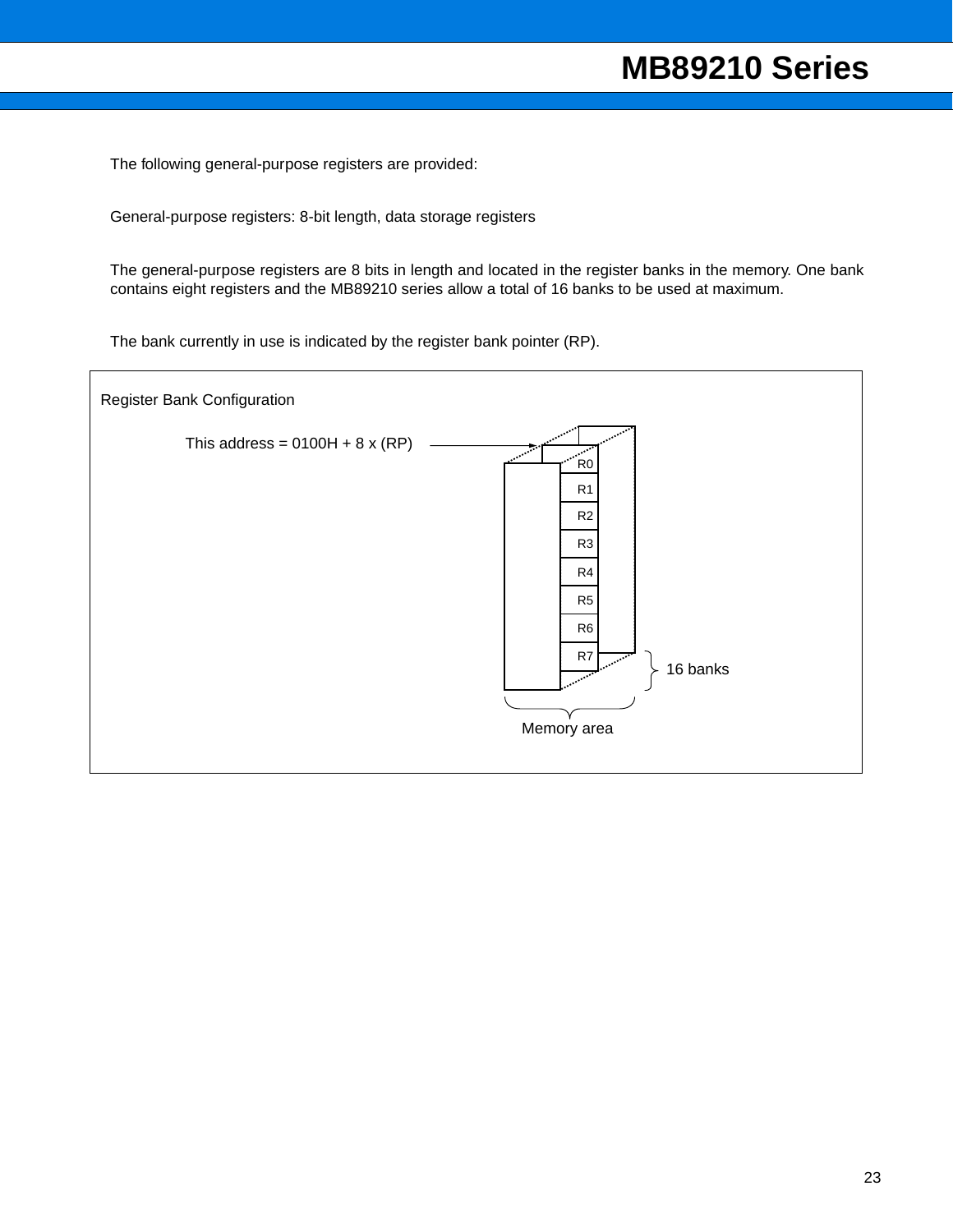## ■ **I/O MAP**

| <b>Address</b>                | <b>Register name</b> | <b>Register description</b>                  | <b>Read/write</b> | <b>Initial value</b> |  |  |  |  |  |  |
|-------------------------------|----------------------|----------------------------------------------|-------------------|----------------------|--|--|--|--|--|--|
| 0000 <sub>H</sub>             | PDR <sub>0</sub>     | Port 0 data register                         | R/W               | XXXXXXX              |  |  |  |  |  |  |
| 0001H                         | DDR <sub>0</sub>     | Port 0 direction register                    | R/W               | 00000000             |  |  |  |  |  |  |
| 0002 <sub>H</sub> to<br>0006н |                      | Access prohibited                            |                   |                      |  |  |  |  |  |  |
| 0007 <sub>H</sub>             | <b>SYCC</b>          | System clock control register                | R/W               | $1 - - 11100$        |  |  |  |  |  |  |
| 0008 <sub>H</sub>             | <b>STBC</b>          | Standby control register                     | R/W               | $00010--$            |  |  |  |  |  |  |
| 0009 <sub>H</sub>             | <b>WDTC</b>          | Watchdog timer control register              | W                 | $0$ - $ -$ XXXX      |  |  |  |  |  |  |
| 000A <sub>H</sub>             | <b>TBTC</b>          | Time base timer control register             | R/W               | $00 - -000$          |  |  |  |  |  |  |
| 000B <sub>H</sub>             |                      | Access prohibited                            |                   |                      |  |  |  |  |  |  |
| 000C <sub>H</sub>             | PDR <sub>1</sub>     | Port 1 data register                         | R/W               | <b>XXXXXXXX</b>      |  |  |  |  |  |  |
| 000D <sub>H</sub>             | DDR <sub>1</sub>     | Port 1 direction register                    | R/W               | 00000000             |  |  |  |  |  |  |
| 000EH                         | <b>RSFR</b>          | Reset flag register                          | $\mathsf{R}$      | $XXX - - - -$        |  |  |  |  |  |  |
| 000F <sub>H</sub>             | PDR <sub>2</sub>     | Port 2 data register                         | R/W               | $---XXX$             |  |  |  |  |  |  |
| 0010 <sub>H</sub>             | DDR <sub>2</sub>     | Port 2 direction register                    | R/W               | $---00000$           |  |  |  |  |  |  |
| 0011 <sub>H</sub>             | Access prohibited    |                                              |                   |                      |  |  |  |  |  |  |
| 0012 <sub>H</sub>             | PDR <sub>3</sub>     | Port 3 data register                         | R/W               | —<br>—————— XX       |  |  |  |  |  |  |
| 0013 <sub>H</sub>             | DDR <sub>3</sub>     | Port 3 direction register                    | R/W               | $------0$            |  |  |  |  |  |  |
| 0014 <sub>H</sub>             | <b>RCR21</b>         | 12-bit PPG control register 1                | R/W               | 00000000             |  |  |  |  |  |  |
| 0015 <sub>H</sub>             | <b>RCR22</b>         | 12-bit PPG control register 2                | R/W               | $--0000000$          |  |  |  |  |  |  |
| 0016н                         | RCR23                | 12-bit PPG control register 3                | R/W               | $0 - 000000$         |  |  |  |  |  |  |
| 0017 <sub>H</sub>             | <b>RCR24</b>         | 12-bit PPG control register 4                | R/W               | $--0000000$          |  |  |  |  |  |  |
| 0018 <sub>H</sub>             |                      | Access prohibited                            |                   |                      |  |  |  |  |  |  |
| 0019 <sub>H</sub>             | <b>TCCR0</b>         | Capture control register 0                   | R/W               | 00000000             |  |  |  |  |  |  |
| 001A <sub>H</sub>             | TCR10                | Timer 1 control register 0                   | R/W               | $000 - 0000$         |  |  |  |  |  |  |
| 001B <sub>H</sub>             | TCR00                | Timer 0 control register 0                   | R/W               | 00000000             |  |  |  |  |  |  |
| 001C <sub>H</sub>             | TDR10                | Timer 1 Data 0                               | R/W               | XXXXXXXX             |  |  |  |  |  |  |
| 001D <sub>H</sub>             | TDR00                | Timer 0 Data 0                               | R/W               | XXXXXXX              |  |  |  |  |  |  |
| 001E <sub>H</sub>             | TCPH <sub>0</sub>    | Capture data register H 0                    | $\mathsf{R}$      | XXXXXXX              |  |  |  |  |  |  |
| 001F <sub>H</sub>             | <b>TCPL0</b>         | Capture data register L 0                    | R                 | XXXXXXX              |  |  |  |  |  |  |
| 0020 <sub>H</sub>             | <b>TCR20</b>         | Timer output control 0                       | R/W               | $---00$              |  |  |  |  |  |  |
| 0021H                         |                      | Access prohibited                            |                   |                      |  |  |  |  |  |  |
| 0022 <sub>H</sub>             | <b>CNTR</b>          | PWM control register                         | R/W               | $0 - 000000$         |  |  |  |  |  |  |
| 0023 <sub>H</sub>             | <b>COMR</b>          | PWM Compare register                         | W                 | XXXXXXX              |  |  |  |  |  |  |
| 0024 <sub>H</sub>             | EIC1                 | External interrupt control register 1 (edge) | R/W               | 00000000             |  |  |  |  |  |  |
| 0025 <sub>H</sub>             | EIC <sub>2</sub>     | External interrupt control register 2 (edge) | R/W               | 00000000             |  |  |  |  |  |  |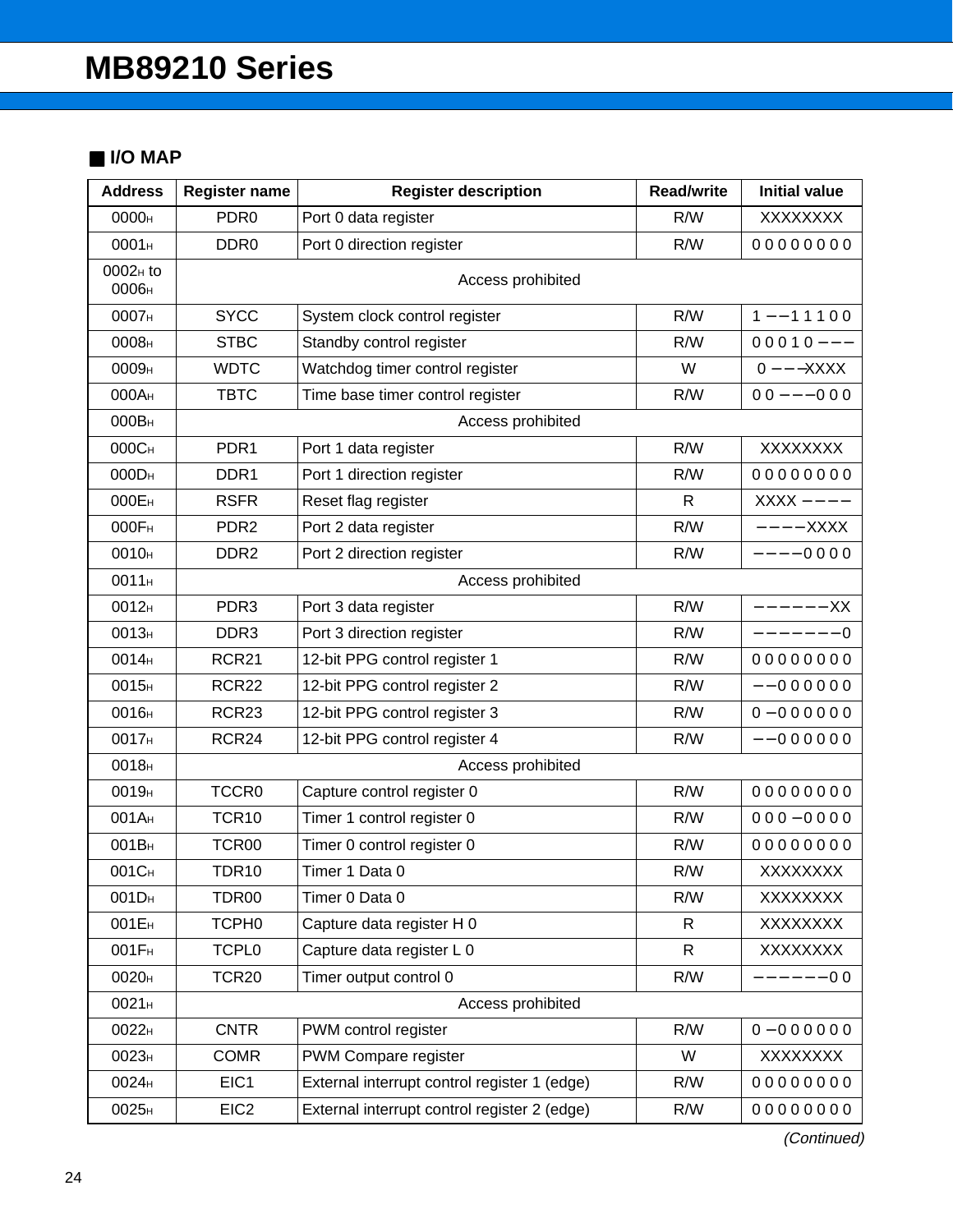| <b>Address</b>                            | <b>Register name</b> | <b>Register description</b>                                | <b>Read/write</b> | <b>Initial value</b> |  |  |  |  |
|-------------------------------------------|----------------------|------------------------------------------------------------|-------------------|----------------------|--|--|--|--|
| 0026 <sub>H</sub>                         |                      | Access prohibited                                          |                   |                      |  |  |  |  |
| 0027 <sub>H</sub>                         |                      |                                                            |                   |                      |  |  |  |  |
| 0028 <sub>H</sub>                         | <b>SCR</b>           | Serial control register                                    | R/W               | 00000000             |  |  |  |  |
| 0029 <sub>H</sub>                         | <b>USMR</b>          | LIN-UART serial mode register                              | R/W               | 00000000             |  |  |  |  |
| 002A <sub>H</sub>                         | <b>SSR</b>           | Serial status register                                     | R/W               | 00001000             |  |  |  |  |
| 002B <sub>H</sub>                         | <b>RDR</b>           | Recieving data register                                    | R                 | 00000000             |  |  |  |  |
|                                           | <b>TDR</b>           | Sending data register                                      | W                 | 11111111             |  |  |  |  |
| 002C <sub>H</sub>                         | <b>ESCR</b>          | Extended status control register                           | R/W               | 00000X00             |  |  |  |  |
| 002D <sub>H</sub>                         | <b>ECCR</b>          | Extended communication control register                    | R/W               | $00000 - 11$         |  |  |  |  |
| 002E <sub>H</sub>                         | <b>BGRH</b>          | Baud rate generator register H                             | R/W               | $-0000000$           |  |  |  |  |
| 002F <sub>H</sub>                         | <b>BGRL</b>          | Baud rate generator register L                             | R/W               | 00000000             |  |  |  |  |
| 0030 <sub>H</sub>                         | ADC1                 | A/D control register 1                                     | R/W               | 00000000             |  |  |  |  |
| 0031 <sub>H</sub>                         | ADC <sub>2</sub>     | A/D control register 2                                     | R/W               | 00000001             |  |  |  |  |
| 0032H                                     | <b>ADDH</b>          | A/D data register H                                        | R/W               | 000000XX             |  |  |  |  |
| 0033 <sub>H</sub>                         | <b>ADDL</b>          | A/D data register L                                        | R/W               | XXXXXXX              |  |  |  |  |
| 0034 <sub>H</sub>                         | <b>ADEN</b>          | A/D enable register                                        | R/W               | 00000000             |  |  |  |  |
| 0035 <sub>H</sub> to<br>0038 <sub>H</sub> | Access prohibited    |                                                            |                   |                      |  |  |  |  |
| 0039 <sub>H</sub>                         | <b>SMR</b>           | Serial mode register                                       | R/W               | 00000000             |  |  |  |  |
| 003A <sub>H</sub>                         | <b>SDR</b>           | Serial Data register                                       | R/W               | XXXXXXX              |  |  |  |  |
| 003B <sub>H</sub> to<br>0040 <sub>H</sub> |                      | Access prohibited                                          |                   |                      |  |  |  |  |
| 0041 <sub>H</sub>                         | TCCR1                | Capture control register 1                                 | R/W               | 00000000             |  |  |  |  |
| 0042 <sub>H</sub>                         | TCR11                | Timer 1 control register 1                                 | R/W               | $000 - 0000$         |  |  |  |  |
| 0043 <sub>H</sub>                         | TCR01                | Timer 0 control register 1                                 | R/W               | 00000000             |  |  |  |  |
| 0044 <sub>H</sub>                         | <b>TDR11</b>         | Timer 1 Data register 1                                    | R/W               | <b>XXXXXXXX</b>      |  |  |  |  |
| 0045 <sub>H</sub>                         | TDR01                | Timer 0 Data register 1                                    | R/W               | XXXXXXX              |  |  |  |  |
| 0046н                                     | TCPH1                | Capture status register H1                                 | R                 | XXXXXXX              |  |  |  |  |
| 0047 <sub>H</sub>                         | TCPL1                | Capture status register L1                                 | R                 | XXXXXXX              |  |  |  |  |
| 0048 <sub>H</sub>                         | <b>TCR21</b>         | Timer output control register 1                            | R/W               | $---00$              |  |  |  |  |
| 0049 <sub>H</sub>                         | <b>TCSL</b>          | Capture input select register                              | R/W               | -------<br>- 0       |  |  |  |  |
| 004A <sub>H</sub> to<br>005F <sub>H</sub> |                      | Access prohibited                                          |                   |                      |  |  |  |  |
| 0060 <sub>H</sub>                         | XCRS*                | External/CR(built-in)oscillation clock control<br>register | R/W               | $00 - 00010$         |  |  |  |  |
| 0061 <sub>H</sub> to<br>006F <sub>H</sub> | Access prohibited    |                                                            |                   |                      |  |  |  |  |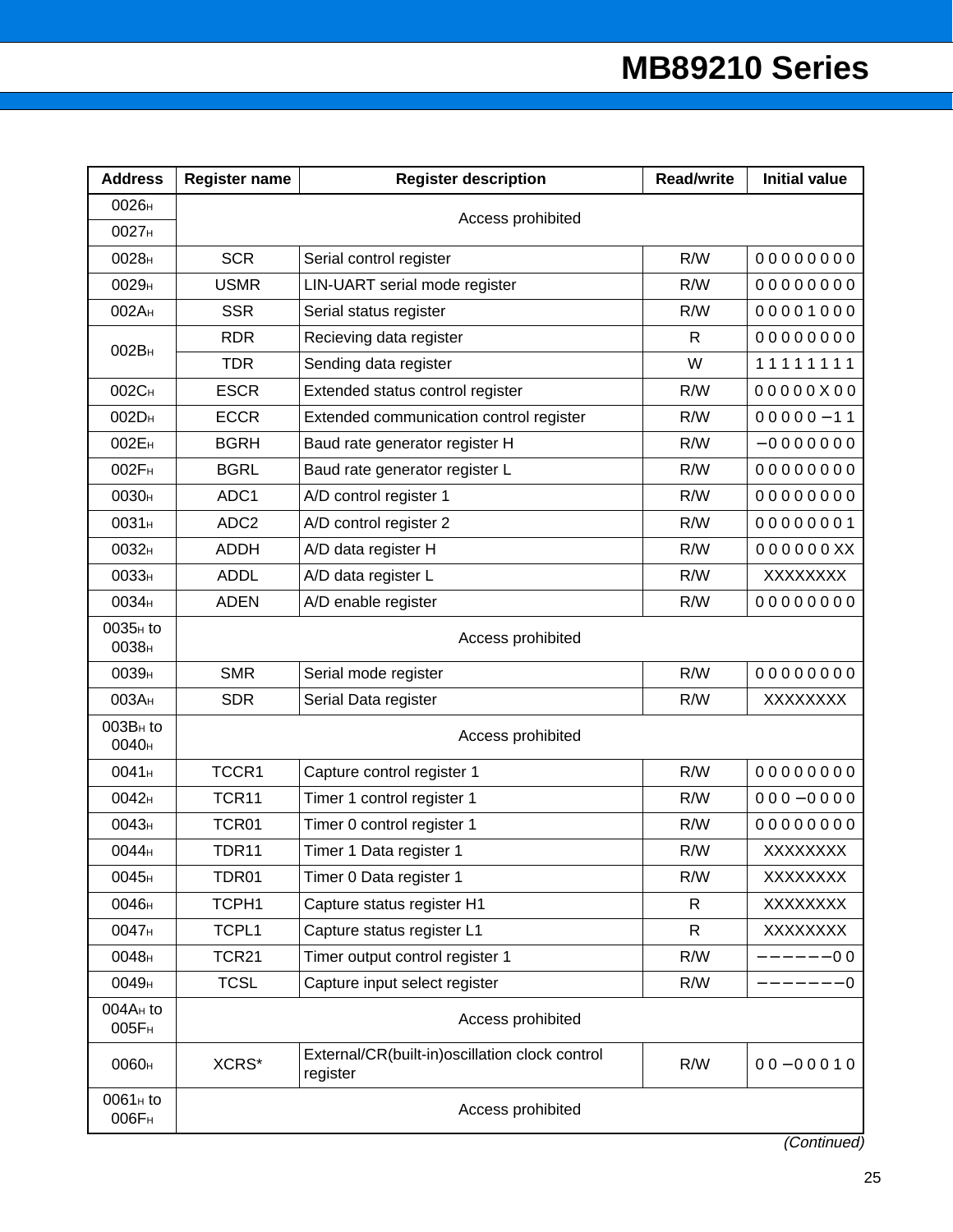(Continued)

| <b>Address</b>                  | <b>Register name</b> | <b>Register description</b>          | <b>Read/write</b> | <b>Initial value</b> |  |  |  |  |
|---------------------------------|----------------------|--------------------------------------|-------------------|----------------------|--|--|--|--|
| 0070 <sub>H</sub>               | PUL <sub>0</sub>     | Port 0 pull-up setting register      | R/W               | 00000000             |  |  |  |  |
| 0071H                           | PUL <sub>1</sub>     | Port 1 pull-up setting register      | R/W               | 00000000             |  |  |  |  |
| 0072 <sub>H</sub>               | PUL <sub>2</sub>     | Port 2 pull-up setting register      | R/W               | ----0000             |  |  |  |  |
| 0073 <sub>H</sub>               | PUL <sub>3</sub>     | Port 3 pull-up setting register      | R/W               | $--- 0$              |  |  |  |  |
| $0074H$ to<br>0079 <sub>H</sub> | Access prohibited    |                                      |                   |                      |  |  |  |  |
| 007A <sub>H</sub>               | <b>FMCS</b>          | Flash memory control status register | R/W               | $000000 - 0$         |  |  |  |  |
| 007B <sub>H</sub>               | ILR <sub>1</sub>     | Interrupt level setting register 1   | W                 | 11111111             |  |  |  |  |
| 007C <sub>H</sub>               | ILR <sub>2</sub>     | Interrupt level setting register 2   | W                 | 11111111             |  |  |  |  |
| 007D <sub>H</sub>               | ILR <sub>3</sub>     | Interrupt level setting register 3   | W                 | 11111111             |  |  |  |  |
| 007E <sub>H</sub>               | ILR4                 | Interrupt level setting register 3   | W                 | 11111111             |  |  |  |  |
| 007F <sub>H</sub>               |                      | Access prohibited                    |                   |                      |  |  |  |  |

\* : Only for MB89215, MB89F217, MB89P215

Description of write/read symbols :

R/W : Read/write enabled

- R : Read only
- W : Write only

Description of initial values

- 0 : This bit initialized to "0".
- 1 : This bit initialized to "1".
- X : The initial value of this bit is undefined.
- : This bit is not defined.
- Note : If a bit manipulation instruction accesses the serial mode register (SMR), a write-only register, or a register containing a write-only bit, the bit focused on by the instruction is set to a prescribed value but a malfunction occurs when the other bits contains a write-only bit. Do not use bit manipulation instructions to access such registers.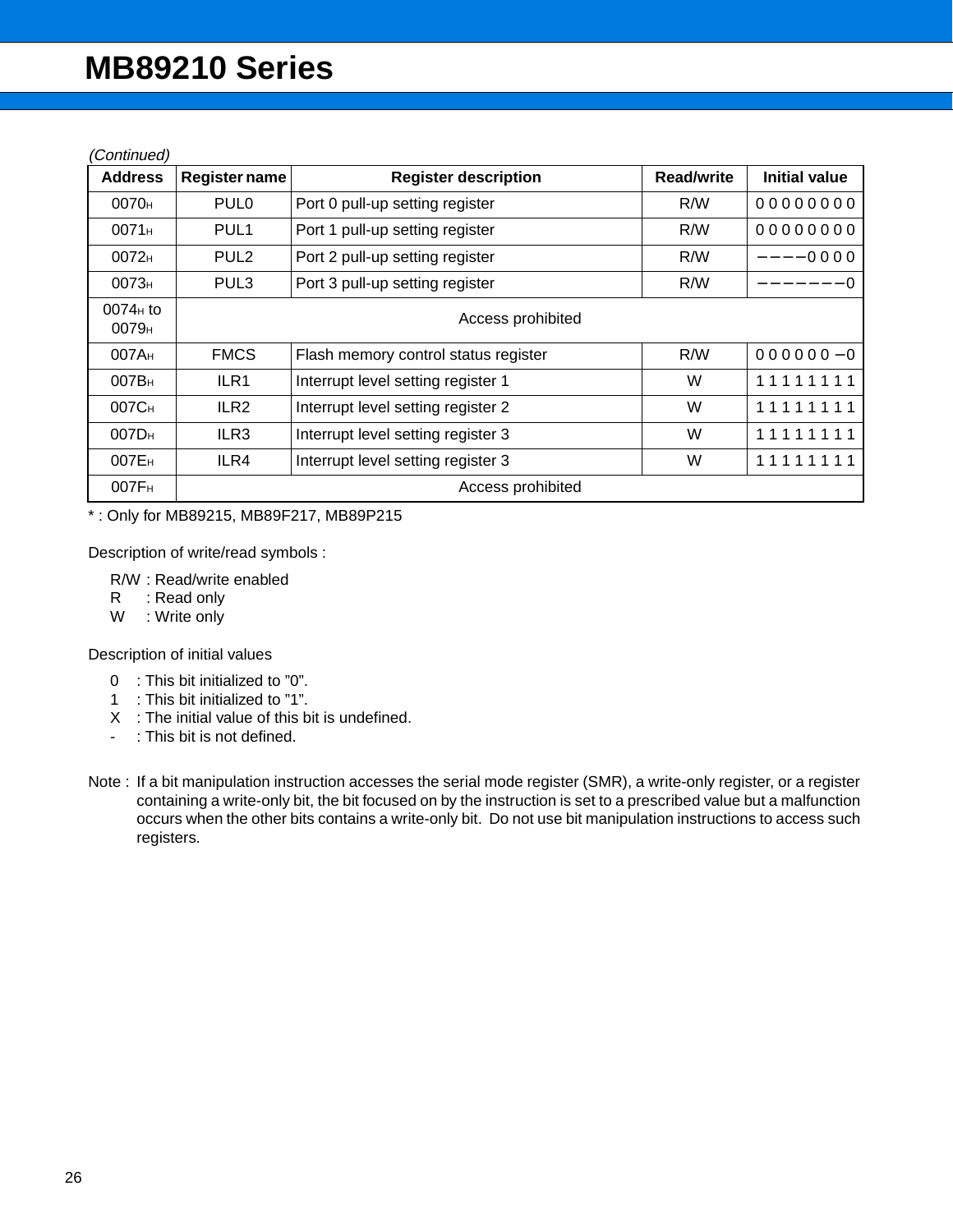## ■ **ELECTRICAL CHARACTERISTICS**

### **1. Absolute Maximum Ratings**

| <b>Parameter</b>               | <b>Symbol</b>    |                | Rating                | <b>Unit</b> | <b>Remarks</b>                                                  |  |
|--------------------------------|------------------|----------------|-----------------------|-------------|-----------------------------------------------------------------|--|
|                                |                  | Min            | <b>Max</b>            |             |                                                                 |  |
| Power supply voltage           | <b>Vcc</b>       | $V_{SS} - 0.3$ | $V_{SS}$ + 6.0        | $\vee$      |                                                                 |  |
| Input voltage                  | $V_{\perp}$      | $V_{SS} - 0.3$ | $V_{\text{CC}} + 0.3$ | $\vee$      | $*2$                                                            |  |
| Output voltage                 | Vo               | $V_{SS}$ – 0.3 | $V_{SS}$ + 6.0        | V           |                                                                 |  |
| Maximum clamp current          | CLAMP            | $-0.4$         | $+0.4$                | mA          | $*1$                                                            |  |
| Maximum clamp total current    | $\Sigma$   CLAMP |                | 10                    | mA          | $*1$                                                            |  |
| "L" level output current       | $I_{OL}$         |                | 10                    | mA          |                                                                 |  |
| "L" level average current      | <b>OLAV</b>      |                | 4                     | mA          | Average value<br>(operating current $\times$ operating<br>duty) |  |
| "L" level total output current | $\Sigma$ lol     |                | 50                    | mA          |                                                                 |  |
| "H" level output current       | Iон              |                | $-10$                 | mA          |                                                                 |  |
| "H" level average current      | <b>OHAV</b>      |                | $-4$                  | mA          | Average value<br>(operating current $\times$ operating<br>duty) |  |
| "H" level total output current | $\Sigma$ loh     |                | $-50$                 | mA          |                                                                 |  |
|                                | Pd               |                | 200                   | mW          | MB89215, MB89P215                                               |  |
| Power consumption              |                  |                | 300                   | mW          | MB89F217                                                        |  |
| Storage temperature            | Tstg             | $-55$          | $+150$                | $^{\circ}C$ |                                                                 |  |

\*1 : • Applicable to pins : P00 to P07, P10 to P17, P20 to P23, P30 to P31

• Use within recommended operating conditions.

• Use at DC voltage (current) .

- The +B signal should always be applied with a limiting resistance placed between the +B signal and the microcontroller.
- The value of the limiting resistance should be set so that when the +B signal is applied the input current to the microcontroller pin does not exceed rated values, either instantaneously or for prolonged periods.
- Note that when the microcontroller drive current is low, such as in the power saving modes, the +B input potential may pass through the protective diode and increase the potential at the V<sub>cc</sub> pin, and this may affect other devices.
- Note that if a +B signal is input when the microcontroller current is off (not fixed at 0 V), the power supply is provided from the pins, so that incomplete operation may result.
- Note that if the +B input is applied during power-on, the power supply is provided from the pins and the resulting supply voltage may not be sufficient to operate the power-on reset.
- Care must be taken not to leave the +B input pin open.
- Note that analog system input/output pins other than the A/D input pins (LCD drive pins, comparator input pins, etc.) cannot accept +B signal input.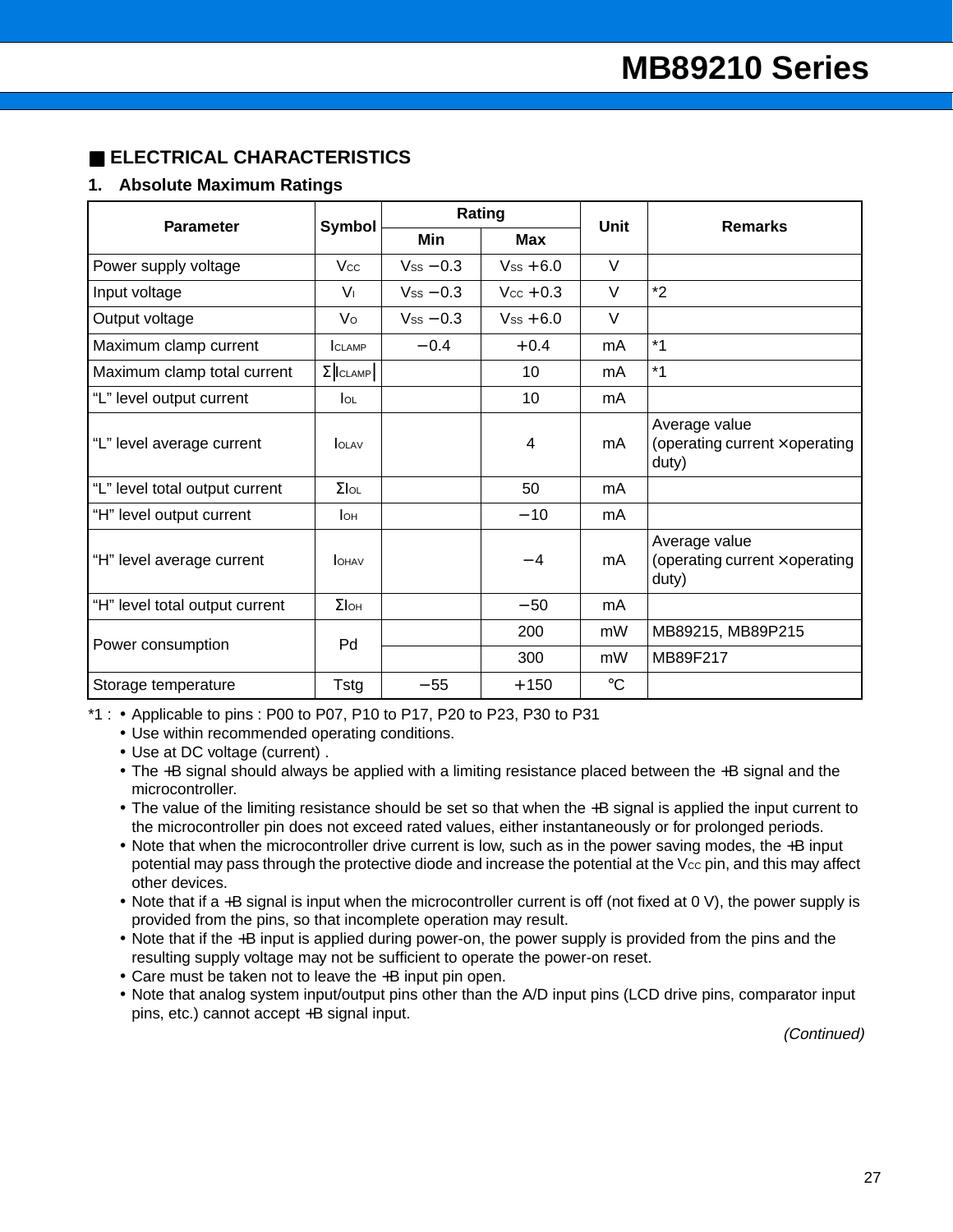#### (Continued)

• Sample recommended circuits :



- \*2 : If the maximum current to/from an input is limited by some means with external components, the IcLAMP rating supersedes the V<sub>I</sub> rating.
- WARNING: Semiconductor devices can be permanently damaged by application of stress (voltage, current, temperature, etc.) in excess of absolute maximum ratings. Do not exceed these ratings.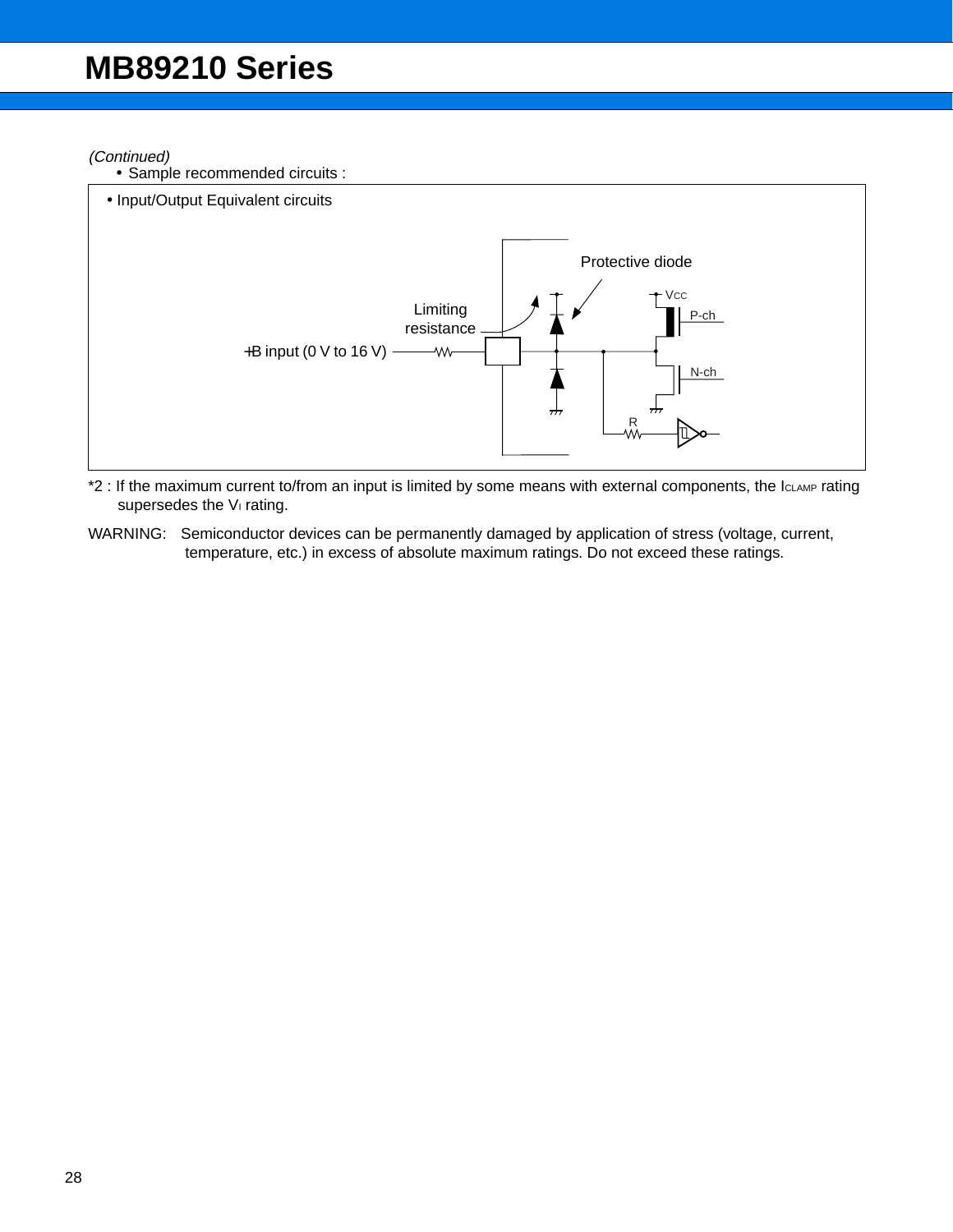| <b>Parameter</b>      | Symbol           |                | Value                 | Unit        | <b>Remarks</b>                                                                                                |  |
|-----------------------|------------------|----------------|-----------------------|-------------|---------------------------------------------------------------------------------------------------------------|--|
|                       |                  | Min            | Max                   |             |                                                                                                               |  |
| Power supply voltage  | Vcc              | 3.5            | 5.5                   | $\vee$      | Normal Operation Assurance<br>Range                                                                           |  |
|                       |                  | 3.0            | 5.5                   | V           | RAM status in stop mode                                                                                       |  |
| Input "H" voltage     | Vн               | $0.7$ Vcc      | $V_{\rm CC}$ + 0.3    | V           | <b>P31,UI</b>                                                                                                 |  |
|                       | V <sub>IHS</sub> | $0.8$ Vcc      | $V_{\text{CC}} + 0.3$ | $\vee$      | MODA, MOD0, MOD1, RST, P00<br>to P07, P10 to P17,<br>P20 to P23, P30, INT0 to INT2,<br>EC0, EC1, SCK, SI, UCK |  |
|                       | V⊩               | $V_{SS}$ – 0.3 | $0.3$ Vcc             | V           | <b>P31,UI</b>                                                                                                 |  |
| Input "L" voltage     | $V_{ILS}$        | $V_{SS}$ – 0.3 | $0.2$ Vcc             | V           | MODA, MOD0, MOD1, RST,<br>P00 to P07, P10 to P17,<br>P20 to P23, P30, INT0 to INT2,<br>EC0, EC1, SCK, SI, UCK |  |
| Operating temperature | Та               | $-40$          | $+105$                | $^{\circ}C$ |                                                                                                               |  |

### **2. Recommended Operating Conditions**



#### WARNING: The recommended operating conditions are required in order to ensure the normal operation of the semiconductor device. All of the device's electrical characteristics are warranted when the device is operated within these ranges.

Always use semiconductor devices within their recommended operating condition ranges. Operation outside these ranges may adversely affect reliability and could result in device failure.

No warranty is made with respect to uses, operating conditions, or combinations not represented on the data sheet. Users considering application outside the listed conditions are advised to contact their FUJITSU representatives beforehand.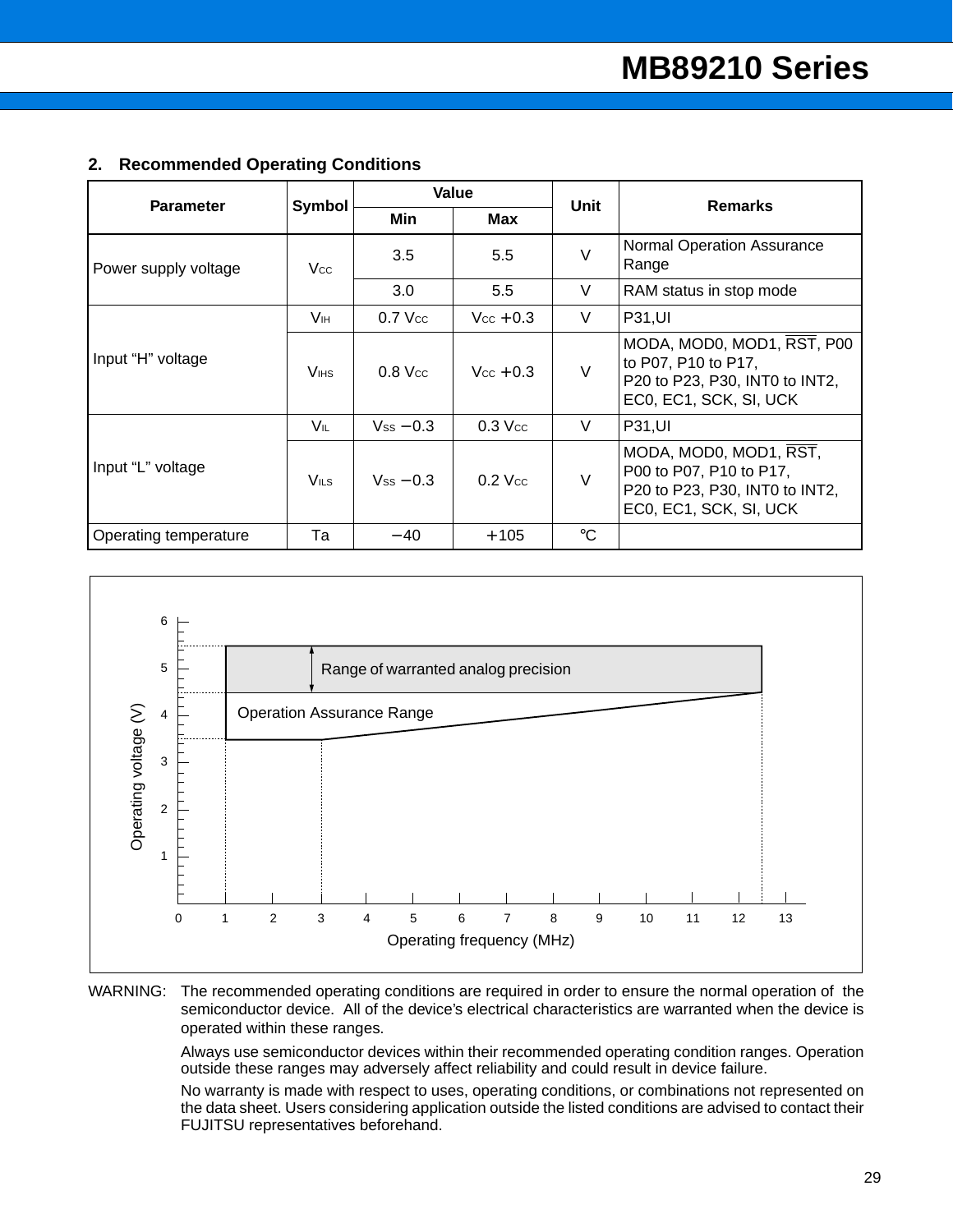## **3. DC Characteristics**

 $(Vec = 5.0 V ± 10%, Vss = 0.0 V, FcH = 10 MHz (external clock), Ta = -40 °C to +105 °C)$ 

| <b>Parameter</b>                               | Symbol                 | Pin name                                                                                                         |                                                                                                                  | <b>Condition</b>                     |                       | Value           |                       | Unit      | <b>Remarks</b>                                |   |  |
|------------------------------------------------|------------------------|------------------------------------------------------------------------------------------------------------------|------------------------------------------------------------------------------------------------------------------|--------------------------------------|-----------------------|-----------------|-----------------------|-----------|-----------------------------------------------|---|--|
|                                                |                        |                                                                                                                  |                                                                                                                  |                                      | Min                   | <b>Typ</b>      | <b>Max</b>            |           |                                               |   |  |
|                                                | V <sub>IH</sub>        | P31, UI                                                                                                          |                                                                                                                  |                                      | $0.7$ Vcc             | $\qquad \qquad$ | $V_{\text{CC}} + 0.3$ | $\vee$    |                                               |   |  |
| "H" level input<br>voltage<br>V <sub>IHS</sub> |                        |                                                                                                                  | MODA, MOD0, MOD1,<br>RST, P00 to P07,<br>P10 to P17, P20 to P23,<br>P30, INT0 to INT2, EC0,<br>EC1, SCK, SI, UCK |                                      | $0.8$ Vcc             |                 | $Vcc + 0.3$           | V         |                                               |   |  |
|                                                | VIL                    | P31, UI                                                                                                          |                                                                                                                  |                                      | $V_{SS} - 0.3$        |                 | $0.3$ Vcc             | V         |                                               |   |  |
| "L" level input<br>voltage                     | $V_{ILS}$              | MODA, MOD0, MOD1,<br>RST, P00 to P07,<br>P10 to P17, P20 to P23,<br>P30, INT0 to INT2, EC0,<br>EC1, SCK, SI, UCK |                                                                                                                  |                                      |                       |                 | $Vss - 0.3$           |           | $0.2$ Vcc                                     | V |  |
| "H" level<br>output voltage                    | <b>V</b> <sub>OH</sub> |                                                                                                                  | P00 to P07, P10 to P17,<br>P20 to P23, P30                                                                       | $Vcc = 4.5 V,$<br>$I_{OH} = -4.0$ mA | $V_{\text{CC}} - 0.5$ |                 |                       | $\vee$    |                                               |   |  |
| "L" level<br>output voltage                    | $V_{OL}$               | P00 to P07, P10 to P17,<br>P20 to P23, P30, RST                                                                  |                                                                                                                  | $Vcc = 4.5 V,$<br>$I_{OL} = 4.0$ mA  |                       |                 | 0.4                   | V         |                                               |   |  |
| Input leak<br>current                          | Iц                     | P00 to P07, P10 to P17,<br>P20 to P23, P30, P31,<br>MODA, MOD0, MOD1                                             |                                                                                                                  | $0.45 V < V_1 < V_{CC}$              |                       |                 | ± 5                   | $\mu$ A   | Without<br>pull-up<br>resistance<br>specified |   |  |
| Pullup<br>resistance                           | RPULL                  |                                                                                                                  | P00 to P07, P10 to P17,<br>P20 to P23, P30, RST                                                                  | $V_1 = 0.0 V$                        | 25                    | 50              | 100                   | $k\Omega$ |                                               |   |  |
|                                                |                        |                                                                                                                  |                                                                                                                  |                                      |                       | 8               | 12                    | mA        | MB89215                                       |   |  |
|                                                |                        |                                                                                                                  | At normal                                                                                                        | When A/D<br>convereter stops         |                       | 6               | 10                    | mA        | MB89F217                                      |   |  |
|                                                | $_{\text{Lcc}}$        |                                                                                                                  | operating                                                                                                        |                                      |                       | 6               | 9                     | mA        | MB89P215                                      |   |  |
|                                                |                        |                                                                                                                  | (External clock,<br>Max gear speed)                                                                              |                                      |                       | 11              | 15                    | mA        | MB89215                                       |   |  |
|                                                |                        |                                                                                                                  |                                                                                                                  | When A/D<br>convereter starts        |                       | 8               | 13                    | mA        | MB89F217                                      |   |  |
| Power supply<br>current                        |                        | Vcc                                                                                                              |                                                                                                                  |                                      |                       | 8               | 12                    | mA        | MB89P215                                      |   |  |
|                                                |                        |                                                                                                                  | at sleep mode                                                                                                    | When A/D                             |                       | 4               | 6                     | mA        | MB89215                                       |   |  |
|                                                | <b>Iccs</b>            |                                                                                                                  | (External clock,<br>Max gear speed)                                                                              | convereter stops                     |                       | 3               | 5                     | mA        | MB89F217,<br>MB89P215                         |   |  |
|                                                |                        |                                                                                                                  | At stop mode                                                                                                     | When A/D                             |                       |                 | 1                     | $\mu$ A   | MB89215                                       |   |  |
|                                                | <b>I</b> CCH           |                                                                                                                  | $Ta = +25 °C$<br>(External clock)                                                                                | convereter stops                     |                       |                 | 10                    | μA        | MB89F217,<br>MB89P215                         |   |  |
| Input<br>capacitance                           | $C_{IN}$               |                                                                                                                  | Other than Vcc and Vss                                                                                           |                                      |                       | 5               | 15                    | pF        | MB89F217,<br>MB89P215                         |   |  |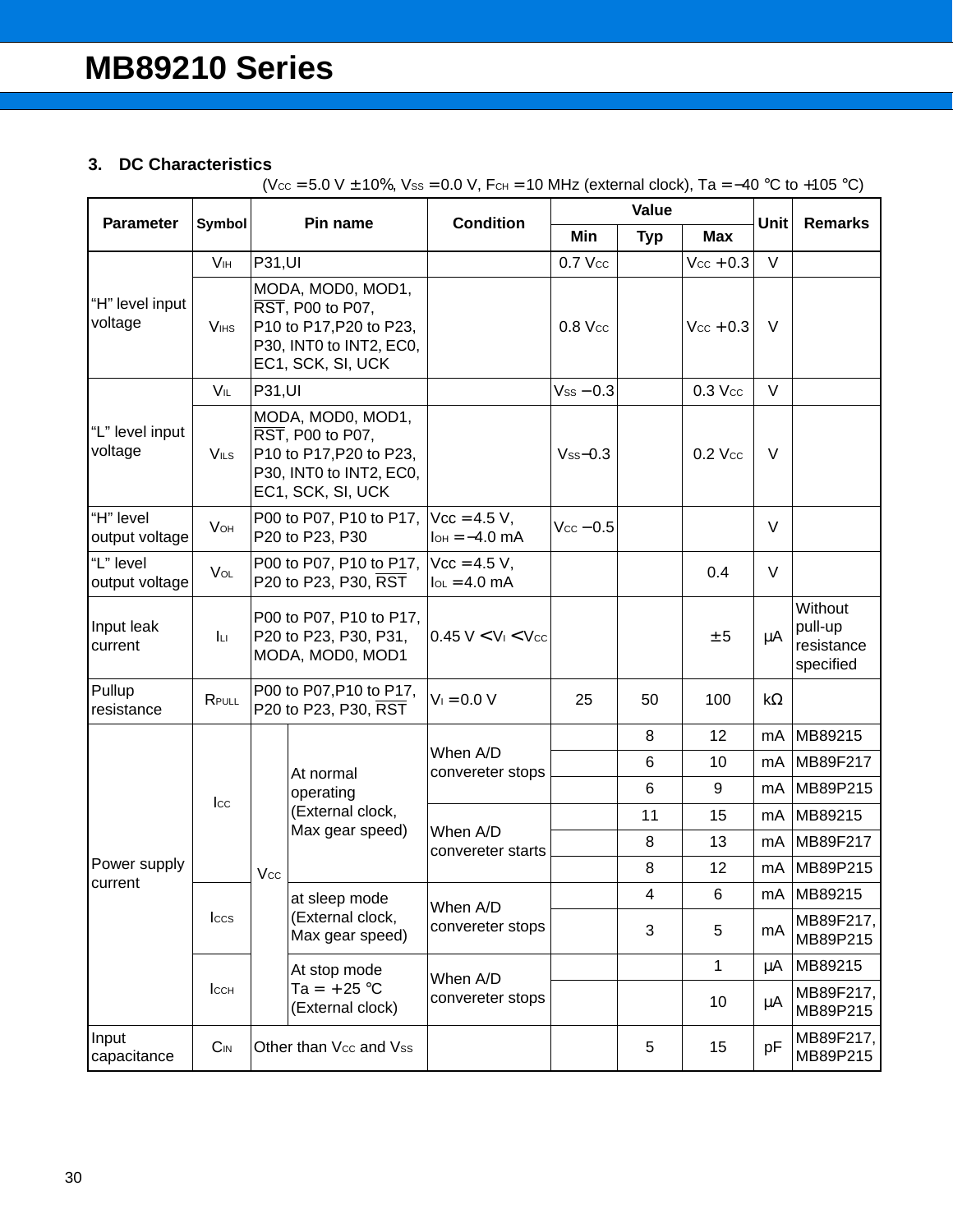## **4. AC Characteristics**

## **(1) Reset Timing**

(Vss = 0.0 V, Ta =  $-40$  °C to +105 °C)

| <b>Parameter</b>                           | <b>Symbol</b> | <b>Condition</b>    |                         | Value      | <b>Unit</b> | <b>Remarks</b> |  |
|--------------------------------------------|---------------|---------------------|-------------------------|------------|-------------|----------------|--|
|                                            |               |                     | Min                     | <b>Max</b> |             |                |  |
| RST "L" level pulse width                  | tzlzh         |                     | $48$ thcyl <sup>*</sup> |            | ns          |                |  |
| *: theyL: Oscillation clock one cycle time |               |                     |                         |            |             |                |  |
| <b>RST</b>                                 |               | tzlzh<br>$-0.2$ Vcc |                         | $0.2$ Vcc  |             |                |  |

#### **(2) Power-on reset**

(Vss = 0.0 V, Ta =  $-40$  °C to +105 °C)

| <b>Parameter</b>   | Symbol | <b>Condition</b> |     | Value      | Unit | <b>Remarks</b>         |
|--------------------|--------|------------------|-----|------------|------|------------------------|
|                    |        |                  | Min | <b>Max</b> |      |                        |
| l Power on time    | tκ     |                  |     | 50         | ms   |                        |
| Power shutoff time | toff   |                  |     |            | ms   | For repeated operation |



Note : The supply voltage must be set to minimum value required for operation within the prescribed default oscillation setting time.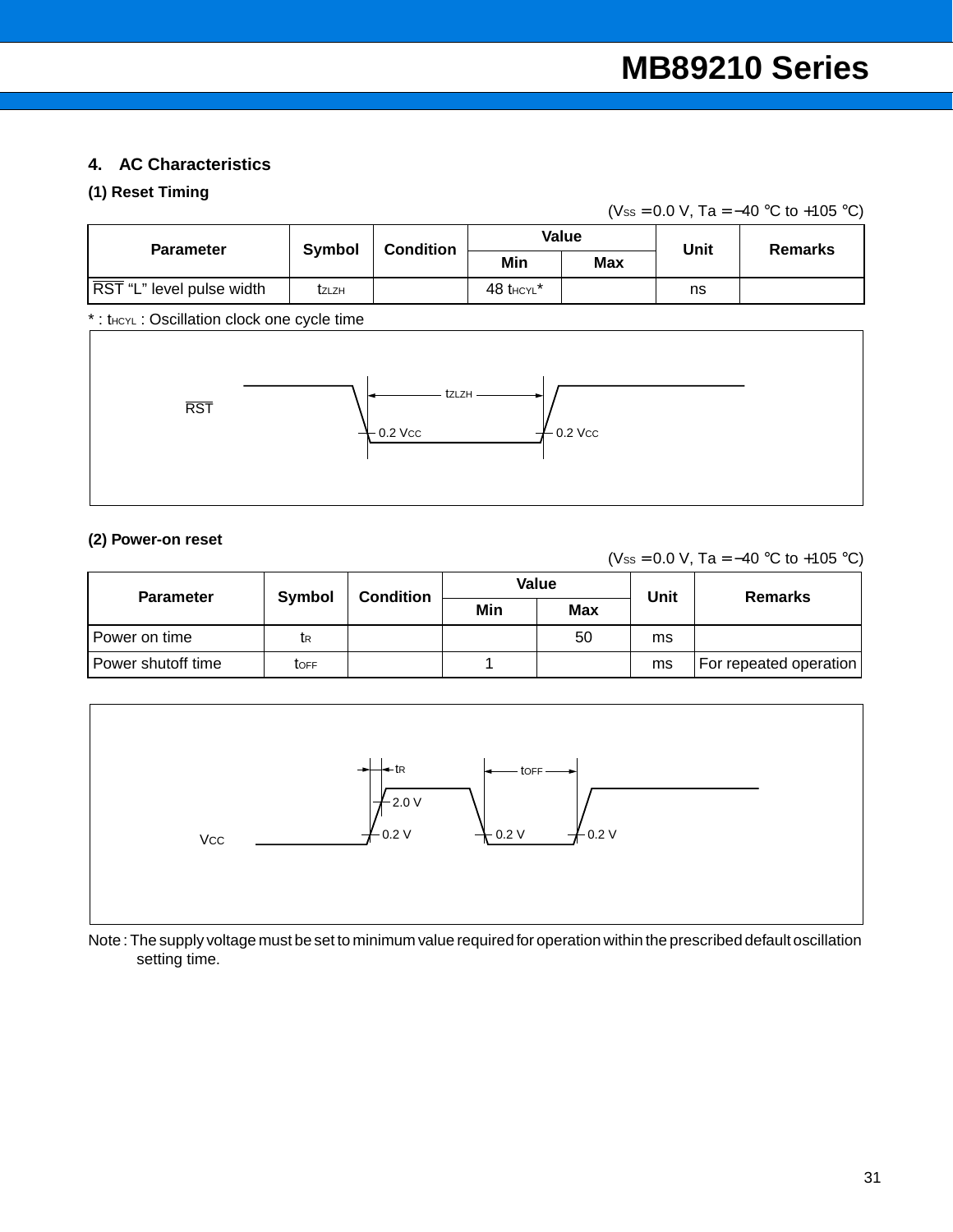### **(3) Clock Timing**

(Vss = 0.0 V, Ta =  $-40$  °C to +105 °C)

| <b>Parameter</b>             | Symbol             | <b>Condition</b>           |     | Value | Unit       | <b>Remarks</b> |
|------------------------------|--------------------|----------------------------|-----|-------|------------|----------------|
|                              |                    |                            | Min | Max   |            |                |
| Clock frequency              | $FCH-1$            |                            |     | 12.5  | <b>MHz</b> |                |
| Clock cycle time             | txcyl              | Crystal or                 | 80  | 1000  | ns         |                |
| Input clock pulse width      | <b>t</b> wh<br>tw∟ | ceramic<br>oscillation     | 20  |       | ns         |                |
| Input clock rise, fall time  | tcr<br>tcF         |                            |     | 10    | ns         |                |
| <b>Oscillation frequency</b> | $FCH-2$            | CR(built-in)<br>oscillator | 8.5 | 11.5  | <b>MHz</b> |                |



### **(4) Instruction Cycle**

(Vss = 0.0 V, Ta =  $-40$  °C to +105 °C)

| <b>Parameter</b>                                  | Symbol        | Value                               | Unit | <b>Remarks</b>                                                       |
|---------------------------------------------------|---------------|-------------------------------------|------|----------------------------------------------------------------------|
| Instruction cycle<br>(instruction execution time) | <b>t</b> INST | 4/ Гсн, 8/ Гсн,<br>16/ Гсн, 64/ Гсн | μs   | When operating at $F_{CH} = 10 MHz$<br>$\tanctan 10.4 \mu s$ (4/FcH) |

FCH: Oscillation frequency (Operating clock frequency after switching between external and CR (internal) oscillator clocks)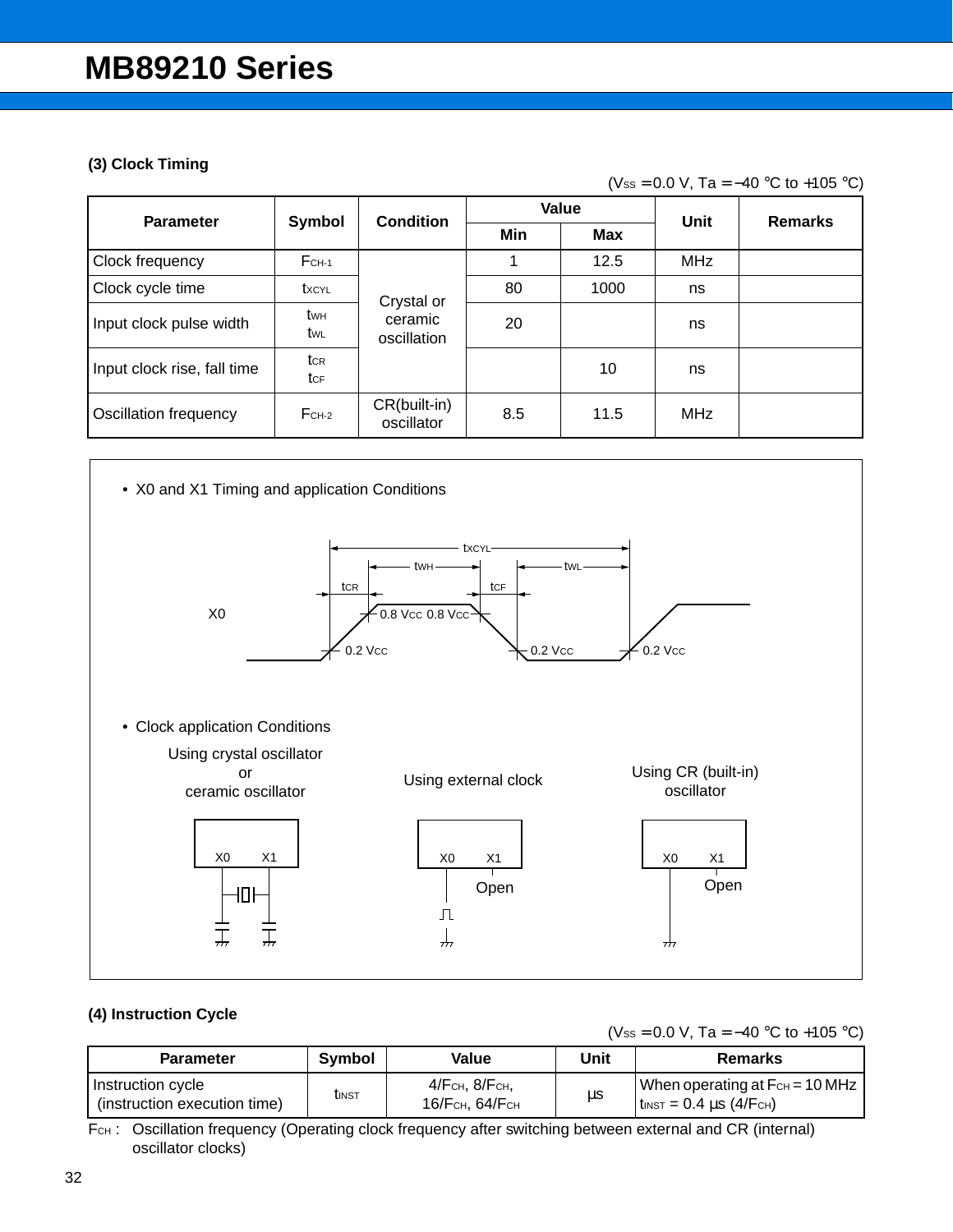### **(5) Recommended Resonator Manufactures**

• Sample application of ceramic resonator



| <b>Resonator manufacture</b> | <b>Resonator</b>                                              | <b>Frequency (MHz)</b> | C <sub>1</sub> | C <sub>2</sub> | R             |
|------------------------------|---------------------------------------------------------------|------------------------|----------------|----------------|---------------|
|                              | CSTLS4M00G56-B0<br>4.00                                       |                        | built-in       | built-in       | 680 $\Omega$  |
| Murata Mfg. Co., Ltd.        | CSTCR4M00G55-R0                                               | 4.00                   | built-in       | built-in       | $680\ \Omega$ |
|                              | CSTLS8M00G53-B0                                               | 8.00                   | built-in       | built-in       |               |
|                              | CSTCC8M00G53-R0                                               | 8.00                   | built-in       | built-in       |               |
|                              | CSTLS10M0G53-B0                                               | 10.00                  | built-in       | built-in       |               |
|                              | CSTCC10M00G53-R0                                              | 10.00                  | built-in       | built-in       |               |
| $In$ nin $\nu$ :             | • Murata Electronics North America Inc. $TFI +1-404-436-1300$ |                        |                |                |               |

Inquiry : • Murata Electronics North America Inc : TEL +1-404-436-1300

• Murata Europe Management GmbH : TEL +49-911-66870

• Murata Electronics Singapore (p/e) : TEL +65-758-4233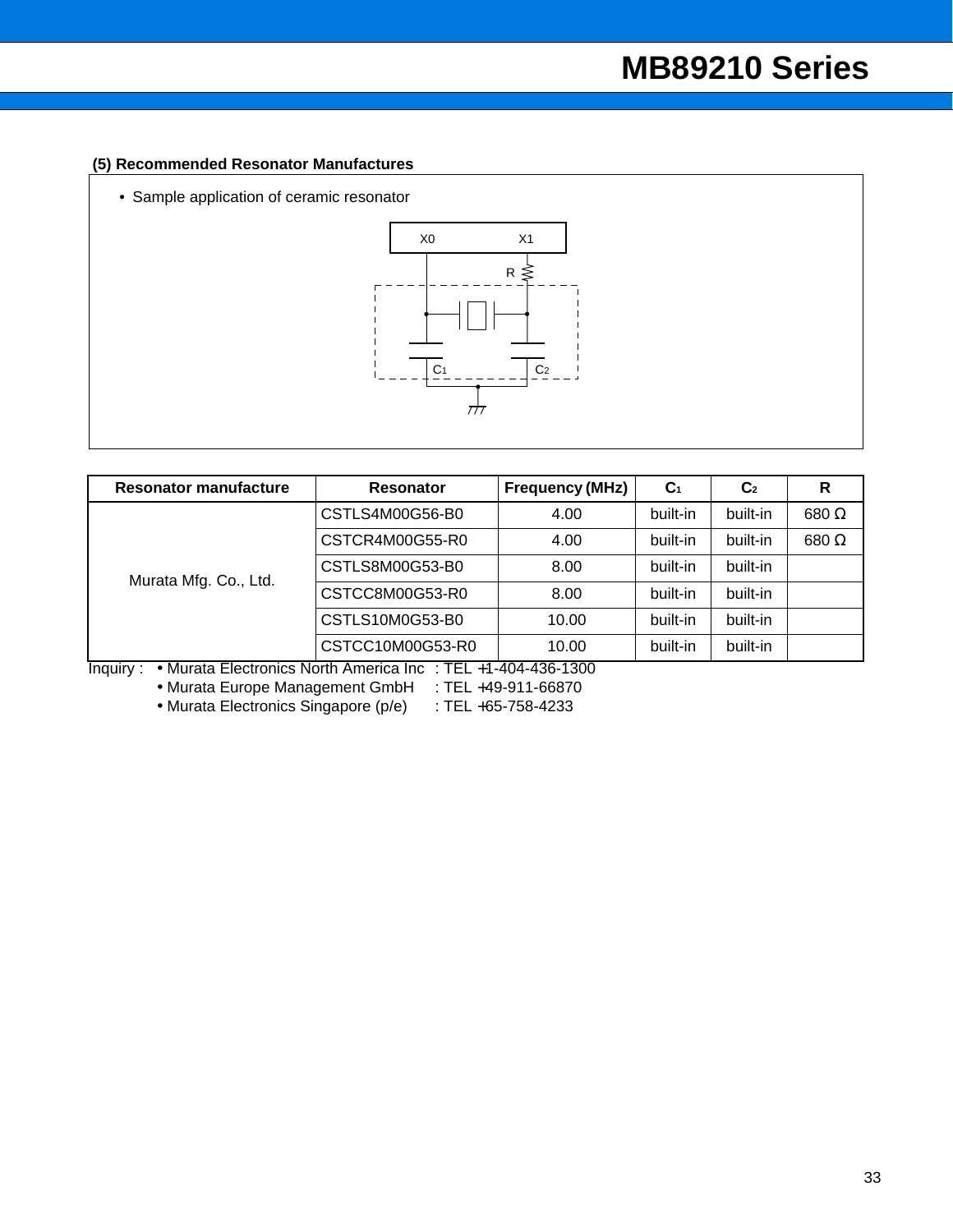## **(6) Peripheral Input Timing**

(Vcc =  $5.0 V \pm 10\%$ , Vss = 0.0 V, Ta =  $-40 °C$  to +105 °C)

| <b>Parameter</b>                 | Symbol                   | Pin name      |                        | Value      | Unit | Remarks |
|----------------------------------|--------------------------|---------------|------------------------|------------|------|---------|
|                                  |                          |               | Min                    | <b>Max</b> |      |         |
| Peripheral input "H" pulse width | tilih                    | INTO to INT2, | $2$ tinst <sup>*</sup> |            | μs   |         |
| Peripheral input "L" pulse width | <b>t</b> <sub>IHIL</sub> | EC0, EC1      | $2$ tinst <sup>*</sup> |            | μs   |         |

\*: For tinst see " (4) Instruction Cycle".

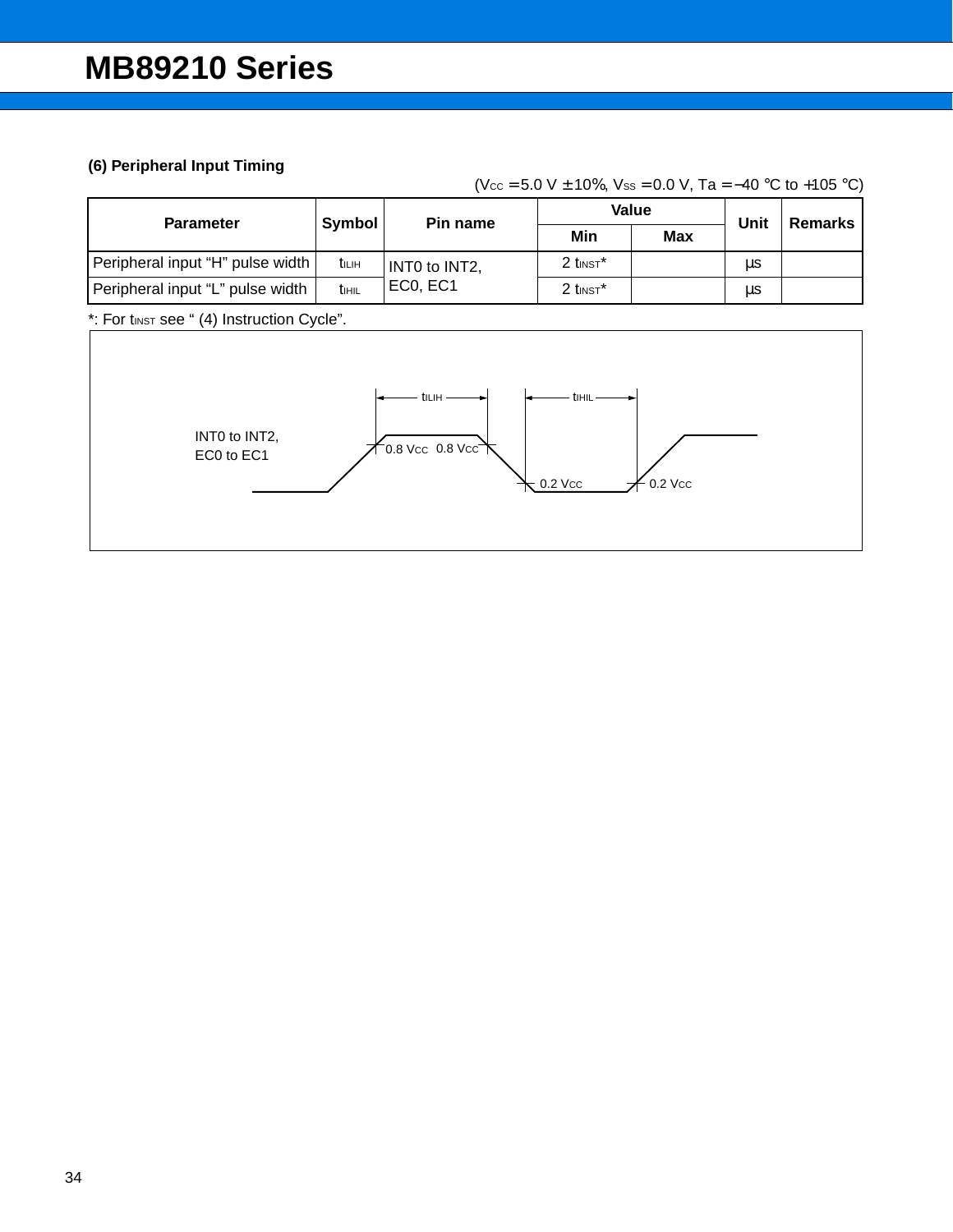### **(7) Serial I/O Timing**

|  | (Vcc = 5.0 V $\pm$ 10%, Vss = 0.0 V, Ta = -40 °C to +105 °C) |  |
|--|--------------------------------------------------------------|--|
|--|--------------------------------------------------------------|--|

| Symbol<br>Pin name<br><b>Parameter</b>        |               | <b>Condition</b> |                   | Value                    | Unit |    |                |
|-----------------------------------------------|---------------|------------------|-------------------|--------------------------|------|----|----------------|
|                                               |               |                  |                   | Min                      | Max  |    | <b>Remarks</b> |
| Serial clock cycle time                       | tscyc         | <b>SCK</b>       |                   | $2$ tinst <sup>*</sup>   |      | μs |                |
| $SCK \downarrow \rightarrow SO$ time          | tslov         | SCK, SO          | Internal<br>clock | $-200$                   | 200  | ns |                |
| Valid SI $\rightarrow$ SCK $\uparrow$         | tivsh         | SCK, SI          | operation         | $0.5$ tinst*             |      | μs |                |
| SCK $\uparrow \rightarrow$ Valid SI hold time | <b>t</b> shix | SCK, SI          |                   | $0.5$ tinst <sup>*</sup> |      | μs |                |
| Serial clock "H" pulse width                  | <b>t</b> shsl | <b>SCK</b>       |                   | $t_{INST}$ *             |      | μs |                |
| Serial clock "L" pulse width                  | tslsh         | <b>SCK</b>       | External          | $t$ INST $^*$            |      | μs |                |
| $SCK \downarrow \rightarrow SO$ time          | tslov         | SCK, SO          | clock             | $\Omega$                 | 200  | ns |                |
| Valid SI $\rightarrow$ SCK $\uparrow$         | $t_{IVSH}$    | SCK, SI          | operation         | $0.5$ tinst <sup>*</sup> |      | μs |                |
| $SCK \uparrow \rightarrow$ Valid SI hold time | tshix         | SCK, SI          |                   | $0.5$ tinst <sup>*</sup> |      | μs |                |

\*: For tINST see " (4) Instruction Cycle".

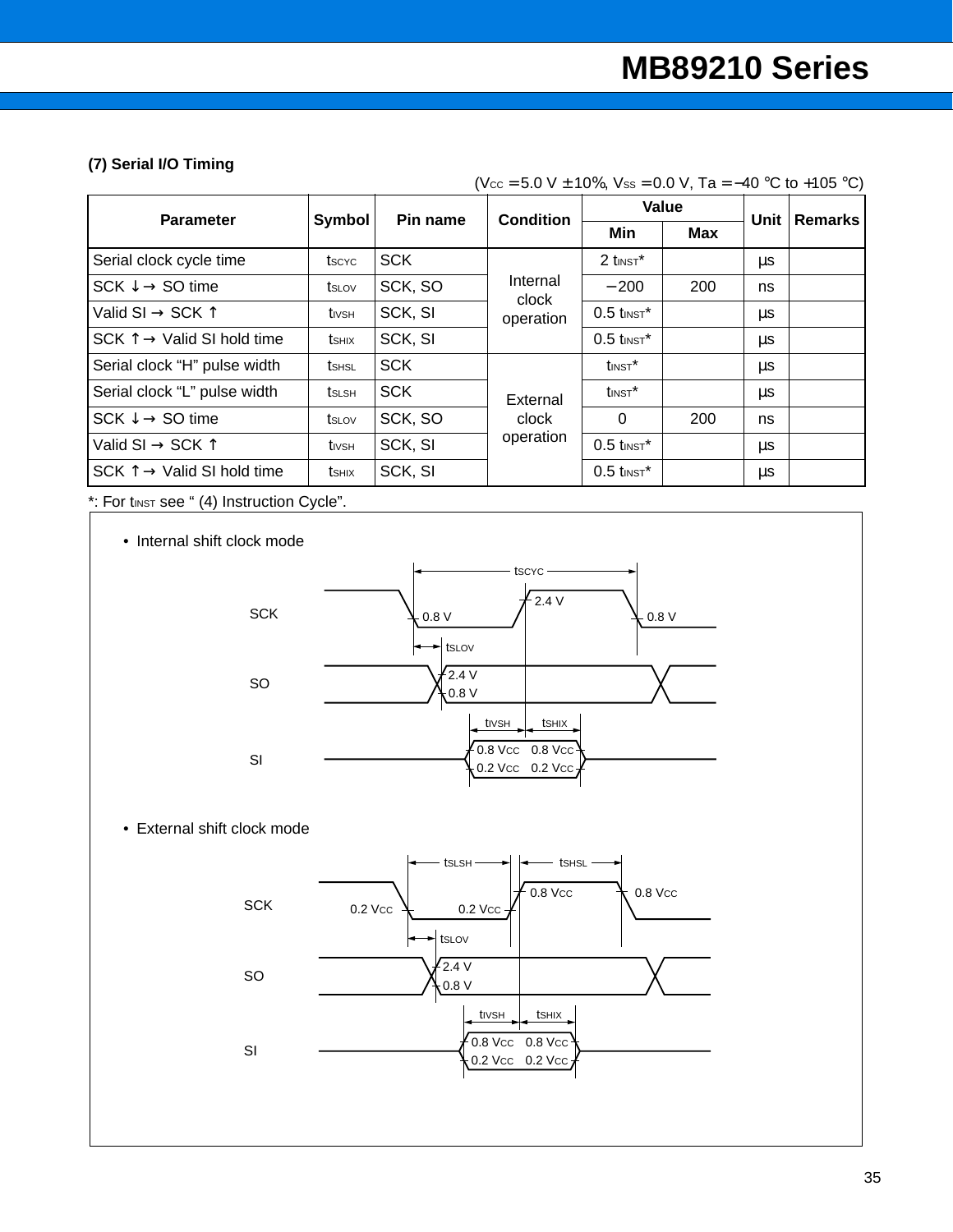### **(8) LIN-UART timing**

|                                                       |        |                       | <b>Condition</b>   | Value                     |            | Unit |                |
|-------------------------------------------------------|--------|-----------------------|--------------------|---------------------------|------------|------|----------------|
| <b>Parameter</b>                                      | Symbol | Pin name              |                    | Min                       | <b>Max</b> |      | <b>Remarks</b> |
| Serial clock cycle time                               | tscyc  | <b>UCK</b>            |                    | $2$ tinst <sup>*</sup>    |            | μs   |                |
| UCK $\downarrow \rightarrow$ UO time                  | tslov  | UCK, UO               |                    | $-200$                    | 200        | ns   |                |
| Valid UI $\rightarrow$ UCK $\uparrow$                 | tivsh  | UCK, UI               |                    | $0.5$ tinst <sup>*</sup>  |            | μs   |                |
| UCK $\uparrow \rightarrow$ Valid UI hold time         | tshix  | UCK, UI               | Internal           | $\Omega$                  |            | μs   |                |
| UCK $\downarrow \rightarrow$ UO time                  | tslov  | UCK, UO               | clock<br>operation | $-200$                    | 200        | ns   | $SCDE = 1$     |
| UCK (delay) $\downarrow \rightarrow$ UO time          | tsclk  | UCK (delay),<br>UO.   |                    | $-0.5$ tinst <sup>*</sup> |            | μs   | $SCDE = 1$     |
| UCK $\downarrow \rightarrow$ UCK (delay) $\downarrow$ | tsdel  | UCK, UCK (de-<br>lay) |                    | $0.5$ tinst <sup>*</sup>  |            | μs   | $SCDE = 1$     |
| Serial clock "H" pulse width                          | tshsl  | <b>UCK</b>            |                    | $1.5$ tinst <sup>*</sup>  |            | μs   |                |
| Serial clock "L" pulse width                          | tslsh  | <b>UCK</b>            | External           | $1.5$ tinst <sup>*</sup>  |            | μs   |                |
| $UCK \downarrow \rightarrow UO$ time                  | tslov  | UCK, UO               | clock              | $t_{\text{INST}}$ *       |            | μs   |                |
| Valid UI $\rightarrow$ UCK $\uparrow$                 | tivsh  | UCK, UI               | operation          | $\mathbf{0}$              |            | μs   |                |
| UCK $\uparrow \rightarrow$ Valid UI hold time         | tshix  | UCK, UI               |                    | $0.5$ tinst <sup>*</sup>  |            | μs   |                |

(Vcc = 5.0 V ± 10%, Vss = 0.0 V, Ta = -40 °C to +105 °C)

\*: For tinst see " (4) Instruction Cycle".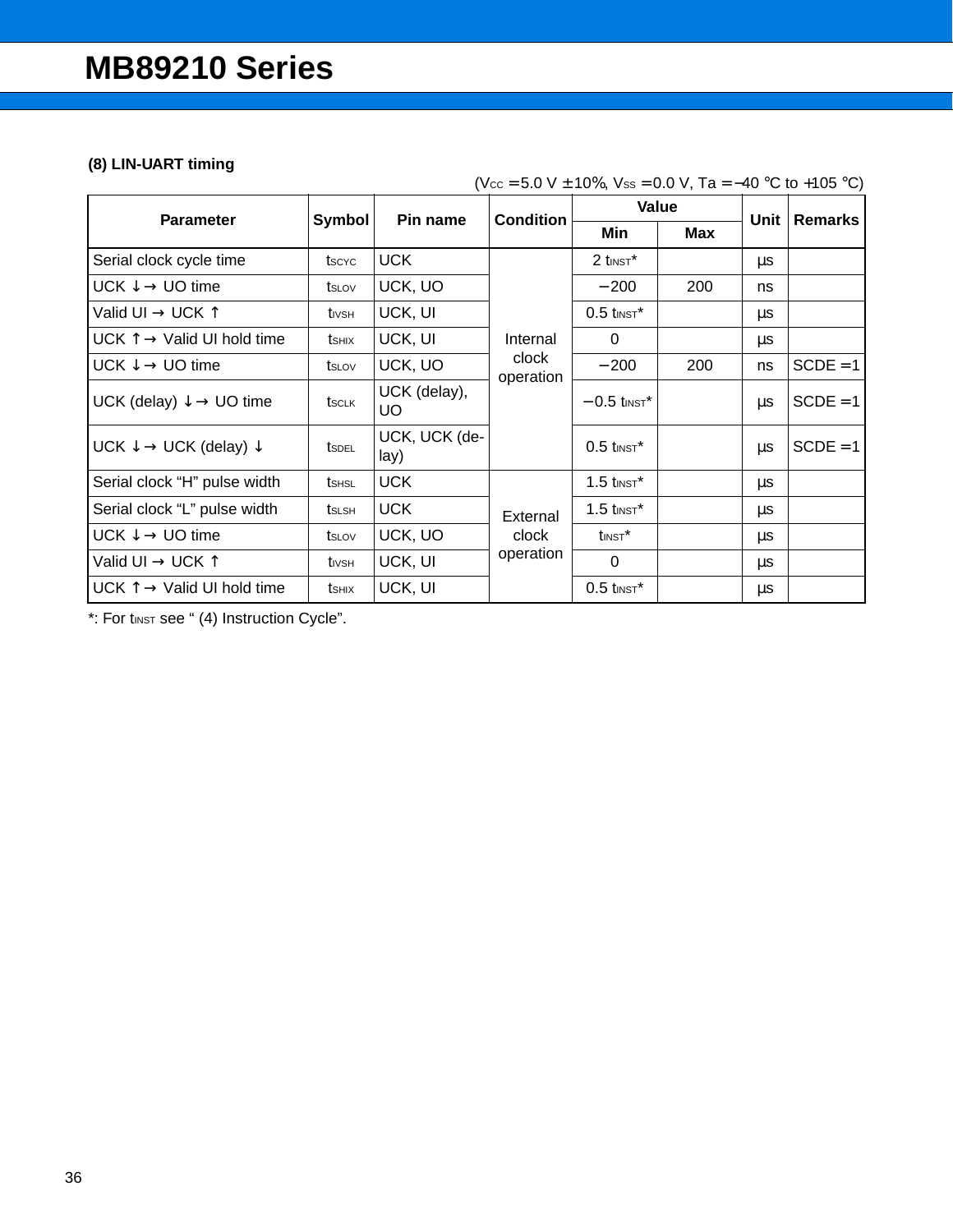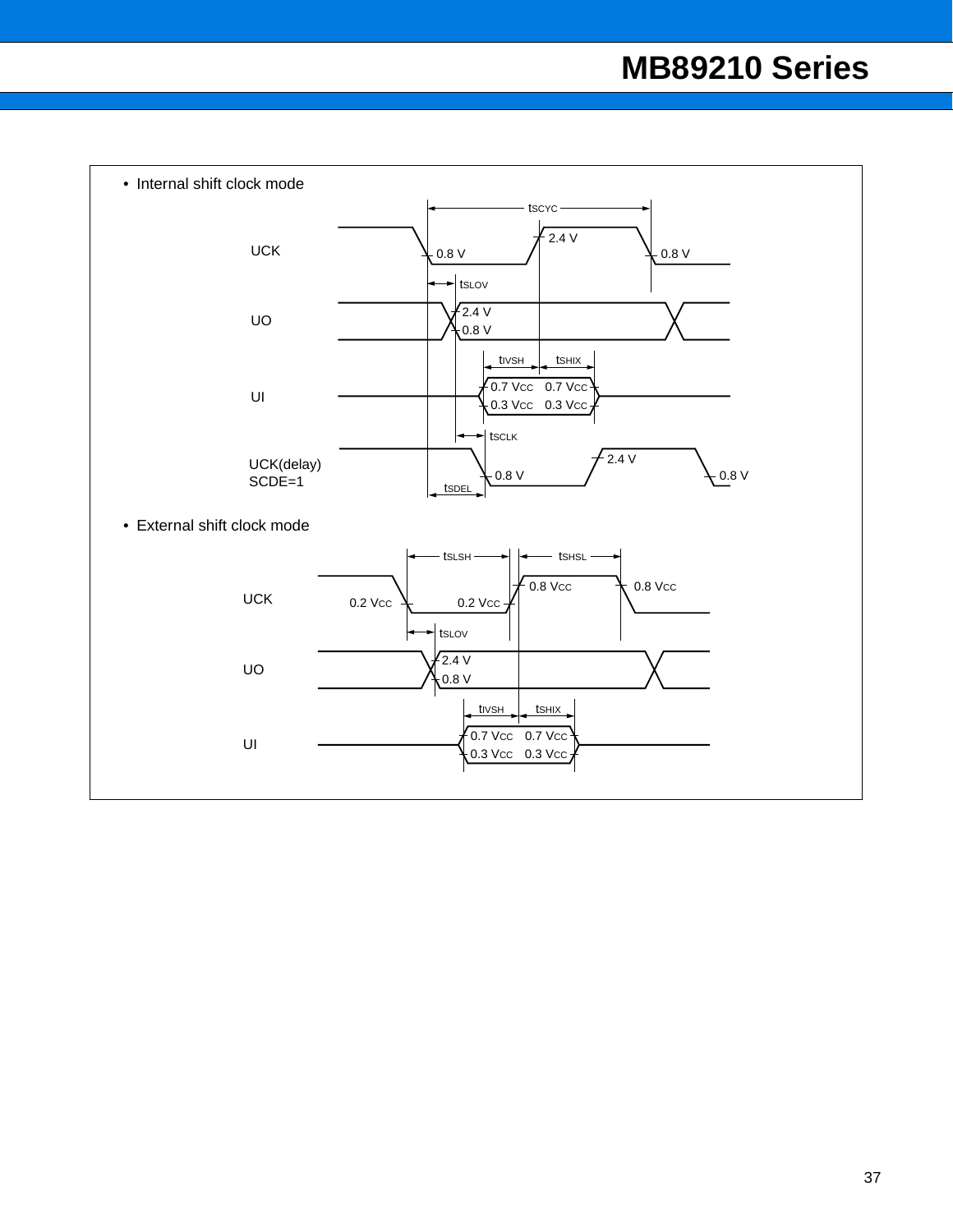## **5. A/D Converter**

### **(1) A/D converter electrical characteristics**

| <b>Parameter</b>              | Symbol      |                    | Unit               | <b>Remarks</b>     |            |  |
|-------------------------------|-------------|--------------------|--------------------|--------------------|------------|--|
|                               |             | Min                | <b>Typ</b>         | <b>Max</b>         |            |  |
| Resolution                    |             |                    |                    | 10                 | bit        |  |
| Total error                   |             | $-5.0$             |                    | $+5.0$             | <b>LSB</b> |  |
| Linearity error               |             | $-3.0$             |                    | $+3.0$             | <b>LSB</b> |  |
| Differential linear error     |             | $-2.5$             |                    | $+2.5$             | <b>LSB</b> |  |
| Zero transition voltage       | Vот         | $V_{SS}$ – 3.5 LSB | $V_{SS}$ + 0.5 LSB | $V_{SS}$ + 4.5 LSB | V          |  |
| Full-scale transition voltage | <b>VFST</b> | $V_{CC}$ – 6.5 LSB | $V_{CC}$ – 1.5 LSB | $Vec + 2.0$ LSB    | V          |  |
| A/D mode conversion time      |             |                    |                    | 38 tINST*          | μs         |  |
| Analog input current          | <b>AIN</b>  |                    |                    | 10                 | μA         |  |
| Analog input voltage range    |             | 0                  |                    | Vcc                | V          |  |

\*: For tINST see " (4) Instruction Cycle" in "4. AC Characteristics".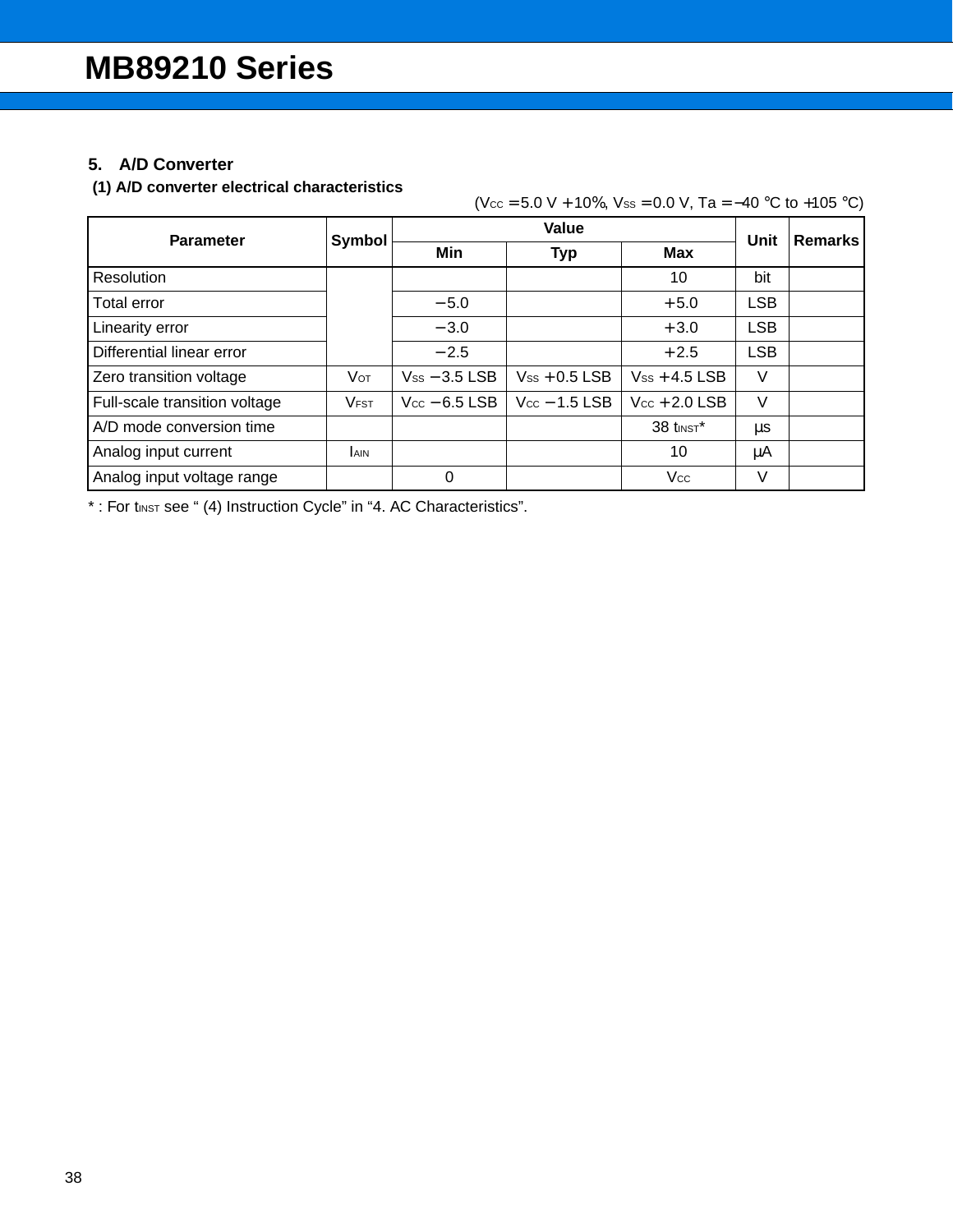#### **(2) Definition of A/D Converter Terms**

• Resolution

The level of analog variation that can be distinguished by the A/D converter.

When the number of bits is 10, analog voltage can be divided into  $2^{10} = 1024$ .

- Linear error (Unit : LSB) The deviation between the value along a straight line connecting the zero transition point("00 0000 0000" ←→"00 0000 0001") of a device and the full-scale transition point ("11 1111 1111" ←→"11 1111 1110"), compared with the actual conversion values obtained.
- Differential linear error (Unit : LSB) Deviation of input voltage, which is required for changing output code by 1 LSB, from an ideal value.

### • Total error (Unit : LSB) The difference between theoretical conversion value and actual conversion value.

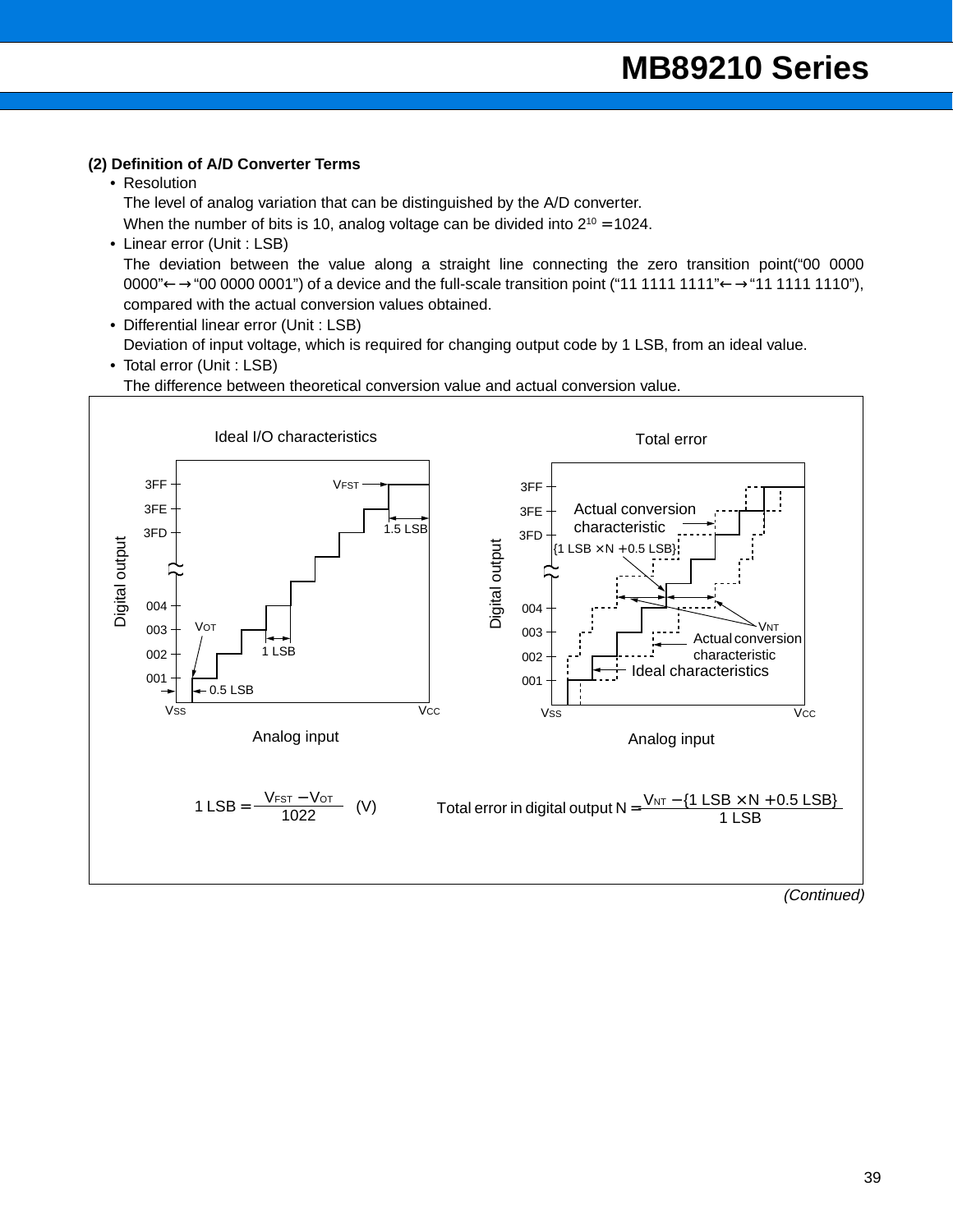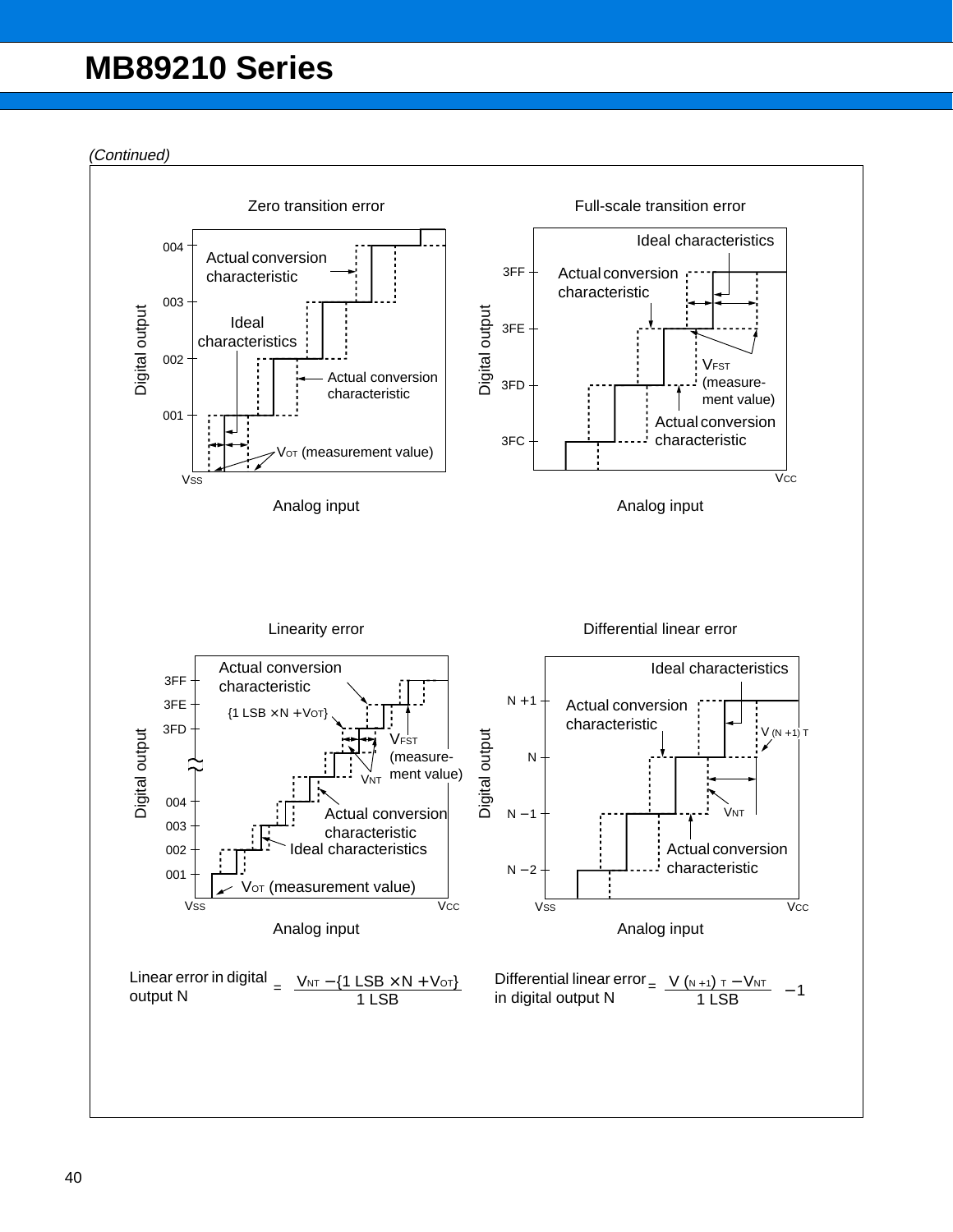#### **(3) Precautionary Information of A/D conversion**

• Input Impedance of Analog Input Pins

The A/D converter has a sample & hold circuit as shown below, which uses a sample-and-hold capacitor to obtain the voltage at the analog input pin for 16 instruction cycles following the start of A/D conversion. For this reason if the external circuits providing the analog input signal have high output impedance, the analog input voltage may not stabilize within the analog input sampling time. It is therefore recommended that the output impedance of external circuits be reduced to 4 kΩ or less.

Note that if the impedance cannot be kept low, it is recommended to connect an external capacitor of about 0.1 µF for the analog input pin.



#### • About errors

The smaller the absolute value  $|V_{CC} - V_{ss}|$  is, the greater the relative error becomes.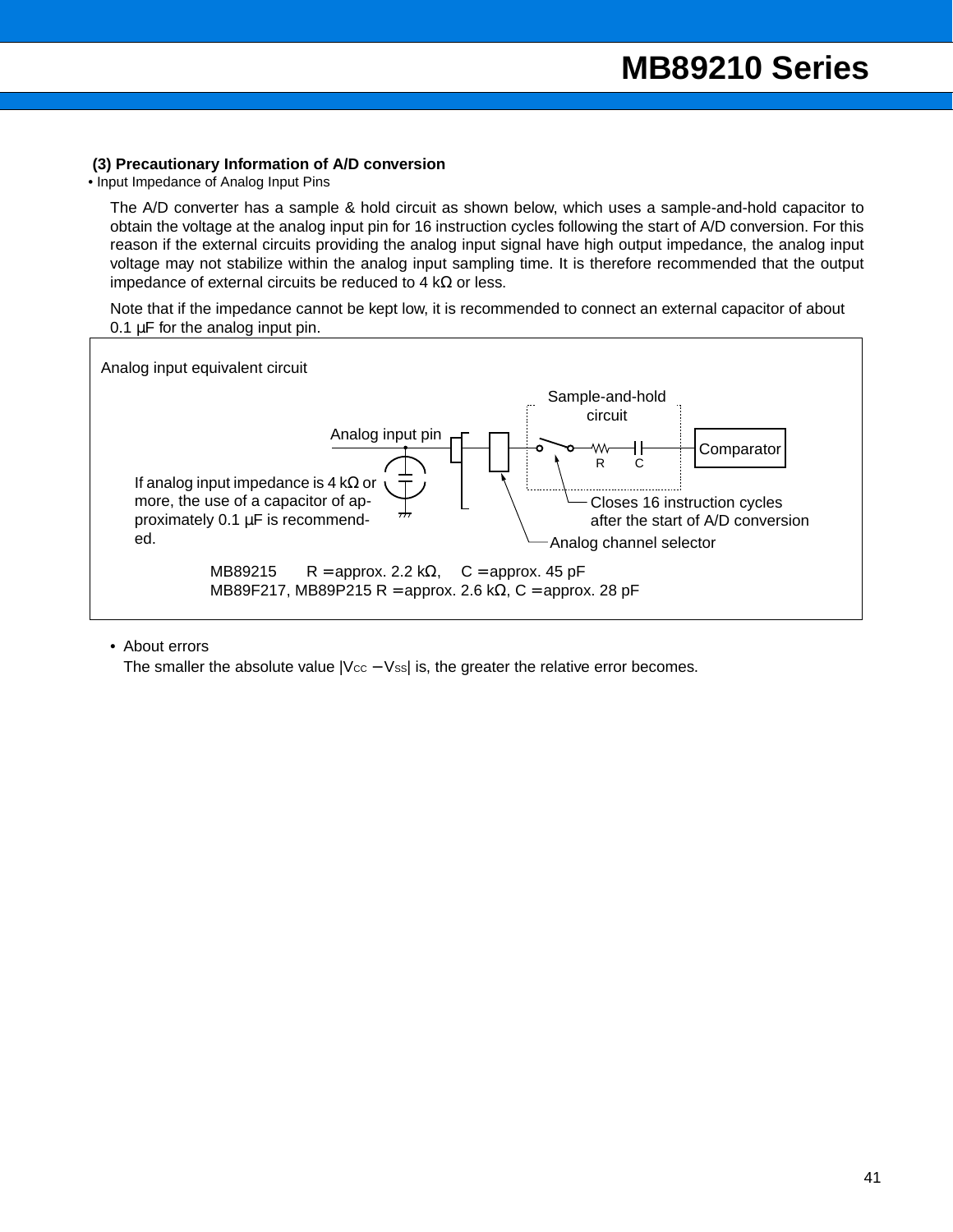### **6. Electrical Characteristics of Flash Memory**

• Programming and erasing characteristics

| <b>Parameter</b>                                  |                                 | Pin<br>Symbol                   |            | <b>Condition</b> | Value                   |     |     | Unit       | <b>Remarks</b> |  |
|---------------------------------------------------|---------------------------------|---------------------------------|------------|------------------|-------------------------|-----|-----|------------|----------------|--|
|                                                   |                                 |                                 |            | <b>Name</b>      |                         | Min | Typ | <b>Max</b> |                |  |
| Power supply current *1                           |                                 |                                 | <b>FWE</b> | Vcc              | $V_{\text{CC}} = 5.0 V$ |     |     | 40         | mA             |  |
| Sector erase                                      | Per 1 sector,<br>constant value | Successful<br>completion time   |            |                  |                         |     |     | 15         | s              |  |
| independent<br>time<br>with sector<br>capacitance |                                 | Unsuccessful<br>completion time |            |                  |                         |     |     | $*2$       |                |  |
| Programming Per 1 byte                            |                                 | Successful<br>completion time   |            |                  |                         |     | 8   | 3600       | μs             |  |
| time                                              |                                 | Unsuccessful<br>completion time |            |                  |                         |     | 650 | 3600       | μs             |  |

\*1 : Embedded Algorithm executing.

\*2 : If a fault occurs during sector erasing, detection via DQ<sub>5</sub> may not be available (DQ<sub>5</sub> = 1 may not occur). Accordingly, a fault must be assumed after 15 s, even if DQ<sub>5</sub> does not go to "1".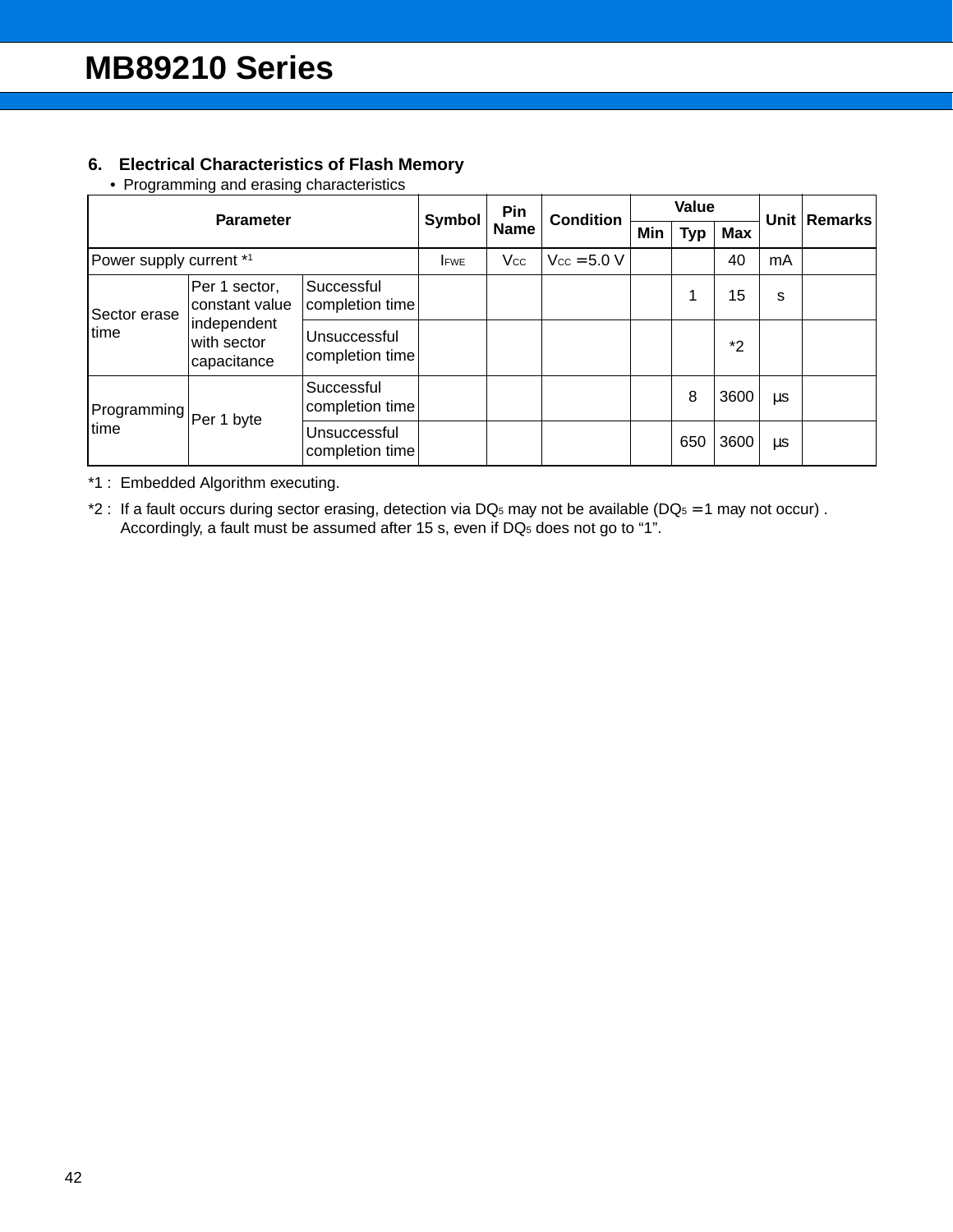## ■ **EXAMPLE CHARACTERISTICS**

#### **(1) Power Supply Current**

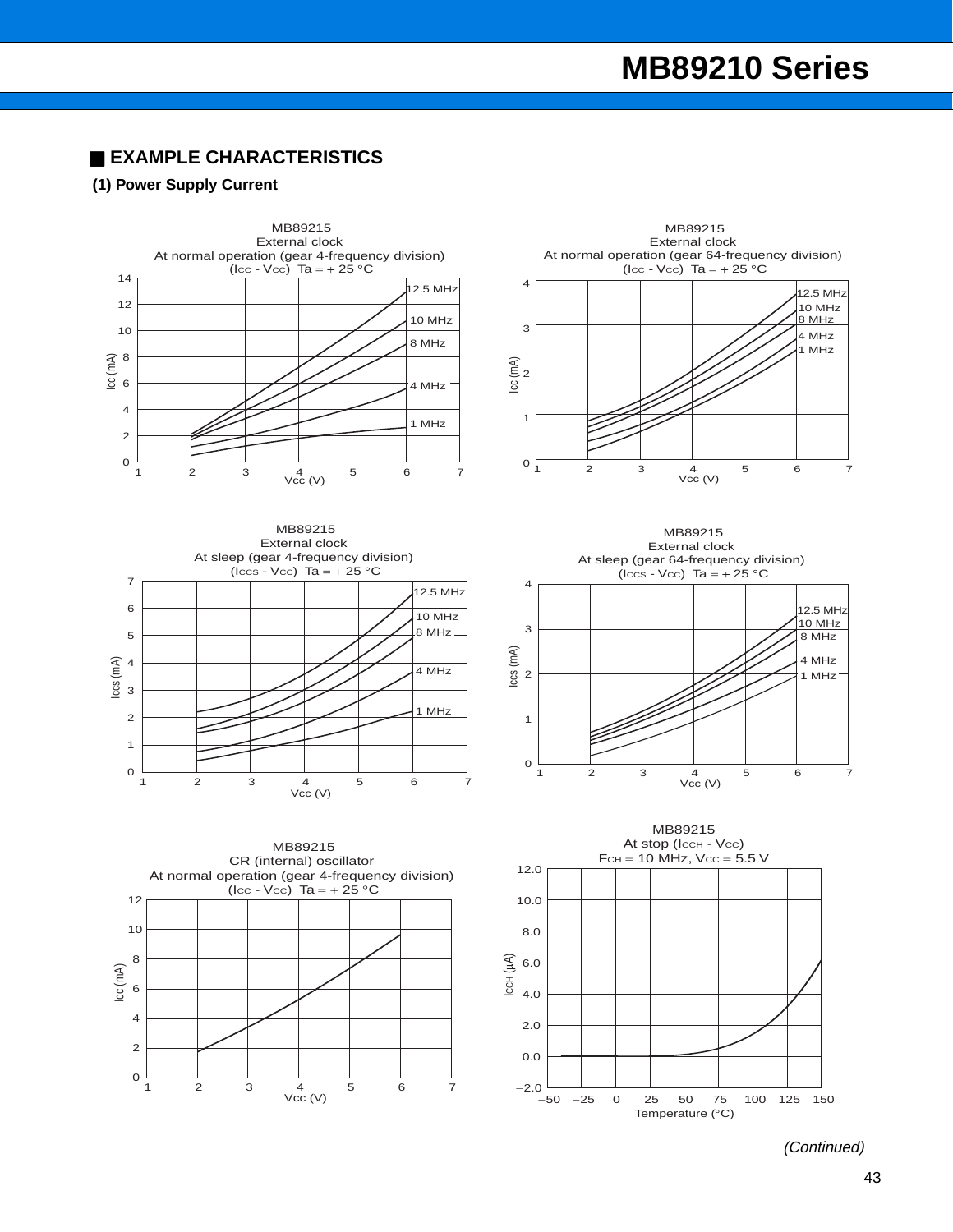(Continued)



### **(2) Frequency Characteristics**

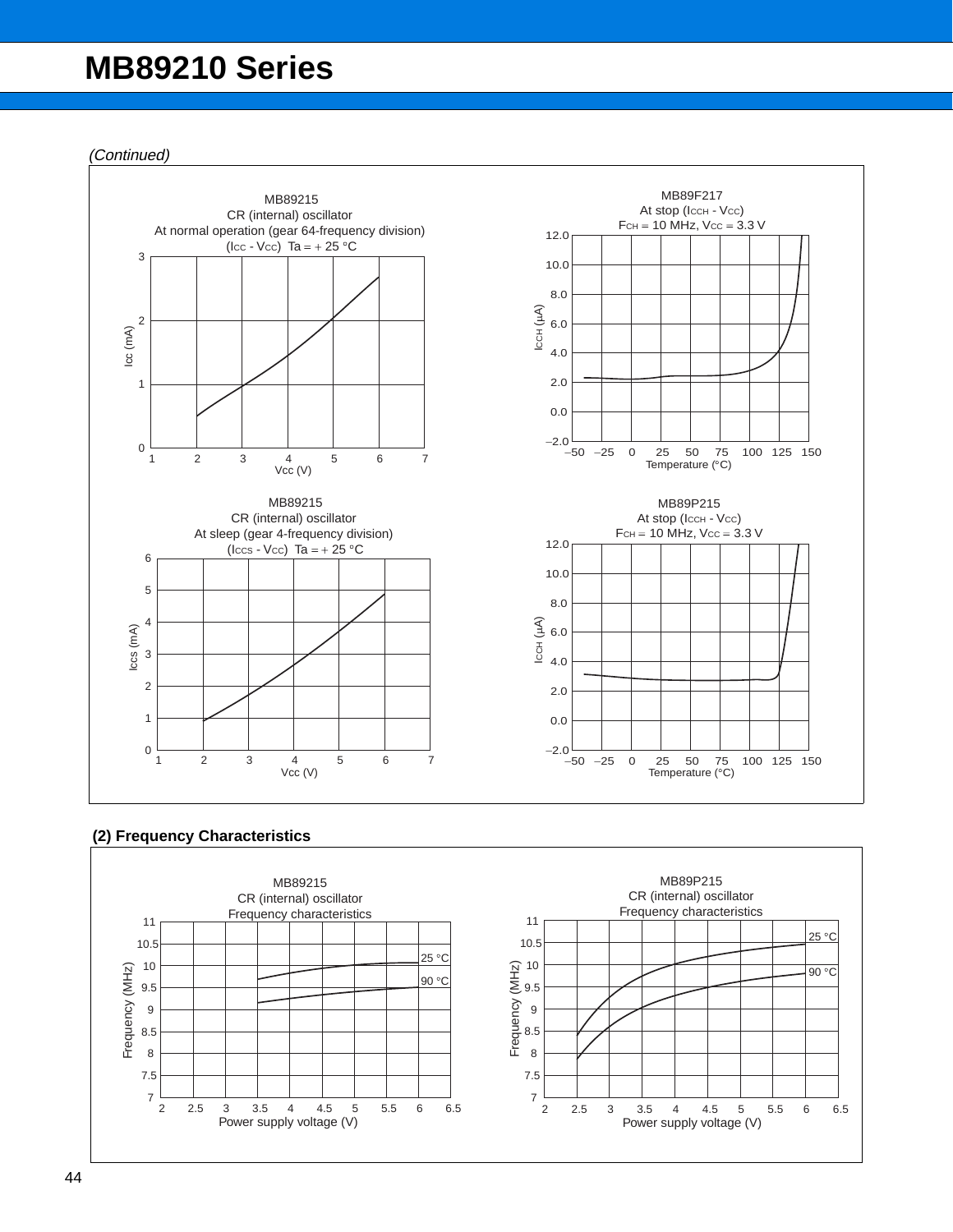#### **(3) AD Converter Characteristics Example**

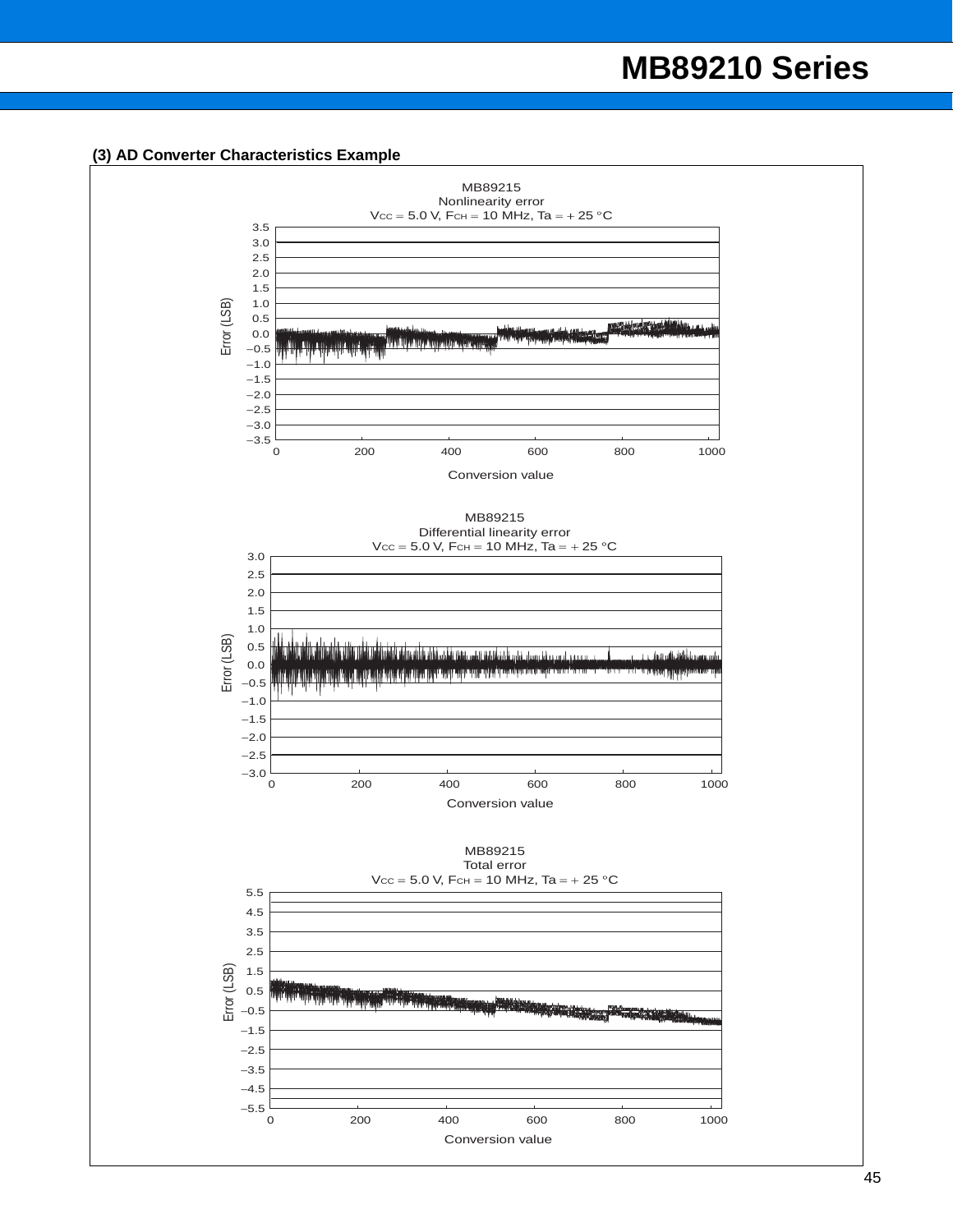## ■ **MASK OPTIONS**

| <b>No</b> | Part number                                                                                                                                                                                                                                                            | MB89215                         | <b>MB89PV210</b><br><b>MB89F217</b><br><b>MB89P215</b> |     |  |  |  |
|-----------|------------------------------------------------------------------------------------------------------------------------------------------------------------------------------------------------------------------------------------------------------------------------|---------------------------------|--------------------------------------------------------|-----|--|--|--|
|           | <b>Specifying procedure</b>                                                                                                                                                                                                                                            |                                 | <b>Setting disallowed</b>                              |     |  |  |  |
|           | Initial value* selection of internal<br>clock oscillation stabilization wait<br>time<br>(at $F_{CH} = 10 \text{ MHz}$ )<br>• 01: 2 <sup>14</sup> /F <sub>CH</sub> (Approx. 1.63 ms)<br>• 10: $2^{17}/F$ CH (Approx. 13.1 ms)<br>• 11 : $2^{18}/F$ CH (Approx. 26.2 ms) | $2^{18}/F$ CH (Approx. 26.2 ms) |                                                        |     |  |  |  |
| 2         | Power-on reset<br>• Power-on reset ON<br>• Power-on reset OFF                                                                                                                                                                                                          | Yes                             |                                                        |     |  |  |  |
| 3         | Reset pin output<br>• Reset output ON<br>• Reset output OFF                                                                                                                                                                                                            |                                 |                                                        | Yes |  |  |  |

FCH : Base oscillator

\* : Initial value to which the oscillation setting time bit (sync : WT1, WT0) in the system clock control register is set.

## ■ **ORDERING INFORMATION**

| Part number               | Package                              | <b>Remarks</b> |
|---------------------------|--------------------------------------|----------------|
| MB89215PFV<br>MB89P215PFV | 30-pin Plastic SSOP<br>(FPT-30P-M02) |                |
| MB89215PFM<br>MB89F217PFM | 48-pin Plastic QFP<br>(FPT-48P-M13)  |                |
| MB89PV210CF               | 48-pin Ceramic MQFP<br>(MQP-48C-P02) |                |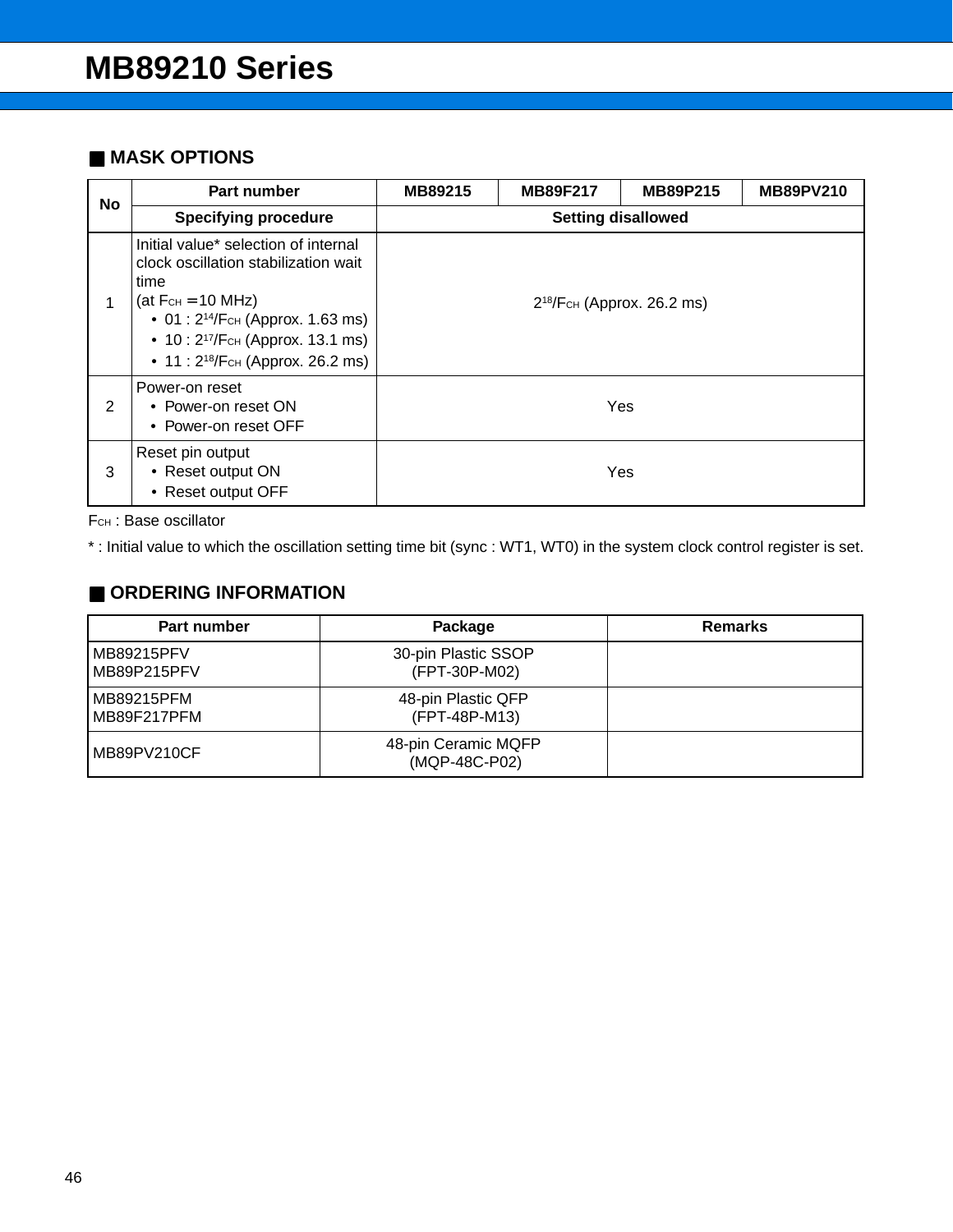## ■ **PACKAGE DIMENSIONS**

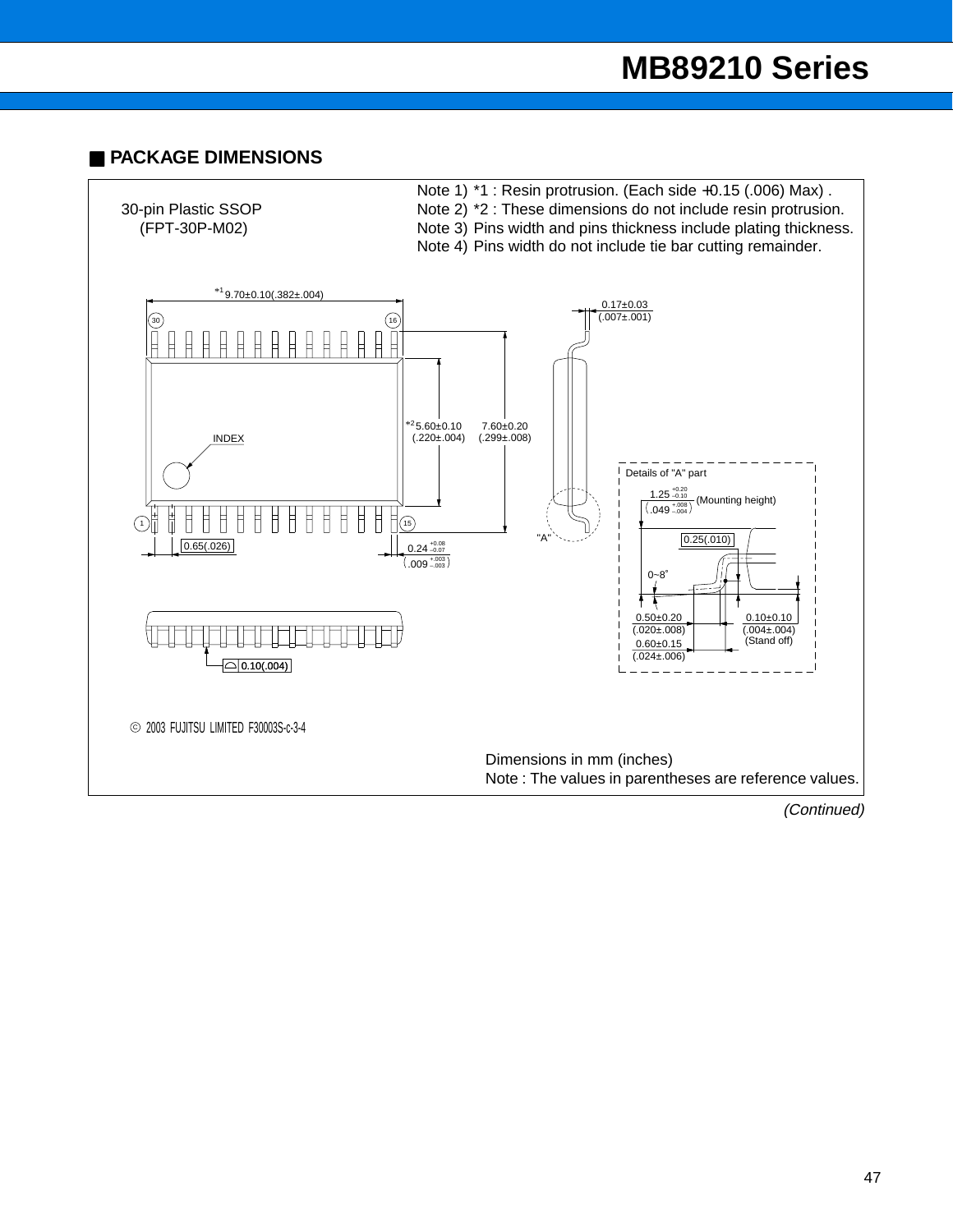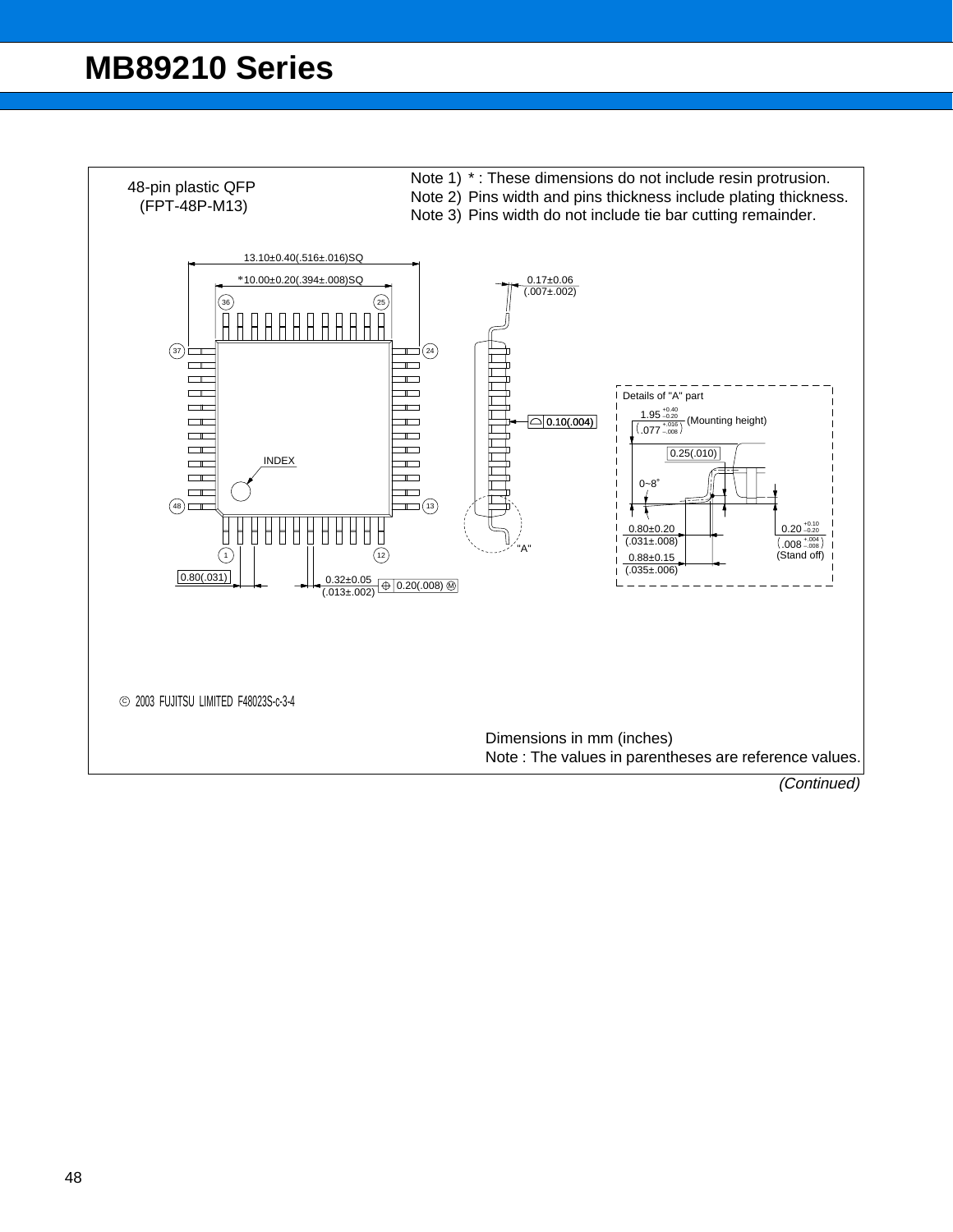